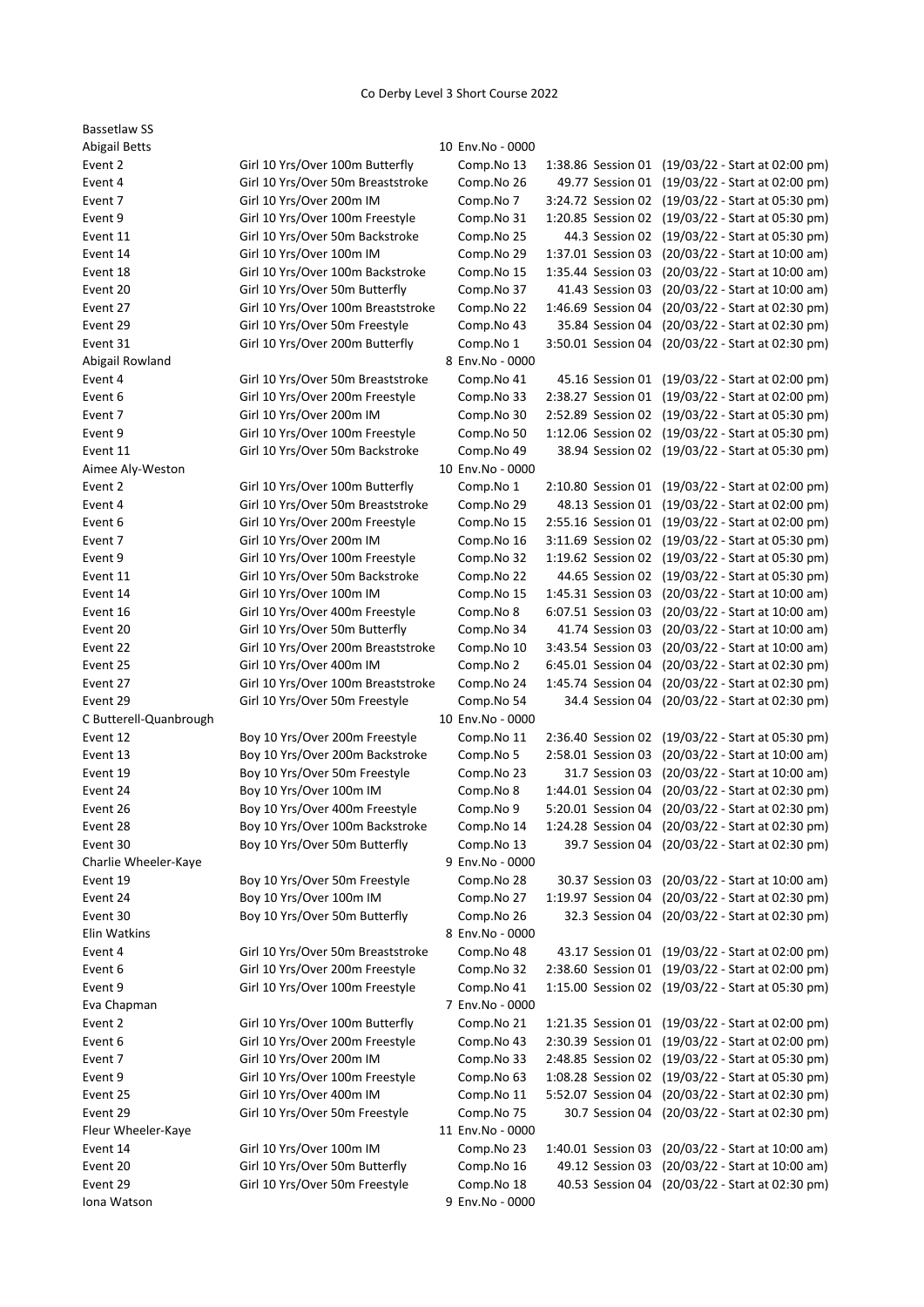Event 14 Girl 10 Yrs/Over 100m IM Comp.No 46 1:29.28 Session 03 (20/03/22 - Start at 10:00 am) Event 16 Girl 10 Yrs/Over 400m Freestyle Comp.No 10 6:06.62 Session 03 (20/03/22 - Start at 10:00 am) Event 18 Girl 10 Yrs/Over 100m Backstroke Comp.No 19 1:32.34 Session 03 (20/03/22 - Start at 10:00 am) Event 22 Girl 10 Yrs/Over 200m Breaststroke Comp.No 21 3:20.30 Session 03 (20/03/22 - Start at 10:00 am) Event 23 Girl 10 Yrs/Over 200m Backstroke Comp.No 7 3:18.35 Session 04 (20/03/22 - Start at 02:30 pm) Event 25 Girl 10 Yrs/Over 400m IM Comp.No 3 6:28.32 Session 04 (20/03/22 - Start at 02:30 pm) Event 27 Girl 10 Yrs/Over 100m Breaststroke Comp.No 38 1:37.06 Session 04 (20/03/22 - Start at 02:30 pm) Event 29 Girl 10 Yrs/Over 50m Freestyle Comp.No 42 35.84 Session 04 (20/03/22 - Start at 02:30 pm) Isla O'Connor 10 Env.No - 0000 Event 14 Girl 10 Yrs/Over 100m IM Comp.No 33 1:35.16 Session 03 (20/03/22 - Start at 10:00 am) Event 16 Girl 10 Yrs/Over 400m Freestyle Comp.No 12 5:59.22 Session 03 (20/03/22 - Start at 10:00 am) Event 20 Girl 10 Yrs/Over 50m Butterfly Comp.No 39 40.5 Session 03 (20/03/22 - Start at 10:00 am) Event 27 Girl 10 Yrs/Over 100m Breaststroke Comp.No 23 1:46.02 Session 04 (20/03/22 - Start at 02:30 pm) Event 29 Girl 10 Yrs/Over 50m Freestyle Comp.No 33 36.71 Session 04 (20/03/22 - Start at 02:30 pm) Neve Ping 8 Env.No - 0000 Event 9 Girl 10 Yrs/Over 100m Freestyle Comp.No 66 1:07.08 Session 02 (19/03/22 - Start at 05:30 pm) Event 11 Girl 10 Yrs/Over 50m Backstroke Comp.No 69 34.6 Session 02 (19/03/22 - Start at 05:30 pm) Event 18 Girl 10 Yrs/Over 100m Backstroke Comp.No 38 1:15.70 Session 03 (20/03/22 - Start at 10:00 am) Event 20 Girl 10 Yrs/Over 50m Butterfly Comp.No 52 38.09 Session 03 (20/03/22 - Start at 10:00 am) Event 29 Girl 10 Yrs/Over 50m Freestyle Comp.No 81 29.7 Session 04 (20/03/22 - Start at 02:30 pm) Samuel Potter 9 Env.No - 0000 Event 1 Boy 10 Yrs/Over 200m IM Comp.No 6 3:09.92 Session 01 (19/03/22 - Start at 02:00 pm) Event 3 Boy 10 Yrs/Over 100m Freestyle Comp.No 14 1:21.96 Session 01 (19/03/22 - Start at 02:00 pm) Event 5 Boy 10 Yrs/Over 50m Backstroke Comp.No 15 42.4 Session 01 (19/03/22 - Start at 02:00 pm) Event 10 Boy 10 Yrs/Over 50m Breaststroke Comp.No 14 46.3 Session 02 (19/03/22 - Start at 05:30 pm) Event 12 Boy 10 Yrs/Over 200m Freestyle Comp.No 7 2:46.47 Session 02 (19/03/22 - Start at 05:30 pm) Event 13 Boy 10 Yrs/Over 200m Backstroke Comp.No 2 3:10.02 Session 03 (20/03/22 - Start at 10:00 am) Event 15 Boy 10 Yrs/Over 400m IM Comp.No 1 6:40.01 Session 03 (20/03/22 - Start at 10:00 am) Event 17 Boy 10 Yrs/Over 100m Breaststroke Comp.No 11 1:43.19 Session 03 (20/03/22 - Start at 10:00 am) Event 26 Boy 10 Yrs/Over 400m Freestyle Comp.No 7 5:53.34 Session 04 (20/03/22 - Start at 02:30 pm) Event 28 Boy 10 Yrs/Over 100m Backstroke Comp.No 11 1:29.62 Session 04 (20/03/22 - Start at 02:30 pm) Event 32 Boy 10 Yrs/Over 200m Breaststroke Comp.No 5 3:39.18 Session 04 (20/03/22 - Start at 02:30 pm) Seth Hinitt 6 Env.No - 0000 Event 3 Boy 10 Yrs/Over 100m Freestyle Comp.No 30 1:03.21 Session 01 (19/03/22 - Start at 02:00 pm) Event 5 Boy 10 Yrs/Over 50m Backstroke Comp.No 33 32.9 Session 01 (19/03/22 - Start at 02:00 pm) Event 8 Boy 10 Yrs/Over 100m Butterfly Comp.No 10 1:13.50 Session 02 (19/03/22 - Start at 05:30 pm) Event 12 Boy 10 Yrs/Over 200m Freestyle Comp.No 19 2:14.49 Session 02 (19/03/22 - Start at 05:30 pm) Event 26 Boy 10 Yrs/Over 400m Freestyle Comp.No 13 4:38.71 Session 04 (20/03/22 - Start at 02:30 pm) Event 28 Boy 10 Yrs/Over 100m Backstroke Comp.No 24 1:10.56 Session 04 (20/03/22 - Start at 02:30 pm) Event 30 Boy 10 Yrs/Over 50m Butterfly Comp.No 28 31.48 Session 04 (20/03/22 - Start at 02:30 pm) Stansie Crowe 11 Env.No - 0000 Event 2 Girl 10 Yrs/Over 100m Butterfly Comp.No 9 1:44.50 Session 01 (19/03/22 - Start at 02:00 pm) Event 4 Girl 10 Yrs/Over 50m Breaststroke Comp.No 28 49.4 Session 01 (19/03/22 - Start at 02:00 pm) Event 6 Girl 10 Yrs/Over 200m Freestyle Comp.No 14 2:56.00 Session 01 (19/03/22 - Start at 02:00 pm) Event 7 Girl 10 Yrs/Over 200m IM Comp.No 8 3:22.95 Session 02 (19/03/22 - Start at 05:30 pm) Event 9 Girl 10 Yrs/Over 100m Freestyle Comp.No 22 1:24.98 Session 02 (19/03/22 - Start at 05:30 pm) Event 11 Girl 10 Yrs/Over 50m Backstroke Comp.No 33 41.8 Session 02 (19/03/22 - Start at 05:30 pm) Event 14 Girl 10 Yrs/Over 100m IM Comp.No 21 1:42.25 Session 03 (20/03/22 - Start at 10:00 am) Event 18 Girl 10 Yrs/Over 100m Backstroke Comp.No 17 1:33.20 Session 03 (20/03/22 - Start at 10:00 am) Event 22 Girl 10 Yrs/Over 200m Breaststroke Comp.No 9 3:49.60 Session 03 (20/03/22 - Start at 10:00 am) Event 23 Girl 10 Yrs/Over 200m Backstroke Comp.No 8 3:18.10 Session 04 (20/03/22 - Start at 02:30 pm) Event 27 Girl 10 Yrs/Over 100m Breaststroke Comp.No 10 1:56.40 Session 04 (20/03/22 - Start at 02:30 pm) Event 29 Girl 10 Yrs/Over 50m Freestyle Comp.No 24 38.9 Session 04 (20/03/22 - Start at 02:30 pm) Tate Fox 11 Env.No - 0000 Event 2 Girl 10 Yrs/Over 100m Butterfly Comp.No 11 1:43.97 Session 01 (19/03/22 - Start at 02:00 pm) Event 6 Girl 10 Yrs/Over 200m Freestyle Comp.No 8 3:02.11 Session 01 (19/03/22 - Start at 02:00 pm) Event 7 Girl 10 Yrs/Over 200m IM Comp.No 3 3:36.05 Session 02 (19/03/22 - Start at 05:30 pm) Event 9 Girl 10 Yrs/Over 100m Freestyle Comp.No 25 1:24.10 Session 02 (19/03/22 - Start at 05:30 pm) Event 11 Girl 10 Yrs/Over 50m Backstroke Comp.No 18 45.95 Session 02 (19/03/22 - Start at 05:30 pm) Event 16 Girl 10 Yrs/Over 400m Freestyle Comp.No 5 6:14.01 Session 03 (20/03/22 - Start at 10:00 am) Event 20 Girl 10 Yrs/Over 50m Butterfly Comp.No 18 47.51 Session 03 (20/03/22 - Start at 10:00 am) Event 29 Girl 10 Yrs/Over 50m Freestyle Comp.No 28 38.07 Session 04 (20/03/22 - Start at 02:30 pm)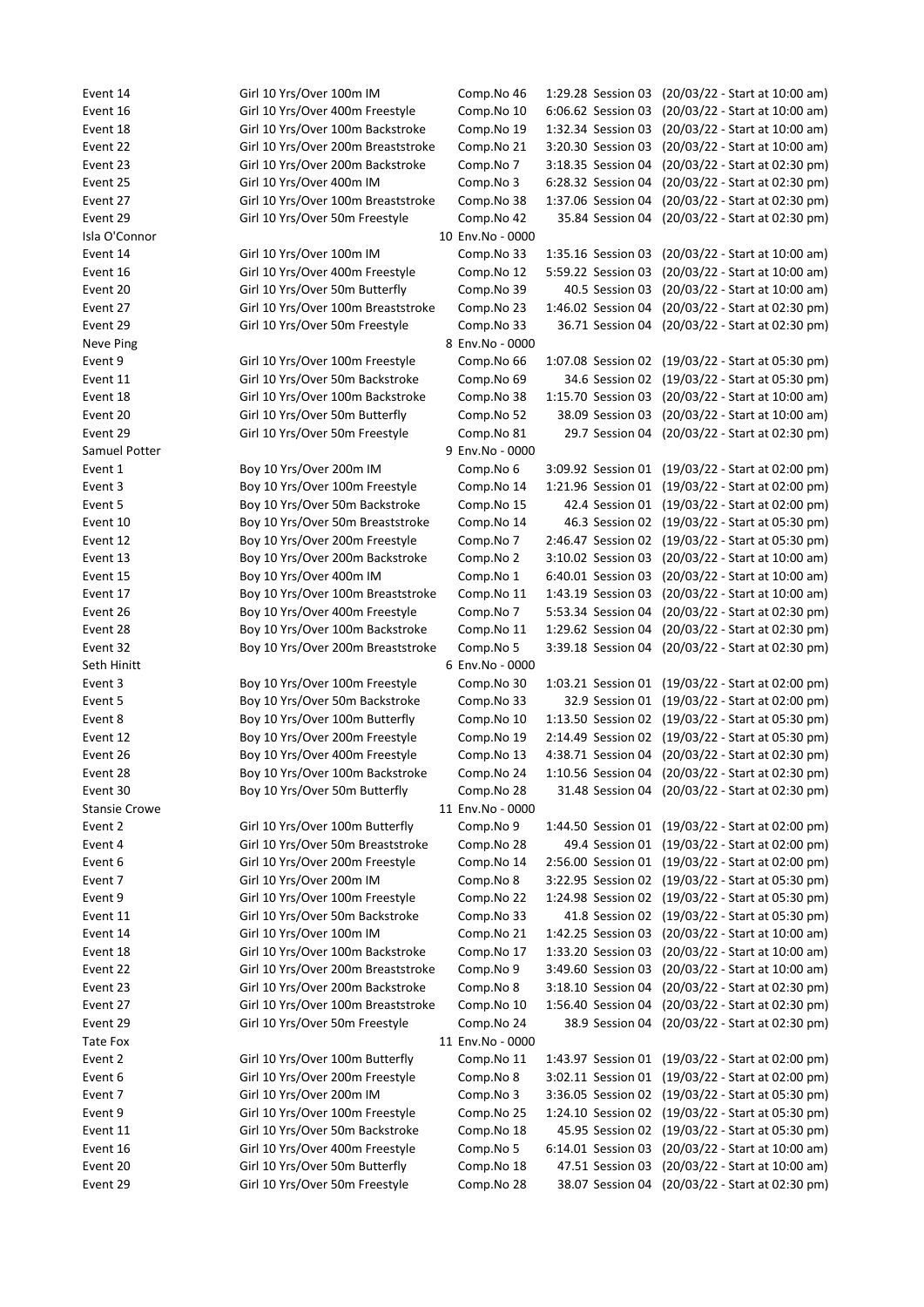| <b>Bircotes SC</b><br>Hannah Samuel |                                    | 8 Env.No - 0000                |                                     |                                                                                                      |
|-------------------------------------|------------------------------------|--------------------------------|-------------------------------------|------------------------------------------------------------------------------------------------------|
| Event 4                             | Girl 10 Yrs/Over 50m Breaststroke  | Comp.No 58                     |                                     | 39.5 Session 01 (19/03/22 - Start at 02:00 pm)                                                       |
| Event 6                             | Girl 10 Yrs/Over 200m Freestyle    | Comp.No 26                     |                                     | 2:42.83 Session 01 (19/03/22 - Start at 02:00 pm)                                                    |
|                                     |                                    |                                |                                     |                                                                                                      |
| <b>Bristol Hen</b>                  |                                    |                                |                                     |                                                                                                      |
| Molly Smith                         |                                    | 8 Env.No - 0000                |                                     |                                                                                                      |
| Event 2                             | Girl 10 Yrs/Over 100m Butterfly    | Comp.No 25                     |                                     | 1:16.85 Session 01 (19/03/22 - Start at 02:00 pm)                                                    |
| <b>Burton</b>                       |                                    |                                |                                     |                                                                                                      |
| Ava Bennett                         |                                    | 10 Env.No - 0000               |                                     |                                                                                                      |
| Event 4                             | Girl 10 Yrs/Over 50m Breaststroke  | Comp.No 38                     |                                     | 46.18 Session 01 (19/03/22 - Start at 02:00 pm)                                                      |
| Event 6                             | Girl 10 Yrs/Over 200m Freestyle    | Comp.No 5                      |                                     | 3:07.60 Session 01 (19/03/22 - Start at 02:00 pm)                                                    |
| Event 7                             | Girl 10 Yrs/Over 200m IM           | Comp.No 2                      |                                     | 3:36.37 Session 02 (19/03/22 - Start at 05:30 pm)                                                    |
| Event 9                             | Girl 10 Yrs/Over 100m Freestyle    | Comp.No 19                     |                                     | 1:28.38 Session 02 (19/03/22 - Start at 05:30 pm)                                                    |
| Event 11                            | Girl 10 Yrs/Over 50m Backstroke    | Comp.No 15                     |                                     | 46.77 Session 02 (19/03/22 - Start at 05:30 pm)                                                      |
| Event 14                            | Girl 10 Yrs/Over 100m IM           | Comp.No 22                     |                                     | 1:40.86 Session 03 (20/03/22 - Start at 10:00 am)                                                    |
| Event 20                            | Girl 10 Yrs/Over 50m Butterfly     | Comp.No 22                     |                                     | 46.56 Session 03 (20/03/22 - Start at 10:00 am)                                                      |
| Event 29                            | Girl 10 Yrs/Over 50m Freestyle     | Comp.No 36                     |                                     | 36.43 Session 04 (20/03/22 - Start at 02:30 pm)                                                      |
| <b>Buxton</b>                       |                                    |                                |                                     |                                                                                                      |
| A Montgomery-White                  |                                    | 10 Env.No - 0000               |                                     |                                                                                                      |
| Event 14                            | Girl 10 Yrs/Over 100m IM           | Comp.No 26                     |                                     | 1:37.78 Session 03 (20/03/22 - Start at 10:00 am)                                                    |
| Event 22                            | Girl 10 Yrs/Over 200m Breaststroke | Comp.No 7                      |                                     | 3:52.75 Session 03 (20/03/22 - Start at 10:00 am)                                                    |
| Alistair Horne                      |                                    | 9 Env.No - 0000                |                                     |                                                                                                      |
| Event 3                             | Boy 10 Yrs/Over 100m Freestyle     | Comp.No 6                      |                                     | 1:38.23 Session 01 (19/03/22 - Start at 02:00 pm)                                                    |
| Event 5                             | Boy 10 Yrs/Over 50m Backstroke     | Comp.No 11                     |                                     | 46.05 Session 01 (19/03/22 - Start at 02:00 pm)                                                      |
| Amelia Young                        |                                    | 6 Env.No - 0000                |                                     |                                                                                                      |
| Event 2                             | Girl 10 Yrs/Over 100m Butterfly    | Comp.No 23                     |                                     | 1:19.73 Session 01 (19/03/22 - Start at 02:00 pm)                                                    |
| Event 7                             | Girl 10 Yrs/Over 200m IM           | Comp.No 29                     |                                     | 2:54.76 Session 02 (19/03/22 - Start at 05:30 pm)                                                    |
| Event 9                             | Girl 10 Yrs/Over 100m Freestyle    | Comp.No 61                     |                                     | 1:08.62 Session 02 (19/03/22 - Start at 05:30 pm)                                                    |
| Annabel Bagshaw                     |                                    | 9 Env.No - 0000                |                                     |                                                                                                      |
| Event 7                             | Girl 10 Yrs/Over 200m IM           | Comp.No 19                     |                                     | 3:08.10 Session 02 (19/03/22 - Start at 05:30 pm)                                                    |
| Event 9                             | Girl 10 Yrs/Over 100m Freestyle    | Comp.No 35                     |                                     | 1:17.73 Session 02 (19/03/22 - Start at 05:30 pm)                                                    |
| Event 11                            | Girl 10 Yrs/Over 50m Backstroke    | Comp.No 52                     |                                     | 38.85 Session 02 (19/03/22 - Start at 05:30 pm)                                                      |
| Event 14                            | Girl 10 Yrs/Over 100m IM           | Comp.No 53                     | 1:26.76 Session 03                  | (20/03/22 - Start at 10:00 am)                                                                       |
| Event 18                            | Girl 10 Yrs/Over 100m Backstroke   | Comp.No 28                     |                                     | 1:22.65 Session 03 (20/03/22 - Start at 10:00 am)                                                    |
| Event 20                            | Girl 10 Yrs/Over 50m Butterfly     | Comp.No 53                     |                                     | 38.04 Session 03 (20/03/22 - Start at 10:00 am)                                                      |
| Event 23                            | Girl 10 Yrs/Over 200m Backstroke   | Comp.No 15                     |                                     | 2:58.03 Session 04 (20/03/22 - Start at 02:30 pm)                                                    |
| Event 27                            | Girl 10 Yrs/Over 100m Breaststroke | Comp.No 33                     |                                     | 1:39.44 Session 04 (20/03/22 - Start at 02:30 pm)<br>36.09 Session 04 (20/03/22 - Start at 02:30 pm) |
| Event 29                            | Girl 10 Yrs/Over 50m Freestyle     | Comp.No 39                     |                                     |                                                                                                      |
| Anwen Williams                      | Girl 10 Yrs/Over 50m Butterfly     | 10 Env.No - 0000<br>Comp.No 41 |                                     |                                                                                                      |
| Event 20<br>Event 22                | Girl 10 Yrs/Over 200m Breaststroke | Comp.No 13                     | 40 Session 03<br>3:40.00 Session 03 | (20/03/22 - Start at 10:00 am)<br>(20/03/22 - Start at 10:00 am)                                     |
| Event 27                            | Girl 10 Yrs/Over 100m Breaststroke | Comp.No 36                     | 1:37.47 Session 04                  | (20/03/22 - Start at 02:30 pm)                                                                       |
| Event 29                            | Girl 10 Yrs/Over 50m Freestyle     | Comp.No 71                     |                                     | 31.4 Session 04 (20/03/22 - Start at 02:30 pm)                                                       |
| Beau Burton                         |                                    | 11 Env.No - 0000               |                                     |                                                                                                      |
| Event 4                             | Girl 10 Yrs/Over 50m Breaststroke  | Comp.No 9                      | 59.88 Session 01                    | (19/03/22 - Start at 02:00 pm)                                                                       |
| Event 11                            | Girl 10 Yrs/Over 50m Backstroke    | Comp.No 5                      | 59.95 Session 02                    | (19/03/22 - Start at 05:30 pm)                                                                       |
| Event 14                            | Girl 10 Yrs/Over 100m IM           | Comp.No 4                      | 2:04.19 Session 03                  | (20/03/22 - Start at 10:00 am)                                                                       |
| Event 20                            | Girl 10 Yrs/Over 50m Butterfly     | Comp.No 9                      | 55.69 Session 03                    | (20/03/22 - Start at 10:00 am)                                                                       |
| Event 29                            | Girl 10 Yrs/Over 50m Freestyle     | Comp.No 12                     |                                     | 43.19 Session 04 (20/03/22 - Start at 02:30 pm)                                                      |
| <b>Bethany Griffiths</b>            |                                    | 6 Env.No - 0000                |                                     |                                                                                                      |
| Event 6                             | Girl 10 Yrs/Over 200m Freestyle    | Comp.No 13                     |                                     | 2:56.04 Session 01 (19/03/22 - Start at 02:00 pm)                                                    |
| Event 9                             | Girl 10 Yrs/Over 100m Freestyle    | Comp.No 28                     |                                     | 1:22.15 Session 02 (19/03/22 - Start at 05:30 pm)                                                    |
| Event 11                            | Girl 10 Yrs/Over 50m Backstroke    | Comp.No 24                     |                                     | 44.46 Session 02 (19/03/22 - Start at 05:30 pm)                                                      |
| Event 16                            | Girl 10 Yrs/Over 400m Freestyle    | Comp.No 6                      |                                     | 6:13.57 Session 03 (20/03/22 - Start at 10:00 am)                                                    |
| Bronya O'Wellen                     |                                    | 8 Env.No - 0000                |                                     |                                                                                                      |
| Event 2                             | Girl 10 Yrs/Over 100m Butterfly    | Comp.No 12                     |                                     | 1:40.82 Session 01 (19/03/22 - Start at 02:00 pm)                                                    |
| Event 6                             | Girl 10 Yrs/Over 200m Freestyle    | Comp.No 24                     |                                     | 2:46.31 Session 01 (19/03/22 - Start at 02:00 pm)                                                    |
| Event 7                             | Girl 10 Yrs/Over 200m IM           | Comp.No 6                      |                                     | 3:25.01 Session 02 (19/03/22 - Start at 05:30 pm)                                                    |
| Event 9                             | Girl 10 Yrs/Over 100m Freestyle    | Comp.No 38                     |                                     | 1:16.66 Session 02 (19/03/22 - Start at 05:30 pm)                                                    |
| Event 11                            | Girl 10 Yrs/Over 50m Backstroke    | Comp.No 37                     |                                     | 41.4 Session 02 (19/03/22 - Start at 05:30 pm)                                                       |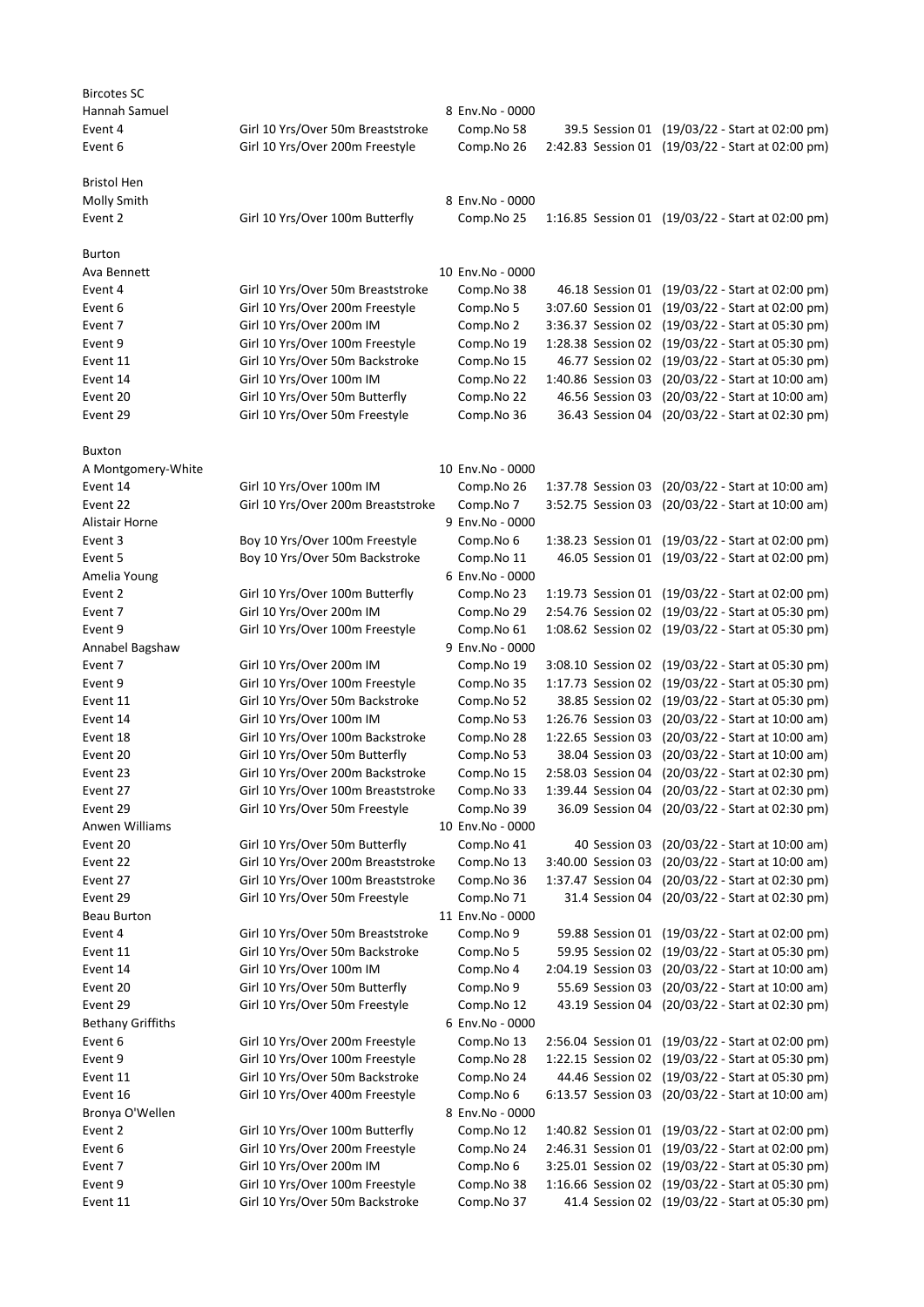Event 16 Girl 10 Yrs/Over 400m Freestyle Comp.No 14 5:47.94 Session 03 (20/03/22 - Start at 10:00 am) Event 20 Girl 10 Yrs/Over 50m Butterfly Comp.No 32 42.08 Session 03 (20/03/22 - Start at 10:00 am) Event 25 Girl 10 Yrs/Over 400m IM Comp.No 1 7:03.84 Session 04 (20/03/22 - Start at 02:30 pm) Event 31 Girl 10 Yrs/Over 200m Butterfly Comp.No 2 3:39.34 Session 04 (20/03/22 - Start at 02:30 pm) Campbell Johnson 10 Env.No - 0000 Event 3 Boy 10 Yrs/Over 100m Freestyle Comp.No 8 1:29.07 Session 01 (19/03/22 - Start at 02:00 pm) Event 5 Boy 10 Yrs/Over 50m Backstroke Comp.No 9 46.58 Session 01 (19/03/22 - Start at 02:00 pm) Event 17 Boy 10 Yrs/Over 100m Breaststroke Comp.No 8 1:54.82 Session 03 (20/03/22 - Start at 10:00 am) Event 19 Boy 10 Yrs/Over 50m Freestyle Comp.No 13 37.72 Session 03 (20/03/22 - Start at 10:00 am) Event 24 Boy 10 Yrs/Over 100m IM Comp.No 13 1:38.16 Session 04 (20/03/22 - Start at 02:30 pm) Event 28 Boy 10 Yrs/Over 100m Backstroke Comp.No 7 1:40.00 Session 04 (20/03/22 - Start at 02:30 pm) Event 30 Boy 10 Yrs/Over 50m Butterfly Comp.No 9 45.02 Session 04 (20/03/22 - Start at 02:30 pm) Charlie Boam 4 Env.No - 0000 Event 3 Boy 10 Yrs/Over 100m Freestyle Comp.No 36 58.95 Session 01 (19/03/22 - Start at 02:00 pm) Event 5 Boy 10 Yrs/Over 50m Backstroke Comp.No 38 30.91 Session 01 (19/03/22 - Start at 02:00 pm) Event 19 Boy 10 Yrs/Over 50m Freestyle Comp.No 42 26.22 Session 03 (20/03/22 - Start at 10:00 am) Event 24 Boy 10 Yrs/Over 100m IM Comp.No 38 1:09.26 Session 04 (20/03/22 - Start at 02:30 pm) Event 30 Boy 10 Yrs/Over 50m Butterfly Comp.No 33 28.36 Session 04 (20/03/22 - Start at 02:30 pm) Chloe Montgomery-White **8 Env.No - 0000** Event 6 Girl 10 Yrs/Over 200m Freestyle Comp.No 39 2:33.60 Session 01 (19/03/22 - Start at 02:00 pm) Event 9 Girl 10 Yrs/Over 100m Freestyle Comp.No 55 1:10.59 Session 02 (19/03/22 - Start at 05:30 pm) Event 16 Girl 10 Yrs/Over 400m Freestyle Comp.No 23 5:18.13 Session 03 (20/03/22 - Start at 10:00 am) Event 22 Girl 10 Yrs/Over 200m Breaststroke Comp.No 24 3:13.53 Session 03 (20/03/22 - Start at 10:00 am) Ciorstaidh Smith 8 Env.No - 0000 Event 4 Girl 10 Yrs/Over 50m Breaststroke Comp.No 27 49.5 Session 01 (19/03/22 - Start at 02:00 pm) Event 9 Girl 10 Yrs/Over 100m Freestyle Comp.No 29 1:22.00 Session 02 (19/03/22 - Start at 05:30 pm) Event 11 Girl 10 Yrs/Over 50m Backstroke Comp.No 36 41.47 Session 02 (19/03/22 - Start at 05:30 pm) Event 14 Girl 10 Yrs/Over 100m IM Comp.No 34 1:34.84 Session 03 (20/03/22 - Start at 10:00 am) Event 20 Girl 10 Yrs/Over 50m Butterfly Comp.No 30 42.9 Session 03 (20/03/22 - Start at 10:00 am) Event 29 Girl 10 Yrs/Over 50m Freestyle Comp.No 41 36 Session 04 (20/03/22 - Start at 02:30 pm) Cloé De La Bertouche 7 Env.No - 0000 Event 14 Girl 10 Yrs/Over 100m IM Comp.No 51 1:27.08 Session 03 (20/03/22 - Start at 10:00 am) Event 20 Girl 10 Yrs/Over 50m Butterfly Comp.No 40 40.3 Session 03 (20/03/22 - Start at 10:00 am) Event 27 Girl 10 Yrs/Over 100m Breaststroke Comp.No 40 1:36.86 Session 04 (20/03/22 - Start at 02:30 pm) Event 29 Girl 10 Yrs/Over 50m Freestyle Comp.No 51 34.7 Session 04 (20/03/22 - Start at 02:30 pm) Esme Thomson **10 Env.No** - 0000 Event 6 Girl 10 Yrs/Over 200m Freestyle Comp.No 6 3:05.50 Session 01 (19/03/22 - Start at 02:00 pm) Event 9 Girl 10 Yrs/Over 100m Freestyle Comp.No 23 1:24.63 Session 02 (19/03/22 - Start at 05:30 pm) Event 11 Girl 10 Yrs/Over 50m Backstroke Comp.No 20 45.09 Session 02 (19/03/22 - Start at 05:30 pm) Event 29 Girl 10 Yrs/Over 50m Freestyle Comp.No 22 39.1 Session 04 (20/03/22 - Start at 02:30 pm) Eva Sprenglewska 8 Env.No - 0000 Event 4 Girl 10 Yrs/Over 50m Breaststroke Comp.No 39 46.13 Session 01 (19/03/22 - Start at 02:00 pm) Event 14 Girl 10 Yrs/Over 100m IM Comp.No 59 1:25.15 Session 03 (20/03/22 - Start at 10:00 am) Event 20 Girl 10 Yrs/Over 50m Butterfly Comp.No 42 39.29 Session 03 (20/03/22 - Start at 10:00 am) Event 29 Girl 10 Yrs/Over 50m Freestyle Comp.No 47 35 Session 04 (20/03/22 - Start at 02:30 pm) Evie Hendry 9 Env.No - 0000 Event 4 Girl 10 Yrs/Over 50m Breaststroke Comp.No 51 42.2 Session 01 (19/03/22 - Start at 02:00 pm) Event 14 Girl 10 Yrs/Over 100m IM Comp.No 45 1:29.51 Session 03 (20/03/22 - Start at 10:00 am) Event 22 Girl 10 Yrs/Over 200m Breaststroke Comp.No 15 3:33.09 Session 03 (20/03/22 - Start at 10:00 am) Event 27 Girl 10 Yrs/Over 100m Breaststroke Comp.No 35 1:38.66 Session 04 (20/03/22 - Start at 02:30 pm) Florence Johnson 8 Env.No - 0000 Event 14 Girl 10 Yrs/Over 100m IM Comp.No 36 1:34.22 Session 03 (20/03/22 - Start at 10:00 am) Event 18 Girl 10 Yrs/Over 100m Backstroke Comp.No 16 1:34.74 Session 03 (20/03/22 - Start at 10:00 am) Event 20 Girl 10 Yrs/Over 50m Butterfly Comp.No 36 41.5 Session 03 (20/03/22 - Start at 10:00 am) Event 27 Girl 10 Yrs/Over 100m Breaststroke Comp.No 12 1:54.35 Session 04 (20/03/22 - Start at 02:30 pm) Event 29 Girl 10 Yrs/Over 50m Freestyle Comp.No 37 36.17 Session 04 (20/03/22 - Start at 02:30 pm) Georgina Hendry **11 Env.No** - 0000 Event 4 Girl 10 Yrs/Over 50m Breaststroke Comp.No 18 52.7 Session 01 (19/03/22 - Start at 02:00 pm) Event 14 Girl 10 Yrs/Over 100m IM Comp.No 14 1:47.82 Session 03 (20/03/22 - Start at 10:00 am) Event 22 Girl 10 Yrs/Over 200m Breaststroke Comp.No 6 4:09.67 Session 03 (20/03/22 - Start at 10:00 am) Event 27 Girl 10 Yrs/Over 100m Breaststroke Comp.No 14 1:52.46 Session 04 (20/03/22 - Start at 02:30 pm) Harriet Bagshaw 11 Env.No - 0000 Event 9 Girl 10 Yrs/Over 100m Freestyle Comp.No 10 1:34.52 Session 02 (19/03/22 - Start at 05:30 pm)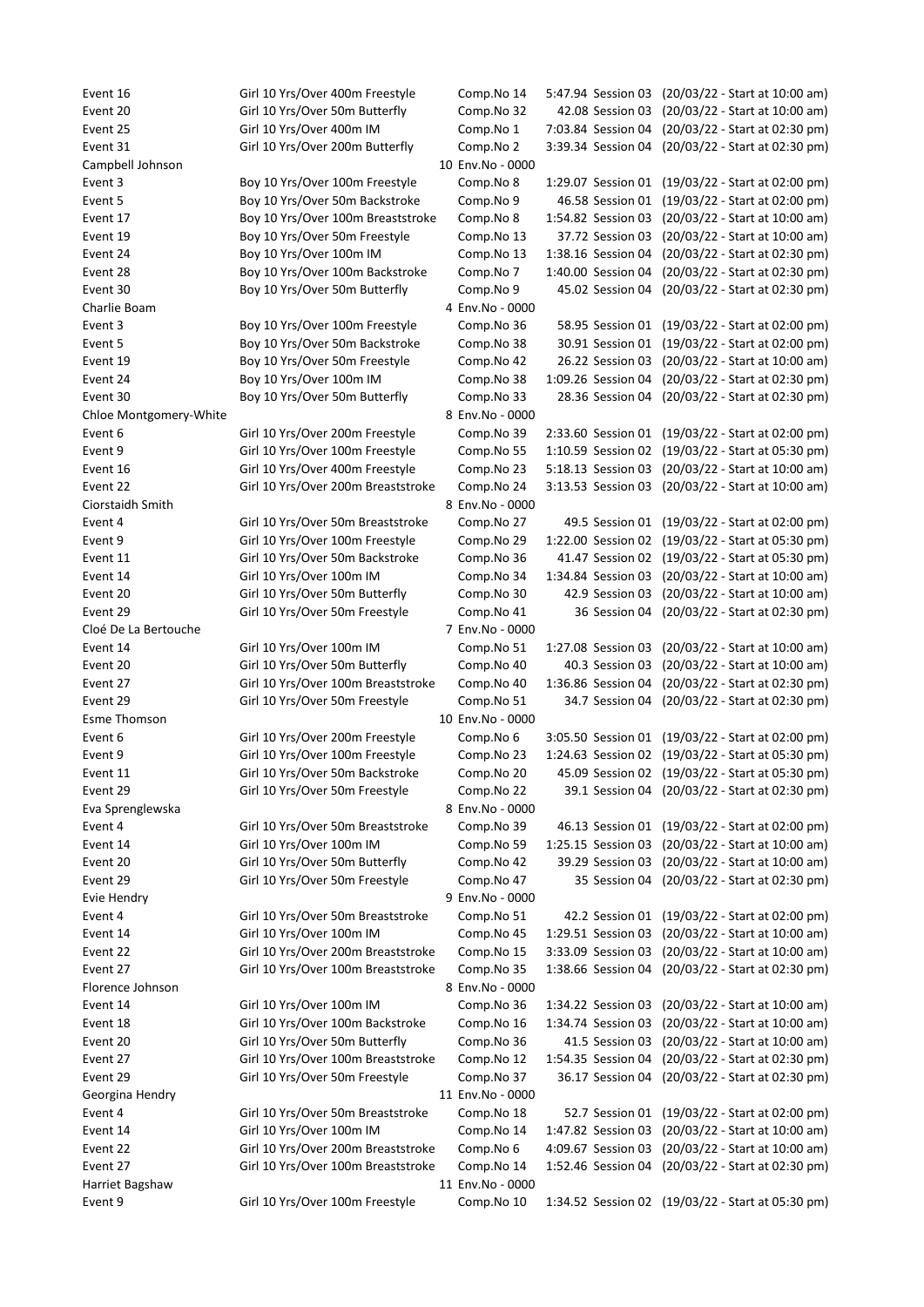Event 11 Girl 10 Yrs/Over 50m Backstroke Comp.No 11 49.05 Session 02 (19/03/22 - Start at 05:30 pm) Event 14 Girl 10 Yrs/Over 100m IM Comp.No 20 1:42.42 Session 03 (20/03/22 - Start at 10:00 am) Event 18 Girl 10 Yrs/Over 100m Backstroke Comp.No 7 1:41.41 Session 03 (20/03/22 - Start at 10:00 am) Event 20 Girl 10 Yrs/Over 50m Butterfly Comp.No 8 55.73 Session 03 (20/03/22 - Start at 10:00 am) Event 27 Girl 10 Yrs/Over 100m Breaststroke Comp.No 16 1:52.37 Session 04 (20/03/22 - Start at 02:30 pm) Event 29 Girl 10 Yrs/Over 50m Freestyle Comp.No 11 43.67 Session 04 (20/03/22 - Start at 02:30 pm) James Garner 11 Env.No - 0000 Event 3 Boy 10 Yrs/Over 100m Freestyle Comp.No 4 1:46.16 Session 01 (19/03/22 - Start at 02:00 pm) Event 5 Boy 10 Yrs/Over 50m Backstroke Comp.No 3 54.93 Session 01 (19/03/22 - Start at 02:00 pm) Event 10 Boy 10 Yrs/Over 50m Breaststroke Comp.No 2 1:03.07 Session 02 (19/03/22 - Start at 05:30 pm) Event 17 Boy 10 Yrs/Over 100m Breaststroke Comp.No 4 2:16.13 Session 03 (20/03/22 - Start at 10:00 am) Event 19 Boy 10 Yrs/Over 50m Freestyle Comp.No 4 47.49 Session 03 (20/03/22 - Start at 10:00 am) Event 30 Boy 10 Yrs/Over 50m Butterfly Comp.No 1 1:10.00 Session 04 (20/03/22 - Start at 02:30 pm) James Ralph 7 Env.No - 0000 Event 3 Boy 10 Yrs/Over 100m Freestyle Comp.No 34 59.5 Session 01 (19/03/22 - Start at 02:00 pm) Event 12 Boy 10 Yrs/Over 200m Freestyle Comp.No 22 2:09.93 Session 02 (19/03/22 - Start at 05:30 pm) Event 19 Boy 10 Yrs/Over 50m Freestyle Comp.No 38 27.2 Session 03 (20/03/22 - Start at 10:00 am) Event 26 Boy 10 Yrs/Over 400m Freestyle Comp.No 14 4:36.26 Session 04 (20/03/22 - Start at 02:30 pm) Lucy Wall **11 Env.No** - 0000 Event 4 Girl 10 Yrs/Over 50m Breaststroke Comp.No 11 57.85 Session 01 (19/03/22 - Start at 02:00 pm) Event 9 Girl 10 Yrs/Over 100m Freestyle Comp.No 8 1:38.50 Session 02 (19/03/22 - Start at 05:30 pm) Event 11 Girl 10 Yrs/Over 50m Backstroke Comp.No 13 47.83 Session 02 (19/03/22 - Start at 05:30 pm) Event 14 Girl 10 Yrs/Over 100m IM Comp.No 11 1:48.32 Session 03 (20/03/22 - Start at 10:00 am) Event 20 Girl 10 Yrs/Over 50m Butterfly Comp.No 10 54.16 Session 03 (20/03/22 - Start at 10:00 am) Event 27 Girl 10 Yrs/Over 100m Breaststroke Comp.No 7 2:05.56 Session 04 (20/03/22 - Start at 02:30 pm) Event 29 Girl 10 Yrs/Over 50m Freestyle Comp.No 13 42.69 Session 04 (20/03/22 - Start at 02:30 pm) Marc Jourdain 7 Env.No - 0000 Event 17 Boy 10 Yrs/Over 100m Breaststroke Comp.No 21 1:21.57 Session 03 (20/03/22 - Start at 10:00 am) Event 19 Boy 10 Yrs/Over 50m Freestyle Comp.No 33 28.56 Session 03 (20/03/22 - Start at 10:00 am) Event 24 Boy 10 Yrs/Over 100m IM Comp.No 36 1:12.96 Session 04 (20/03/22 - Start at 02:30 pm) Event 30 Boy 10 Yrs/Over 50m Butterfly Comp.No 27 32.1 Session 04 (20/03/22 - Start at 02:30 pm) Event 32 Boy 10 Yrs/Over 200m Breaststroke Comp.No 13 2:55.60 Session 04 (20/03/22 - Start at 02:30 pm) Matthew Foreman 6 Env.No - 0000 Event 1 Boy 10 Yrs/Over 200m IM Comp.No 15 2:42.55 Session 01 (19/03/22 - Start at 02:00 pm) Event 8 Boy 10 Yrs/Over 100m Butterfly Comp.No 11 1:12.27 Session 02 (19/03/22 - Start at 05:30 pm) Event 10 Boy 10 Yrs/Over 50m Breaststroke Comp.No 25 39.78 Session 02 (19/03/22 - Start at 05:30 pm) Event 24 Boy 10 Yrs/Over 100m IM Comp.No 31 1:16.60 Session 04 (20/03/22 - Start at 02:30 pm) Event 30 Boy 10 Yrs/Over 50m Butterfly Comp.No 25 32.87 Session 04 (20/03/22 - Start at 02:30 pm) Mia Stokes 7 Env.No - 0000 Event 11 Girl 10 Yrs/Over 50m Backstroke Comp.No 66 35.57 Session 02 (19/03/22 - Start at 05:30 pm) Event 18 Girl 10 Yrs/Over 100m Backstroke Comp.No 37 1:16.14 Session 03 (20/03/22 - Start at 10:00 am) Event 23 Girl 10 Yrs/Over 200m Backstroke Comp.No 23 2:47.53 Session 04 (20/03/22 - Start at 02:30 pm) Event 29 Girl 10 Yrs/Over 50m Freestyle Comp.No 72 31.05 Session 04 (20/03/22 - Start at 02:30 pm) Molly Boam 9 Env.No - 0000 Event 2 Girl 10 Yrs/Over 100m Butterfly Comp.No 2 2:10.00 Session 01 (19/03/22 - Start at 02:00 pm) Event 6 Girl 10 Yrs/Over 200m Freestyle Comp.No 3 3:26.04 Session 01 (19/03/22 - Start at 02:00 pm) Event 9 Girl 10 Yrs/Over 100m Freestyle Comp.No 9 1:38.02 Session 02 (19/03/22 - Start at 05:30 pm) Event 14 Girl 10 Yrs/Over 100m IM Comp.No 10 1:49.65 Session 03 (20/03/22 - Start at 10:00 am) Event 20 Girl 10 Yrs/Over 50m Butterfly Comp.No 13 49.78 Session 03 (20/03/22 - Start at 10:00 am) Event 29 Girl 10 Yrs/Over 50m Freestyle Comp.No 9 44.05 Session 04 (20/03/22 - Start at 02:30 pm) Olivia Pope 9 Env.No - 0000 Event 4 Girl 10 Yrs/Over 50m Breaststroke Comp.No 55 40.3 Session 01 (19/03/22 - Start at 02:00 pm) Event 20 Girl 10 Yrs/Over 50m Butterfly Comp.No 58 36.99 Session 03 (20/03/22 - Start at 10:00 am) Event 22 Girl 10 Yrs/Over 200m Breaststroke Comp.No 28 3:06.00 Session 03 (20/03/22 - Start at 10:00 am) Event 27 Girl 10 Yrs/Over 100m Breaststroke Comp.No 48 1:28.01 Session 04 (20/03/22 - Start at 02:30 pm) Orla Woodward 12 Env.No - 0000 Event 4 Girl 10 Yrs/Over 50m Breaststroke Comp.No 6 1:00.89 Session 01 (19/03/22 - Start at 02:00 pm) Event 9 Girl 10 Yrs/Over 100m Freestyle Comp.No 4 1:53.08 Session 02 (19/03/22 - Start at 05:30 pm) Event 20 Girl 10 Yrs/Over 50m Butterfly Comp.No 3 1:10.00 Session 03 (20/03/22 - Start at 10:00 am) Event 27 Girl 10 Yrs/Over 100m Breaststroke Comp.No 4 2:11.10 Session 04 (20/03/22 - Start at 02:30 pm) Ruby Ellis 8 Env.No - 0000 Event 4 Girl 10 Yrs/Over 50m Breaststroke Comp.No 35 46.5 Session 01 (19/03/22 - Start at 02:00 pm) Event 6 Girl 10 Yrs/Over 200m Freestyle Comp.No 9 3:01.28 Session 01 (19/03/22 - Start at 02:00 pm)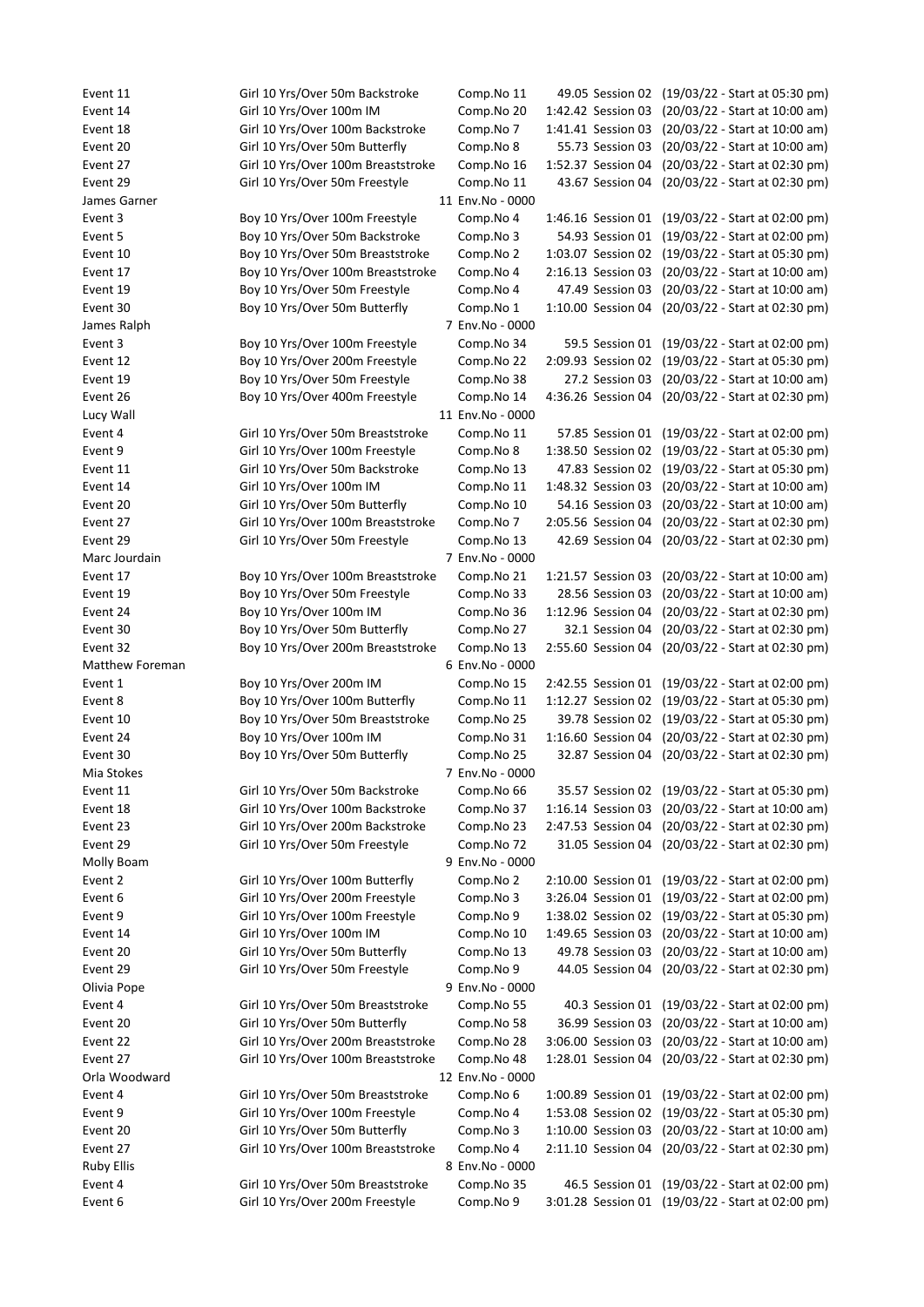| Event 9             | Girl 10 Yrs/Over 100m Freestyle    | Comp.No 27       |                    | 1:22.83 Session 02 (19/03/22 - Start at 05:30 pm) |
|---------------------|------------------------------------|------------------|--------------------|---------------------------------------------------|
| Event 11            | Girl 10 Yrs/Over 50m Backstroke    | Comp.No 28       |                    | 42.8 Session 02 (19/03/22 - Start at 05:30 pm)    |
| Event 27            | Girl 10 Yrs/Over 100m Breaststroke | Comp.No 30       |                    | 1:41.76 Session 04 (20/03/22 - Start at 02:30 pm) |
| Event 29            | Girl 10 Yrs/Over 50m Freestyle     | Comp.No 34       |                    | 36.6 Session 04 (20/03/22 - Start at 02:30 pm)    |
| Ryan Cornish        |                                    | 6 Env.No - 0000  |                    |                                                   |
| Event 17            | Boy 10 Yrs/Over 100m Breaststroke  | Comp.No 20       | 1:21.59 Session 03 | (20/03/22 - Start at 10:00 am)                    |
| Event 19            | Boy 10 Yrs/Over 50m Freestyle      | Comp.No 30       | 29.69 Session 03   | (20/03/22 - Start at 10:00 am)                    |
| Event 24            | Boy 10 Yrs/Over 100m IM            | Comp.No 32       | 1:16.42 Session 04 | (20/03/22 - Start at 02:30 pm)                    |
| Event 30            | Boy 10 Yrs/Over 50m Butterfly      | Comp.No 23       | 33.96 Session 04   | (20/03/22 - Start at 02:30 pm)                    |
| Toby Kirkham        |                                    | 11 Env.No - 0000 |                    |                                                   |
| Event 10            | Boy 10 Yrs/Over 50m Breaststroke   | Comp.No 11       |                    | 49.78 Session 02 (19/03/22 - Start at 05:30 pm)   |
| Event 17            | Boy 10 Yrs/Over 100m Breaststroke  | Comp.No 9        | 1:49.13 Session 03 | (20/03/22 - Start at 10:00 am)                    |
| Event 24            | Boy 10 Yrs/Over 100m IM            | Comp.No 10       | 1:40.57 Session 04 | (20/03/22 - Start at 02:30 pm)                    |
| Co Derby            |                                    |                  |                    |                                                   |
| Alice Hunt          |                                    | 11 Env.No - 0000 |                    |                                                   |
| Event 4             | Girl 10 Yrs/Over 50m Breaststroke  | Comp.No 19       |                    | 52.4 Session 01 (19/03/22 - Start at 02:00 pm)    |
| Event 6             | Girl 10 Yrs/Over 200m Freestyle    | Comp.No 10       |                    | 3:01.19 Session 01 (19/03/22 - Start at 02:00 pm) |
| Event 9             | Girl 10 Yrs/Over 100m Freestyle    | Comp.No 26       |                    | 1:23.20 Session 02 (19/03/22 - Start at 05:30 pm) |
| Event 11            | Girl 10 Yrs/Over 50m Backstroke    | Comp.No 35       |                    | 41.5 Session 02 (19/03/22 - Start at 05:30 pm)    |
| Event 14            | Girl 10 Yrs/Over 100m IM           | Comp.No 37       | 1:33.03 Session 03 | (20/03/22 - Start at 10:00 am)                    |
| Event 18            | Girl 10 Yrs/Over 100m Backstroke   | Comp.No 18       | 1:32.52 Session 03 | (20/03/22 - Start at 10:00 am)                    |
| Event 23            | Girl 10 Yrs/Over 200m Backstroke   | Comp.No 6        | 3:20.00 Session 04 | (20/03/22 - Start at 02:30 pm)                    |
| Event 27            | Girl 10 Yrs/Over 100m Breaststroke | Comp.No 15       | 1:52.37 Session 04 | (20/03/22 - Start at 02:30 pm)                    |
| Event 29            | Girl 10 Yrs/Over 50m Freestyle     | Comp.No 46       | 35.1 Session 04    | (20/03/22 - Start at 02:30 pm)                    |
| Amelia Sheil        |                                    | 12 Env.No - 0000 |                    |                                                   |
| Event 4             | Girl 10 Yrs/Over 50m Breaststroke  | Comp.No 21       | 52.07 Session 01   | (19/03/22 - Start at 02:00 pm)                    |
| Event 9             | Girl 10 Yrs/Over 100m Freestyle    | Comp.No 5        | 1:44.08 Session 02 | (19/03/22 - Start at 05:30 pm)                    |
| Event 11            | Girl 10 Yrs/Over 50m Backstroke    | Comp.No 9        |                    | 51.03 Session 02 (19/03/22 - Start at 05:30 pm)   |
| Event 14            | Girl 10 Yrs/Over 100m IM           | Comp.No 8        | 1:54.21 Session 03 | (20/03/22 - Start at 10:00 am)                    |
| Event 20            | Girl 10 Yrs/Over 50m Butterfly     | Comp.No 5        | 1:05.00 Session 03 | (20/03/22 - Start at 10:00 am)                    |
| Event 27            | Girl 10 Yrs/Over 100m Breaststroke | Comp.No 3        | 2:12.00 Session 04 | (20/03/22 - Start at 02:30 pm)                    |
| Event 29            | Girl 10 Yrs/Over 50m Freestyle     | Comp.No 10       | 43.91 Session 04   | (20/03/22 - Start at 02:30 pm)                    |
| Amelie Ratliff      |                                    | 10 Env.No - 0000 |                    |                                                   |
| Event 2             | Girl 10 Yrs/Over 100m Butterfly    | Comp.No 18       |                    | 1:28.28 Session 01 (19/03/22 - Start at 02:00 pm) |
| Event 4             | Girl 10 Yrs/Over 50m Breaststroke  | Comp.No 36       |                    | 46.33 Session 01 (19/03/22 - Start at 02:00 pm)   |
| Event 9             | Girl 10 Yrs/Over 100m Freestyle    | Comp.No 48       |                    | 1:12.57 Session 02 (19/03/22 - Start at 05:30 pm) |
| Event 11            | Girl 10 Yrs/Over 50m Backstroke    | Comp.No 67       |                    | 35.48 Session 02 (19/03/22 - Start at 05:30 pm)   |
| Event 16            | Girl 10 Yrs/Over 400m Freestyle    | Comp.No 18       |                    | 5:42.85 Session 03 (20/03/22 - Start at 10:00 am) |
| Event 22            | Girl 10 Yrs/Over 200m Breaststroke | Comp.No 1        |                    | 4:16.33 Session 03 (20/03/22 - Start at 10:00 am) |
| Event 23            | Girl 10 Yrs/Over 200m Backstroke   | Comp.No 18       |                    | 2:54.94 Session 04 (20/03/22 - Start at 02:30 pm) |
| Event 29            | Girl 10 Yrs/Over 50m Freestyle     | Comp.No 66       |                    | 32.46 Session 04 (20/03/22 - Start at 02:30 pm)   |
| <b>Bethan Kelly</b> |                                    | 6 Env.No - 0000  |                    |                                                   |
| Event 4             | Girl 10 Yrs/Over 50m Breaststroke  | Comp.No 50       |                    | 42.26 Session 01 (19/03/22 - Start at 02:00 pm)   |
| Event 6             | Girl 10 Yrs/Over 200m Freestyle    | Comp.No 44       | 2:29.00 Session 01 | (19/03/22 - Start at 02:00 pm)                    |
| Event 9             | Girl 10 Yrs/Over 100m Freestyle    | Comp.No 54       |                    | 1:10.71 Session 02 (19/03/22 - Start at 05:30 pm) |
| Event 11            | Girl 10 Yrs/Over 50m Backstroke    | Comp.No 63       |                    | 36.4 Session 02 (19/03/22 - Start at 05:30 pm)    |
| Event 14            | Girl 10 Yrs/Over 100m IM           | Comp.No 65       |                    | 1:20.82 Session 03 (20/03/22 - Start at 10:00 am) |
| Event 18            | Girl 10 Yrs/Over 100m Backstroke   | Comp.No 33       | 1:18.70 Session 03 | (20/03/22 - Start at 10:00 am)                    |
| Event 22            | Girl 10 Yrs/Over 200m Breaststroke | Comp.No 27       | 3:06.49 Session 03 | (20/03/22 - Start at 10:00 am)                    |
| Event 25            | Girl 10 Yrs/Over 400m IM           | Comp.No 10       | 5:57.06 Session 04 | (20/03/22 - Start at 02:30 pm)                    |
| Caitlin Skelly      |                                    | 4 Env.No - 0000  |                    |                                                   |
| Event 27            | Girl 10 Yrs/Over 100m Breaststroke | Comp.No 46       |                    | 1:29.43 Session 04 (20/03/22 - Start at 02:30 pm) |
| Event 29            | Girl 10 Yrs/Over 50m Freestyle     | Comp.No 77       |                    | 30.4 Session 04 (20/03/22 - Start at 02:30 pm)    |
| Elena Jones         |                                    | 9 Env.No - 0000  |                    |                                                   |
| Event 4             | Girl 10 Yrs/Over 50m Breaststroke  | Comp.No 16       |                    | 53.26 Session 01 (19/03/22 - Start at 02:00 pm)   |
| Event 9             | Girl 10 Yrs/Over 100m Freestyle    | Comp.No 24       |                    | 1:24.49 Session 02 (19/03/22 - Start at 05:30 pm) |
| Event 11            | Girl 10 Yrs/Over 50m Backstroke    | Comp.No 30       |                    | 42.3 Session 02 (19/03/22 - Start at 05:30 pm)    |
| Event 14            | Girl 10 Yrs/Over 100m IM           | Comp.No 28       | 1:37.19 Session 03 | (20/03/22 - Start at 10:00 am)                    |
| Event 18            | Girl 10 Yrs/Over 100m Backstroke   | Comp.No 4        |                    | 1:45.00 Session 03 (20/03/22 - Start at 10:00 am) |
| Event 20            | Girl 10 Yrs/Over 50m Butterfly     | Comp.No 27       | 44 Session 03      | (20/03/22 - Start at 10:00 am)                    |
| Event 29            | Girl 10 Yrs/Over 50m Freestyle     | Comp.No 27       |                    | 38.08 Session 04 (20/03/22 - Start at 02:30 pm)   |
| Ella Ratliff        |                                    | 9 Env.No - 0000  |                    |                                                   |
|                     |                                    |                  |                    |                                                   |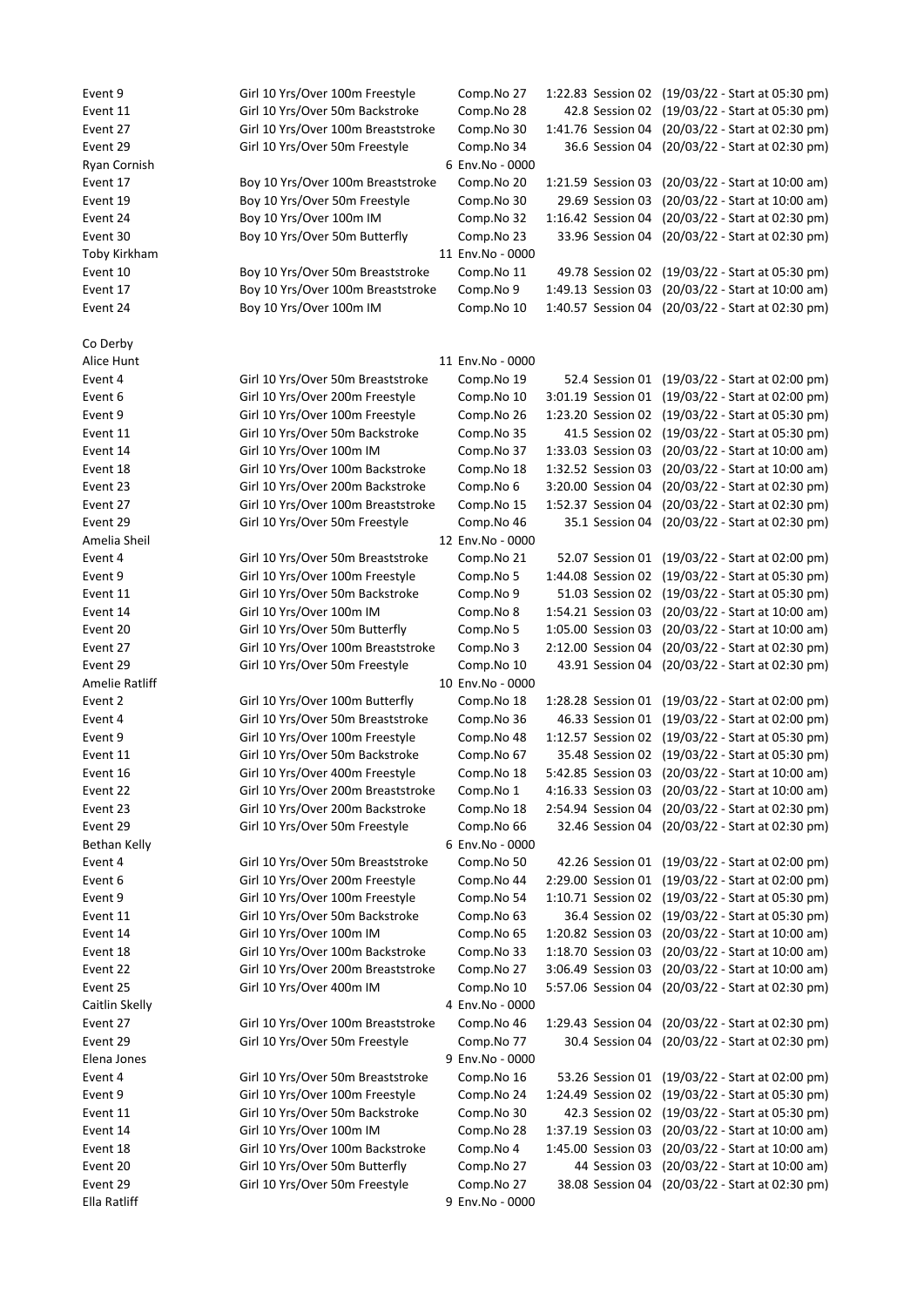Event 4 Girl 10 Yrs/Over 50m Breaststroke Comp.No 40 45.2 Session 01 (19/03/22 - Start at 02:00 pm) Event 6 Girl 10 Yrs/Over 200m Freestyle Comp.No 23 2:47.90 Session 01 (19/03/22 - Start at 02:00 pm) Event 7 Girl 10 Yrs/Over 200m IM Comp.No 18 3:09.80 Session 02 (19/03/22 - Start at 05:30 pm) Event 11 Girl 10 Yrs/Over 50m Backstroke Comp.No 47 39.62 Session 02 (19/03/22 - Start at 05:30 pm) Event 18 Girl 10 Yrs/Over 100m Backstroke Comp.No 23 1:28.64 Session 03 (20/03/22 - Start at 10:00 am) Event 22 Girl 10 Yrs/Over 200m Breaststroke Comp.No 5 4:10.63 Session 03 (20/03/22 - Start at 10:00 am) Event 27 Girl 10 Yrs/Over 100m Breaststroke Comp.No 26 1:43.56 Session 04 (20/03/22 - Start at 02:30 pm) Event 29 Girl 10 Yrs/Over 50m Freestyle Comp.No 57 33.88 Session 04 (20/03/22 - Start at 02:30 pm) Ellie Loades 6 Env.No - 0000 Event 14 Girl 10 Yrs/Over 100m IM Comp.No 74 1:11.69 Session 03 (20/03/22 - Start at 10:00 am) Event 22 Girl 10 Yrs/Over 200m Breaststroke Comp.No 30 2:55.82 Session 03 (20/03/22 - Start at 10:00 am) Event 27 Girl 10 Yrs/Over 100m Breaststroke Comp.No 51 1:19.54 Session 04 (20/03/22 - Start at 02:30 pm) Event 29 Girl 10 Yrs/Over 50m Freestyle Comp.No 84 28.7 Session 04 (20/03/22 - Start at 02:30 pm) Emily McHugh 8 Env.No - 0000 Event 4 Girl 10 Yrs/Over 50m Breaststroke Comp.No 37 46.21 Session 01 (19/03/22 - Start at 02:00 pm) Event 6 Girl 10 Yrs/Over 200m Freestyle Comp.No 28 2:41.86 Session 01 (19/03/22 - Start at 02:00 pm) Event 9 Girl 10 Yrs/Over 100m Freestyle Comp.No 45 1:13.91 Session 02 (19/03/22 - Start at 05:30 pm) Event 11 Girl 10 Yrs/Over 50m Backstroke Comp.No 34 41.8 Session 02 (19/03/22 - Start at 05:30 pm) Event 14 Girl 10 Yrs/Over 100m IM Comp.No 52 1:26.87 Session 03 (20/03/22 - Start at 10:00 am) Event 20 Girl 10 Yrs/Over 50m Butterfly Comp.No 45 38.87 Session 03 (20/03/22 - Start at 10:00 am) Event 22 Girl 10 Yrs/Over 200m Breaststroke Comp.No 18 3:27.38 Session 03 (20/03/22 - Start at 10:00 am) Esmee Downes 10 Env.No - 0000 Event 16 Girl 10 Yrs/Over 400m Freestyle Comp.No 4 6:15.00 Session 03 (20/03/22 - Start at 10:00 am) Eva Hallam 7 Env.No - 0000 Event 16 Girl 10 Yrs/Over 400m Freestyle Comp.No 2 6:15.00 Session 03 (20/03/22 - Start at 10:00 am) Event 22 Girl 10 Yrs/Over 200m Breaststroke Comp.No 26 3:08.67 Session 03 (20/03/22 - Start at 10:00 am) Event 25 Girl 10 Yrs/Over 400m IM Comp.No 8 6:07.34 Session 04 (20/03/22 - Start at 02:30 pm) Eva Waterhouse 8 Env.No - 0000 Event 2 Girl 10 Yrs/Over 100m Butterfly Comp.No 8 1:45.00 Session 01 (19/03/22 - Start at 02:00 pm) Event 4 Girl 10 Yrs/Over 50m Breaststroke Comp.No 32 47.04 Session 01 (19/03/22 - Start at 02:00 pm) Event 7 Girl 10 Yrs/Over 200m IM Comp.No 13 3:15.24 Session 02 (19/03/22 - Start at 05:30 pm) Event 9 Girl 10 Yrs/Over 100m Freestyle Comp.No 40 1:15.71 Session 02 (19/03/22 - Start at 05:30 pm) Event 11 Girl 10 Yrs/Over 50m Backstroke Comp.No 40 41.26 Session 02 (19/03/22 - Start at 05:30 pm) Event 14 Girl 10 Yrs/Over 100m IM Comp.No 56 1:25.47 Session 03 (20/03/22 - Start at 10:00 am) Event 18 Girl 10 Yrs/Over 100m Backstroke Comp.No 21 1:30.00 Session 03 (20/03/22 - Start at 10:00 am) Event 20 Girl 10 Yrs/Over 50m Butterfly Comp.No 54 37.54 Session 03 (20/03/22 - Start at 10:00 am) Event 27 Girl 10 Yrs/Over 100m Breaststroke Comp.No 25 1:45.00 Session 04 (20/03/22 - Start at 02:30 pm) Event 29 Girl 10 Yrs/Over 50m Freestyle Comp.No 61 33.35 Session 04 (20/03/22 - Start at 02:30 pm) Finley Maingay **8 Env.No** - 0000 Event 1 Boy 10 Yrs/Over 200m IM Comp.No 2 3:30.87 Session 01 (19/03/22 - Start at 02:00 pm) Event 3 Boy 10 Yrs/Over 100m Freestyle Comp.No 21 1:13.03 Session 01 (19/03/22 - Start at 02:00 pm) Event 5 Boy 10 Yrs/Over 50m Backstroke Comp.No 21 39.38 Session 01 (19/03/22 - Start at 02:00 pm) Event 13 Boy 10 Yrs/Over 200m Backstroke Comp.No 4 3:05.62 Session 03 (20/03/22 - Start at 10:00 am) Event 17 Boy 10 Yrs/Over 100m Breaststroke Comp.No 13 1:37.02 Session 03 (20/03/22 - Start at 10:00 am) Event 19 Boy 10 Yrs/Over 50m Freestyle Comp.No 20 33.17 Session 03 (20/03/22 - Start at 10:00 am) Event 24 Boy 10 Yrs/Over 100m IM Comp.No 24 1:23.11 Session 04 (20/03/22 - Start at 02:30 pm) Event 28 Boy 10 Yrs/Over 100m Backstroke Comp.No 18 1:21.84 Session 04 (20/03/22 - Start at 02:30 pm) Event 30 Boy 10 Yrs/Over 50m Butterfly Comp.No 12 40.05 Session 04 (20/03/22 - Start at 02:30 pm) George Cotton **10 Env.No** - 0000 Event 1 Boy 10 Yrs/Over 200m IM Comp.No 4 3:22.56 Session 01 (19/03/22 - Start at 02:00 pm) Event 5 Boy 10 Yrs/Over 50m Backstroke Comp.No 13 43.73 Session 01 (19/03/22 - Start at 02:00 pm) Event 10 Boy 10 Yrs/Over 50m Breaststroke Comp.No 15 45.84 Session 02 (19/03/22 - Start at 05:30 pm) Event 12 Boy 10 Yrs/Over 200m Freestyle Comp.No 4 2:58.62 Session 02 (19/03/22 - Start at 05:30 pm) Event 24 Boy 10 Yrs/Over 100m IM Comp.No 15 1:33.85 Session 04 (20/03/22 - Start at 02:30 pm) Event 26 Boy 10 Yrs/Over 400m Freestyle Comp.No 4 6:20.00 Session 04 (20/03/22 - Start at 02:30 pm) Event 32 Boy 10 Yrs/Over 200m Breaststroke Comp.No 4 3:40.14 Session 04 (20/03/22 - Start at 02:30 pm) Greta Downes **6 August 2012 Contract 2012 12:30 SENV.No - 0000** Event 16 Girl 10 Yrs/Over 400m Freestyle Comp.No 25 5:08.81 Session 03 (20/03/22 - Start at 10:00 am) Hannah Smith 7 Env.No - 0000 Event 4 Girl 10 Yrs/Over 50m Breaststroke Comp.No 56 40.2 Session 01 (19/03/22 - Start at 02:00 pm) Event 6 Girl 10 Yrs/Over 200m Freestyle Comp.No 30 2:40.92 Session 01 (19/03/22 - Start at 02:00 pm) Event 9 Girl 10 Yrs/Over 100m Freestyle Comp.No 52 1:11.51 Session 02 (19/03/22 - Start at 05:30 pm) Event 14 Girl 10 Yrs/Over 100m IM Comp.No 61 1:24.45 Session 03 (20/03/22 - Start at 10:00 am)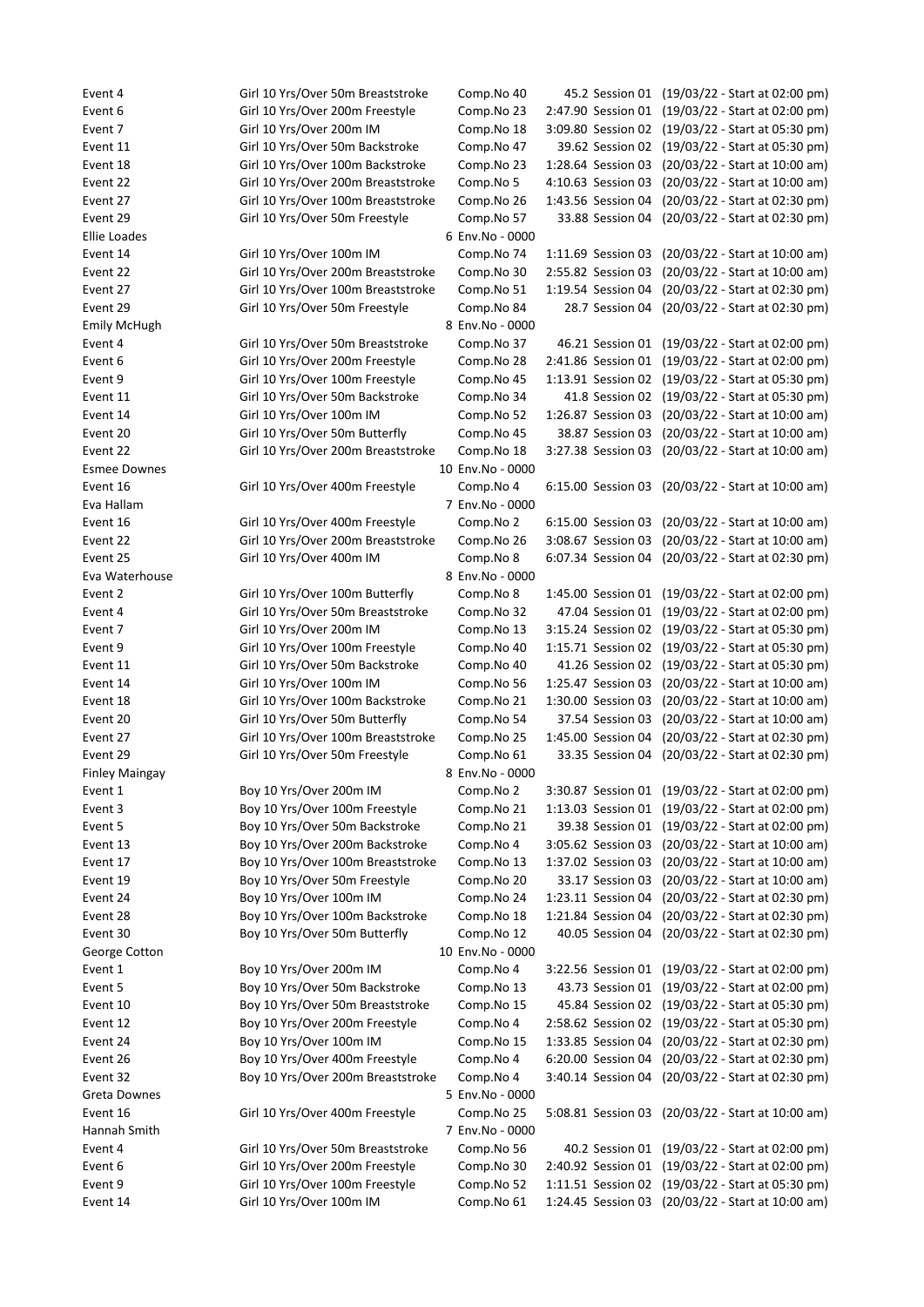Event 16 Girl 10 Yrs/Over 400m Freestyle Comp.No 16 5:45.00 Session 03 (20/03/22 - Start at 10:00 am) Event 20 Girl 10 Yrs/Over 50m Butterfly Comp.No 61 35.73 Session 03 (20/03/22 - Start at 10:00 am) Event 22 Girl 10 Yrs/Over 200m Breaststroke Comp.No 17 3:27.42 Session 03 (20/03/22 - Start at 10:00 am) Event 27 Girl 10 Yrs/Over 100m Breaststroke Comp.No 43 1:33.19 Session 04 (20/03/22 - Start at 02:30 pm) Event 29 Girl 10 Yrs/Over 50m Freestyle Comp.No 74 30.9 Session 04 (20/03/22 - Start at 02:30 pm) Harley Short 11 Env.No - 0000 Event 3 Boy 10 Yrs/Over 100m Freestyle Comp.No 13 1:24.92 Session 01 (19/03/22 - Start at 02:00 pm) Event 5 Boy 10 Yrs/Over 50m Backstroke Comp.No 10 46.4 Session 01 (19/03/22 - Start at 02:00 pm) Event 10 Boy 10 Yrs/Over 50m Breaststroke Comp.No 13 47 Session 02 (19/03/22 - Start at 05:30 pm) Event 12 Boy 10 Yrs/Over 200m Freestyle Comp.No 3 3:06.78 Session 02 (19/03/22 - Start at 05:30 pm) Event 17 Boy 10 Yrs/Over 100m Breaststroke Comp.No 10 1:48.19 Session 03 (20/03/22 - Start at 10:00 am) Event 19 Boy 10 Yrs/Over 50m Freestyle Comp.No 14 37.2 Session 03 (20/03/22 - Start at 10:00 am) Event 24 Boy 10 Yrs/Over 100m IM Comp.No 12 1:39.36 Session 04 (20/03/22 - Start at 02:30 pm) Event 26 Boy 10 Yrs/Over 400m Freestyle Comp.No 3 6:30.00 Session 04 (20/03/22 - Start at 02:30 pm) Event 30 Boy 10 Yrs/Over 50m Butterfly Comp.No 4 51.2 Session 04 (20/03/22 - Start at 02:30 pm) Event 32 Boy 10 Yrs/Over 200m Breaststroke Comp.No 3 3:43.80 Session 04 (20/03/22 - Start at 02:30 pm) Harriet Ellse 6 Env.No - 0000 Event 2 Girl 10 Yrs/Over 100m Butterfly Comp.No 26 1:15.65 Session 01 (19/03/22 - Start at 02:00 pm) Event 4 Girl 10 Yrs/Over 50m Breaststroke Comp.No 59 39.4 Session 01 (19/03/22 - Start at 02:00 pm) Event 7 Girl 10 Yrs/Over 200m IM Comp.No 31 2:52.43 Session 02 (19/03/22 - Start at 05:30 pm) Event 11 Girl 10 Yrs/Over 50m Backstroke Comp.No 65 35.61 Session 02 (19/03/22 - Start at 05:30 pm) Helen Bickley 7 Env.No - 0000 Event 16 Girl 10 Yrs/Over 400m Freestyle Comp.No 24 5:09.66 Session 03 (20/03/22 - Start at 10:00 am) Event 25 Girl 10 Yrs/Over 400m IM Comp.No 7 6:09.06 Session 04 (20/03/22 - Start at 02:30 pm) Isabel Smith 9 Env.No - 0000 Event 4 Girl 10 Yrs/Over 50m Breaststroke Comp.No 14 54 Session 01 (19/03/22 - Start at 02:00 pm) Event 11 Girl 10 Yrs/Over 50m Backstroke Comp.No 7 55.26 Session 02 (19/03/22 - Start at 05:30 pm) Event 29 Girl 10 Yrs/Over 50m Freestyle Comp.No 17 41.44 Session 04 (20/03/22 - Start at 02:30 pm) Isabella Moran 7 Env.No - 0000 Event 2 Girl 10 Yrs/Over 100m Butterfly Comp.No 7 1:45.00 Session 01 (19/03/22 - Start at 02:00 pm) Event 7 Girl 10 Yrs/Over 200m IM Comp.No 26 2:57.82 Session 02 (19/03/22 - Start at 05:30 pm) Event 16 Girl 10 Yrs/Over 400m Freestyle Comp.No 1 6:45.00 Session 03 (20/03/22 - Start at 10:00 am) Event 23 Girl 10 Yrs/Over 200m Backstroke Comp.No 12 3:01.57 Session 04 (20/03/22 - Start at 02:30 pm) Jessica Wass 8 Env.No - 0000 Event 9 Girl 10 Yrs/Over 100m Freestyle Comp.No 49 1:12.55 Session 02 (19/03/22 - Start at 05:30 pm) Event 11 Girl 10 Yrs/Over 50m Backstroke Comp.No 59 37.42 Session 02 (19/03/22 - Start at 05:30 pm) Event 14 Girl 10 Yrs/Over 100m IM Comp.No 57 1:25.33 Session 03 (20/03/22 - Start at 10:00 am) Event 20 Girl 10 Yrs/Over 50m Butterfly Comp.No 47 38.68 Session 03 (20/03/22 - Start at 10:00 am) Event 27 Girl 10 Yrs/Over 100m Breaststroke Comp.No 39 1:36.88 Session 04 (20/03/22 - Start at 02:30 pm) Event 29 Girl 10 Yrs/Over 50m Freestyle Comp.No 48 34.98 Session 04 (20/03/22 - Start at 02:30 pm) Kate Haswell **Accord 2 ACCO 4 Env.No** - 0000 Event 16 Girl 10 Yrs/Over 400m Freestyle Comp.No 30 4:38.29 Session 03 (20/03/22 - Start at 10:00 am) Keira Parker 12 Env.No - 0000 Event 14 Girl 10 Yrs/Over 100m IM Comp.No 12 1:48.29 Session 03 (20/03/22 - Start at 10:00 am) Event 22 Girl 10 Yrs/Over 200m Breaststroke Comp.No 3 4:15.00 Session 03 (20/03/22 - Start at 10:00 am) Event 27 Girl 10 Yrs/Over 100m Breaststroke Comp.No 9 1:57.85 Session 04 (20/03/22 - Start at 02:30 pm) Event 29 Girl 10 Yrs/Over 50m Freestyle Comp.No 8 44.56 Session 04 (20/03/22 - Start at 02:30 pm) Liam Whyatt 10 Env.No - 0000 Event 17 Boy 10 Yrs/Over 100m Breaststroke Comp.No 7 1:56.92 Session 03 (20/03/22 - Start at 10:00 am) Event 19 Boy 10 Yrs/Over 50m Freestyle Comp.No 10 40.65 Session 03 (20/03/22 - Start at 10:00 am) Event 24 Boy 10 Yrs/Over 100m IM Comp.No 4 1:48.93 Session 04 (20/03/22 - Start at 02:30 pm) Event 28 Boy 10 Yrs/Over 100m Backstroke Comp.No 4 1:48.26 Session 04 (20/03/22 - Start at 02:30 pm) Event 30 Boy 10 Yrs/Over 50m Butterfly Comp.No 2 53.47 Session 04 (20/03/22 - Start at 02:30 pm) Event 32 Boy 10 Yrs/Over 200m Breaststroke Comp.No 2 3:58.58 Session 04 (20/03/22 - Start at 02:30 pm) Lucy Brighouse 7 Env.No - 0000 Event 14 Girl 10 Yrs/Over 100m IM Comp.No 63 1:23.80 Session 03 (20/03/22 - Start at 10:00 am) Event 18 Girl 10 Yrs/Over 100m Backstroke Comp.No 32 1:19.01 Session 03 (20/03/22 - Start at 10:00 am) Event 20 Girl 10 Yrs/Over 50m Butterfly Comp.No 64 35.28 Session 03 (20/03/22 - Start at 10:00 am) Event 23 Girl 10 Yrs/Over 200m Backstroke Comp.No 19 2:52.20 Session 04 (20/03/22 - Start at 02:30 pm) Lucy Cadden 4 Env.No - 0000 Event 6 Girl 10 Yrs/Over 200m Freestyle Comp.No 50 2:11.37 Session 01 (19/03/22 - Start at 02:00 pm) Event 9 Girl 10 Yrs/Over 100m Freestyle Comp.No 71 1:00.90 Session 02 (19/03/22 - Start at 05:30 pm) Event 11 Girl 10 Yrs/Over 50m Backstroke Comp.No 70 33.53 Session 02 (19/03/22 - Start at 05:30 pm)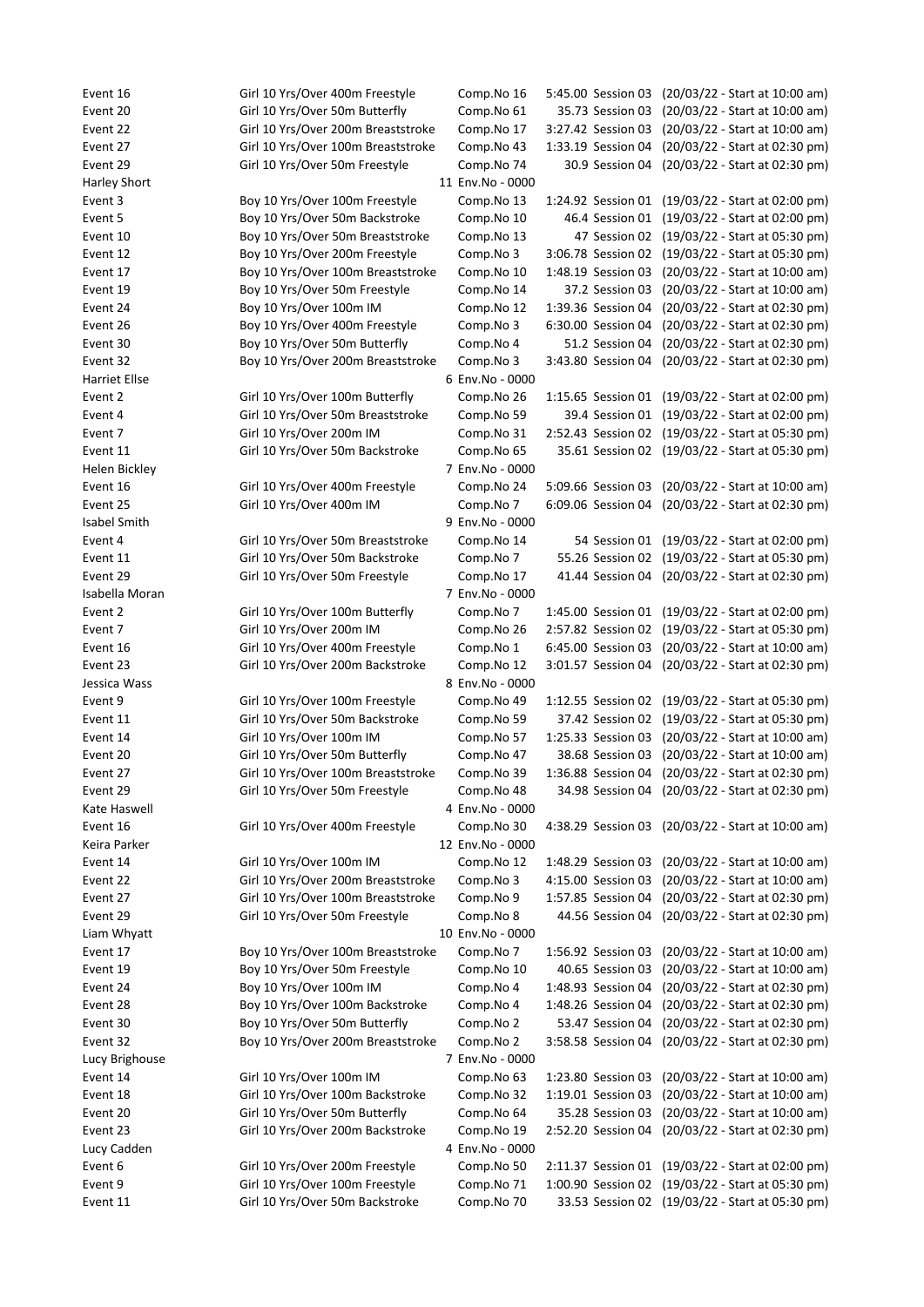Event 16 Girl 10 Yrs/Over 400m Freestyle Comp.No 31 4:35.92 Session 03 (20/03/22 - Start at 10:00 am) Event 18 Girl 10 Yrs/Over 100m Backstroke Comp.No 41 1:10.91 Session 03 (20/03/22 - Start at 10:00 am) Event 23 Girl 10 Yrs/Over 200m Backstroke Comp.No 27 2:31.04 Session 04 (20/03/22 - Start at 02:30 pm) Event 25 Girl 10 Yrs/Over 400m IM Comp.No 13 5:27.97 Session 04 (20/03/22 - Start at 02:30 pm) Event 29 Girl 10 Yrs/Over 50m Freestyle Comp.No 86 28.5 Session 04 (20/03/22 - Start at 02:30 pm) Madeline Heron 12 Env.No - 0000 Event 14 Girl 10 Yrs/Over 100m IM Comp.No 17 1:43.83 Session 03 (20/03/22 - Start at 10:00 am) Event 18 Girl 10 Yrs/Over 100m Backstroke Comp.No 6 1:42.33 Session 03 (20/03/22 - Start at 10:00 am) Event 20 Girl 10 Yrs/Over 50m Butterfly Comp.No 17 48.25 Session 03 (20/03/22 - Start at 10:00 am) Event 22 Girl 10 Yrs/Over 200m Breaststroke Comp.No 4 4:15.00 Session 03 (20/03/22 - Start at 10:00 am) Event 27 Girl 10 Yrs/Over 100m Breaststroke Comp.No 13 1:54.01 Session 04 (20/03/22 - Start at 02:30 pm) Event 29 Girl 10 Yrs/Over 50m Freestyle Comp.No 26 38.68 Session 04 (20/03/22 - Start at 02:30 pm) Mahi Bains 10 Env.No - 0000 Event 4 Girl 10 Yrs/Over 50m Breaststroke Comp.No 24 51.18 Session 01 (19/03/22 - Start at 02:00 pm) Event 7 Girl 10 Yrs/Over 200m IM Comp.No 4 3:35.00 Session 02 (19/03/22 - Start at 05:30 pm) Event 11 Girl 10 Yrs/Over 50m Backstroke Comp.No 43 40.6 Session 02 (19/03/22 - Start at 05:30 pm) Event 14 Girl 10 Yrs/Over 100m IM Comp.No 30 1:36.73 Session 03 (20/03/22 - Start at 10:00 am) Event 20 Girl 10 Yrs/Over 50m Butterfly Comp.No 43 39.2 Session 03 (20/03/22 - Start at 10:00 am) Event 29 Girl 10 Yrs/Over 50m Freestyle Comp.No 35 36.5 Session 04 (20/03/22 - Start at 02:30 pm) Maxim Bocharnikov 12 Env.No - 0000 Event 3 Boy 10 Yrs/Over 100m Freestyle Comp.No 2 1:55.00 Session 01 (19/03/22 - Start at 02:00 pm) Event 5 Boy 10 Yrs/Over 50m Backstroke Comp.No 4 52.93 Session 01 (19/03/22 - Start at 02:00 pm) Event 10 Boy 10 Yrs/Over 50m Breaststroke Comp.No 5 1:02.06 Session 02 (19/03/22 - Start at 05:30 pm) Event 19 Boy 10 Yrs/Over 50m Freestyle Comp.No 5 45.91 Session 03 (20/03/22 - Start at 10:00 am) Event 28 Boy 10 Yrs/Over 100m Backstroke Comp.No 1 2:15.00 Session 04 (20/03/22 - Start at 02:30 pm) Meredith Newham-Miles 8 and 19 and 19 and 19 and 19 and 19 and 19 and 19 and 19 and 19 and 19 and 19 and 19 and 19 and 19 and 19 and 19 and 19 and 19 and 19 and 19 and 19 and 19 and 19 and 19 and 19 and 19 and 19 and 19 an Event 16 Girl 10 Yrs/Over 400m Freestyle Comp.No 7 6:10.00 Session 03 (20/03/22 - Start at 10:00 am) Event 23 Girl 10 Yrs/Over 200m Backstroke Comp.No 17 2:56.72 Session 04 (20/03/22 - Start at 02:30 pm) Nadine Guerrero 10 Env.No - 0000 Event 6 Girl 10 Yrs/Over 200m Freestyle Comp.No 21 2:50.54 Session 01 (19/03/22 - Start at 02:00 pm) Event 7 Girl 10 Yrs/Over 200m IM Comp.No 14 3:14.08 Session 02 (19/03/22 - Start at 05:30 pm) Event 9 Girl 10 Yrs/Over 100m Freestyle Comp.No 36 1:17.22 Session 02 (19/03/22 - Start at 05:30 pm) Event 11 Girl 10 Yrs/Over 50m Backstroke Comp.No 41 41.26 Session 02 (19/03/22 - Start at 05:30 pm) Event 14 Girl 10 Yrs/Over 100m IM Comp.No 48 1:28.64 Session 03 (20/03/22 - Start at 10:00 am) Event 20 Girl 10 Yrs/Over 50m Butterfly Comp.No 31 42.5 Session 03 (20/03/22 - Start at 10:00 am) Event 27 Girl 10 Yrs/Over 100m Breaststroke Comp.No 28 1:42.89 Session 04 (20/03/22 - Start at 02:30 pm) Event 29 Girl 10 Yrs/Over 50m Freestyle Comp.No 56 34.3 Session 04 (20/03/22 - Start at 02:30 pm) Nikhita Bains 10 Env.No - 0000 Event 4 Girl 10 Yrs/Over 50m Breaststroke Comp.No 20 52.2 Session 01 (19/03/22 - Start at 02:00 pm) Event 11 Girl 10 Yrs/Over 50m Backstroke Comp.No 27 43.3 Session 02 (19/03/22 - Start at 05:30 pm) Event 14 Girl 10 Yrs/Over 100m IM Comp.No 24 1:39.19 Session 03 (20/03/22 - Start at 10:00 am) Event 18 Girl 10 Yrs/Over 100m Backstroke Comp.No 14 1:38.55 Session 03 (20/03/22 - Start at 10:00 am) Event 20 Girl 10 Yrs/Over 50m Butterfly Comp.No 15 49.26 Session 03 (20/03/22 - Start at 10:00 am) Event 23 Girl 10 Yrs/Over 200m Backstroke Comp.No 4 3:25.00 Session 04 (20/03/22 - Start at 02:30 pm) Event 27 Girl 10 Yrs/Over 100m Breaststroke Comp.No 17 1:51.84 Session 04 (20/03/22 - Start at 02:30 pm) Olivia Lee 2000 2012 10 Env.No - 0000 Event 4 Girl 10 Yrs/Over 50m Breaststroke Comp.No 17 52.75 Session 01 (19/03/22 - Start at 02:00 pm) Event 7 Girl 10 Yrs/Over 200m IM Comp.No 5 3:32.69 Session 02 (19/03/22 - Start at 05:30 pm) Event 11 Girl 10 Yrs/Over 50m Backstroke Comp.No 26 44.07 Session 02 (19/03/22 - Start at 05:30 pm) Event 14 Girl 10 Yrs/Over 100m IM Comp.No 25 1:39.15 Session 03 (20/03/22 - Start at 10:00 am) Event 18 Girl 10 Yrs/Over 100m Backstroke Comp.No 22 1:29.16 Session 03 (20/03/22 - Start at 10:00 am) Event 22 Girl 10 Yrs/Over 200m Breaststroke Comp.No 8 3:52.13 Session 03 (20/03/22 - Start at 10:00 am) Event 23 Girl 10 Yrs/Over 200m Backstroke Comp.No 3 3:43.41 Session 04 (20/03/22 - Start at 02:30 pm) Event 27 Girl 10 Yrs/Over 100m Breaststroke Comp.No 18 1:51.15 Session 04 (20/03/22 - Start at 02:30 pm) Event 29 Girl 10 Yrs/Over 50m Freestyle Comp.No 15 42.16 Session 04 (20/03/22 - Start at 02:30 pm) Olivia Male 2000 2012 2022 2023 2024 2024 2022 2022 2023 2024 2022 2023 2024 2022 2023 2024 2022 2023 2024 202 Event 6 Girl 10 Yrs/Over 200m Freestyle Comp.No 20 2:51.00 Session 01 (19/03/22 - Start at 02:00 pm) Event 7 Girl 10 Yrs/Over 200m IM Comp.No 12 3:18.18 Session 02 (19/03/22 - Start at 05:30 pm) Event 9 Girl 10 Yrs/Over 100m Freestyle Comp.No 34 1:17.80 Session 02 (19/03/22 - Start at 05:30 pm) Event 11 Girl 10 Yrs/Over 50m Backstroke Comp.No 50 38.92 Session 02 (19/03/22 - Start at 05:30 pm) Event 14 Girl 10 Yrs/Over 100m IM Comp.No 39 1:30.46 Session 03 (20/03/22 - Start at 10:00 am) Event 16 Girl 10 Yrs/Over 400m Freestyle Comp.No 3 6:15.00 Session 03 (20/03/22 - Start at 10:00 am) Event 20 Girl 10 Yrs/Over 50m Butterfly Comp.No 49 38.42 Session 03 (20/03/22 - Start at 10:00 am)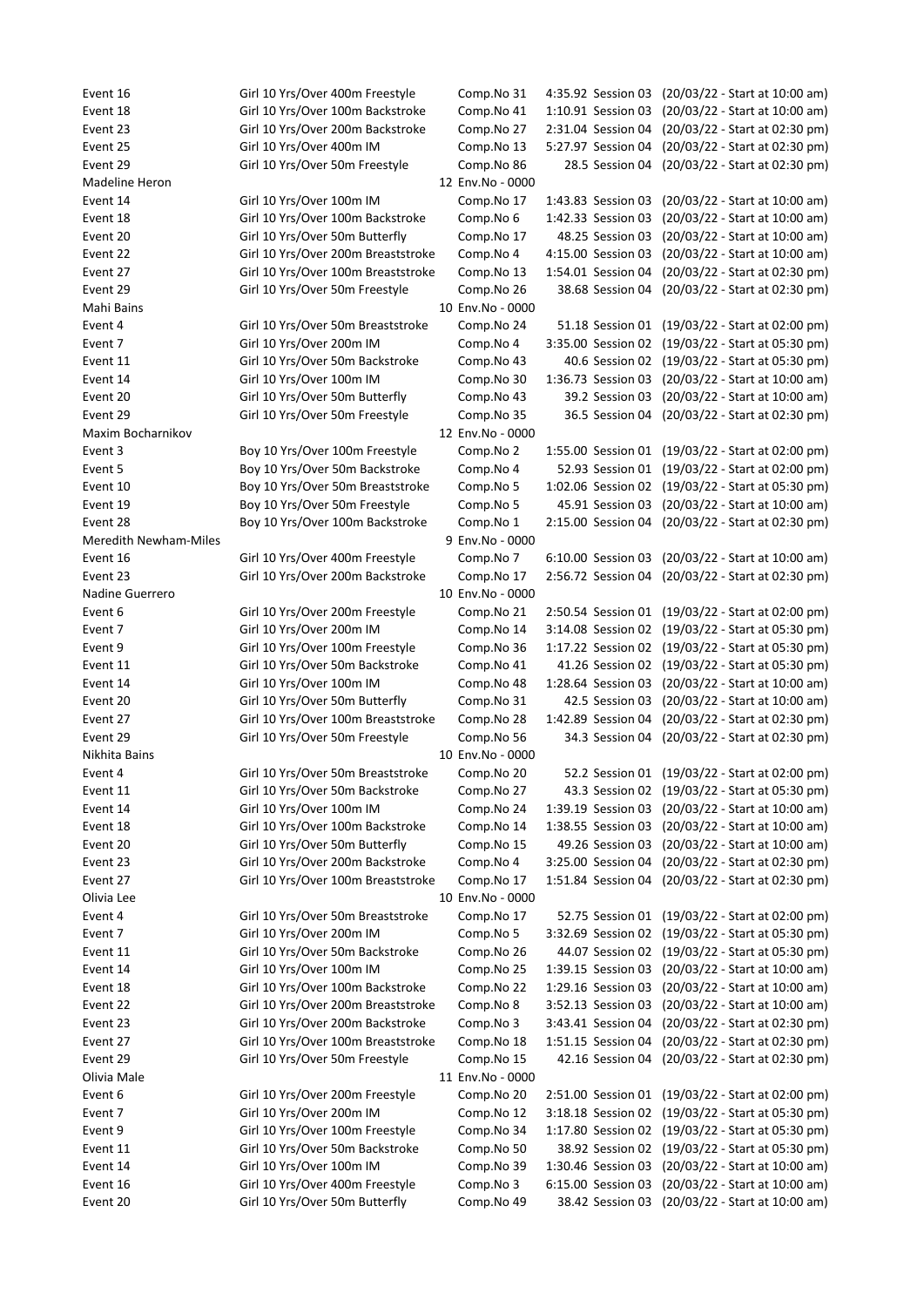Event 29 Girl 10 Yrs/Over 50m Freestyle Comp.No 52 34.4 Session 04 (20/03/22 - Start at 02:30 pm) Ryan Bullock 9 Env.No - 0000 Event 3 Boy 10 Yrs/Over 100m Freestyle Comp.No 15 1:18.53 Session 01 (19/03/22 - Start at 02:00 pm) Event 5 Boy 10 Yrs/Over 50m Backstroke Comp.No 18 40.86 Session 01 (19/03/22 - Start at 02:00 pm) Event 10 Boy 10 Yrs/Over 50m Breaststroke Comp.No 10 50.03 Session 02 (19/03/22 - Start at 05:30 pm) Event 12 Boy 10 Yrs/Over 200m Freestyle Comp.No 8 2:42.02 Session 02 (19/03/22 - Start at 05:30 pm) Event 13 Boy 10 Yrs/Over 200m Backstroke Comp.No 1 3:11.04 Session 03 (20/03/22 - Start at 10:00 am) Event 19 Boy 10 Yrs/Over 50m Freestyle Comp.No 18 34.2 Session 03 (20/03/22 - Start at 10:00 am) Event 24 Boy 10 Yrs/Over 100m IM Comp.No 19 1:28.90 Session 04 (20/03/22 - Start at 02:30 pm) Event 26 Boy 10 Yrs/Over 400m Freestyle Comp.No 8 5:52.45 Session 04 (20/03/22 - Start at 02:30 pm) Siya Srinivas 11 Env.No - 0000 Event 11 Girl 10 Yrs/Over 50m Backstroke Comp.No 4 1:00.83 Session 02 (19/03/22 - Start at 05:30 pm) Event 11 Girl 10 Yrs/Over 50m Backstroke Comp.No 3 1:00.83 Session 02 (19/03/22 - Start at 05:30 pm) Event 29 Girl 10 Yrs/Over 50m Freestyle Comp.No 3 52.54 Session 04 (20/03/22 - Start at 02:30 pm) Event 29 Girl 10 Yrs/Over 50m Freestyle Comp.No 4 52.54 Session 04 (20/03/22 - Start at 02:30 pm) Sophia Lewis 7 Env.No - 0000 Event 6 Girl 10 Yrs/Over 200m Freestyle Comp.No 27 2:42.34 Session 01 (19/03/22 - Start at 02:00 pm) Event 7 Girl 10 Yrs/Over 200m IM Comp.No 15 3:12.45 Session 02 (19/03/22 - Start at 05:30 pm) Event 9 Girl 10 Yrs/Over 100m Freestyle Comp.No 43 1:14.39 Session 02 (19/03/22 - Start at 05:30 pm) Event 11 Girl 10 Yrs/Over 50m Backstroke Comp.No 48 39.07 Session 02 (19/03/22 - Start at 05:30 pm) Event 14 Girl 10 Yrs/Over 100m IM Comp.No 38 1:30.85 Session 03 (20/03/22 - Start at 10:00 am) Event 16 Girl 10 Yrs/Over 400m Freestyle Comp.No 11 6:05.61 Session 03 (20/03/22 - Start at 10:00 am) Event 18 Girl 10 Yrs/Over 100m Backstroke Comp.No 27 1:22.83 Session 03 (20/03/22 - Start at 10:00 am) William Moore 11 Env.No - 0000 Event 1 Boy 10 Yrs/Over 200m IM Comp.No 3 3:27.68 Session 01 (19/03/22 - Start at 02:00 pm) Event 3 Boy 10 Yrs/Over 100m Freestyle Comp.No 16 1:18.30 Session 01 (19/03/22 - Start at 02:00 pm) Event 5 Boy 10 Yrs/Over 50m Backstroke Comp.No 14 43.14 Session 01 (19/03/22 - Start at 02:00 pm) Event 10 Boy 10 Yrs/Over 50m Breaststroke Comp.No 9 52.11 Session 02 (19/03/22 - Start at 05:30 pm) Event 12 Boy 10 Yrs/Over 200m Freestyle Comp.No 6 2:55.41 Session 02 (19/03/22 - Start at 05:30 pm) Event 17 Boy 10 Yrs/Over 100m Breaststroke Comp.No 1 2:30.22 Session 03 (20/03/22 - Start at 10:00 am) Event 19 Boy 10 Yrs/Over 50m Freestyle Comp.No 15 35.3 Session 03 (20/03/22 - Start at 10:00 am) Event 24 Boy 10 Yrs/Over 100m IM Comp.No 14 1:37.55 Session 04 (20/03/22 - Start at 02:30 pm) Event 28 Boy 10 Yrs/Over 100m Backstroke Comp.No 9 1:33.49 Session 04 (20/03/22 - Start at 02:30 pm) Event 30 Boy 10 Yrs/Over 50m Butterfly Comp.No 10 41.1 Session 04 (20/03/22 - Start at 02:30 pm) Zuzanna Rucinska 10 Env.No - 0000 Event 4 Girl 10 Yrs/Over 50m Breaststroke Comp.No 22 52.06 Session 01 (19/03/22 - Start at 02:00 pm) Event 9 Girl 10 Yrs/Over 100m Freestyle Comp.No 18 1:28.70 Session 02 (19/03/22 - Start at 05:30 pm) Event 14 Girl 10 Yrs/Over 100m IM Comp.No 31 1:36.48 Session 03 (20/03/22 - Start at 10:00 am) Event 20 Girl 10 Yrs/Over 50m Butterfly Comp.No 25 44.65 Session 03 (20/03/22 - Start at 10:00 am) Coalville Abigail Taylor 11 Env.No - 0000 Event 4 Girl 10 Yrs/Over 50m Breaststroke Comp.No 5 1:09.03 Session 01 (19/03/22 - Start at 02:00 pm) Event 9 Girl 10 Yrs/Over 100m Freestyle Comp.No 2 1:55.25 Session 02 (19/03/22 - Start at 05:30 pm) Event 11 Girl 10 Yrs/Over 50m Backstroke Comp.No 8 53.69 Session 02 (19/03/22 - Start at 05:30 pm) Event 29 Girl 10 Yrs/Over 50m Freestyle Comp.No 7 46.05 Session 04 (20/03/22 - Start at 02:30 pm) Amelia Belcher 11 Env.No - 0000 Event 29 Girl 10 Yrs/Over 50m Freestyle Comp.No 14 42.38 Session 04 (20/03/22 - Start at 02:30 pm) Bethany Henson 2000 and 20 Env.No - 0000 and 20 Env.No - 0000 and 20 Env.No - 0000 and 20 Env.No - 0000 and 20 Event 14 Girl 10 Yrs/Over 100m IM Comp.No 50 1:27.53 Session 03 (20/03/22 - Start at 10:00 am) Event 18 Girl 10 Yrs/Over 100m Backstroke Comp.No 20 1:32.01 Session 03 (20/03/22 - Start at 10:00 am) Event 20 Girl 10 Yrs/Over 50m Butterfly Comp.No 28 43.28 Session 03 (20/03/22 - Start at 10:00 am) Event 29 Girl 10 Yrs/Over 50m Freestyle Comp.No 53 34.4 Session 04 (20/03/22 - Start at 02:30 pm) Bethany Lunn 10 Env.No - 0000 Event 9 Girl 10 Yrs/Over 100m Freestyle Comp.No 11 1:33.47 Session 02 (19/03/22 - Start at 05:30 pm) Chloe Gent 10 Env.No - 0000 Event 14 Girl 10 Yrs/Over 100m IM Comp.No 44 1:29.59 Session 03 (20/03/22 - Start at 10:00 am) Event 20 Girl 10 Yrs/Over 50m Butterfly Comp.No 60 35.79 Session 03 (20/03/22 - Start at 10:00 am) Event 29 Girl 10 Yrs/Over 50m Freestyle Comp.No 62 33.02 Session 04 (20/03/22 - Start at 02:30 pm) Connor White 6 Env.No - 0000 Event 3 Boy 10 Yrs/Over 100m Freestyle Comp.No 29 1:03.49 Session 01 (19/03/22 - Start at 02:00 pm) Event 8 Boy 10 Yrs/Over 100m Butterfly Comp.No 12 1:09.49 Session 02 (19/03/22 - Start at 05:30 pm) Event 12 Boy 10 Yrs/Over 200m Freestyle Comp.No 17 2:22.94 Session 02 (19/03/22 - Start at 05:30 pm)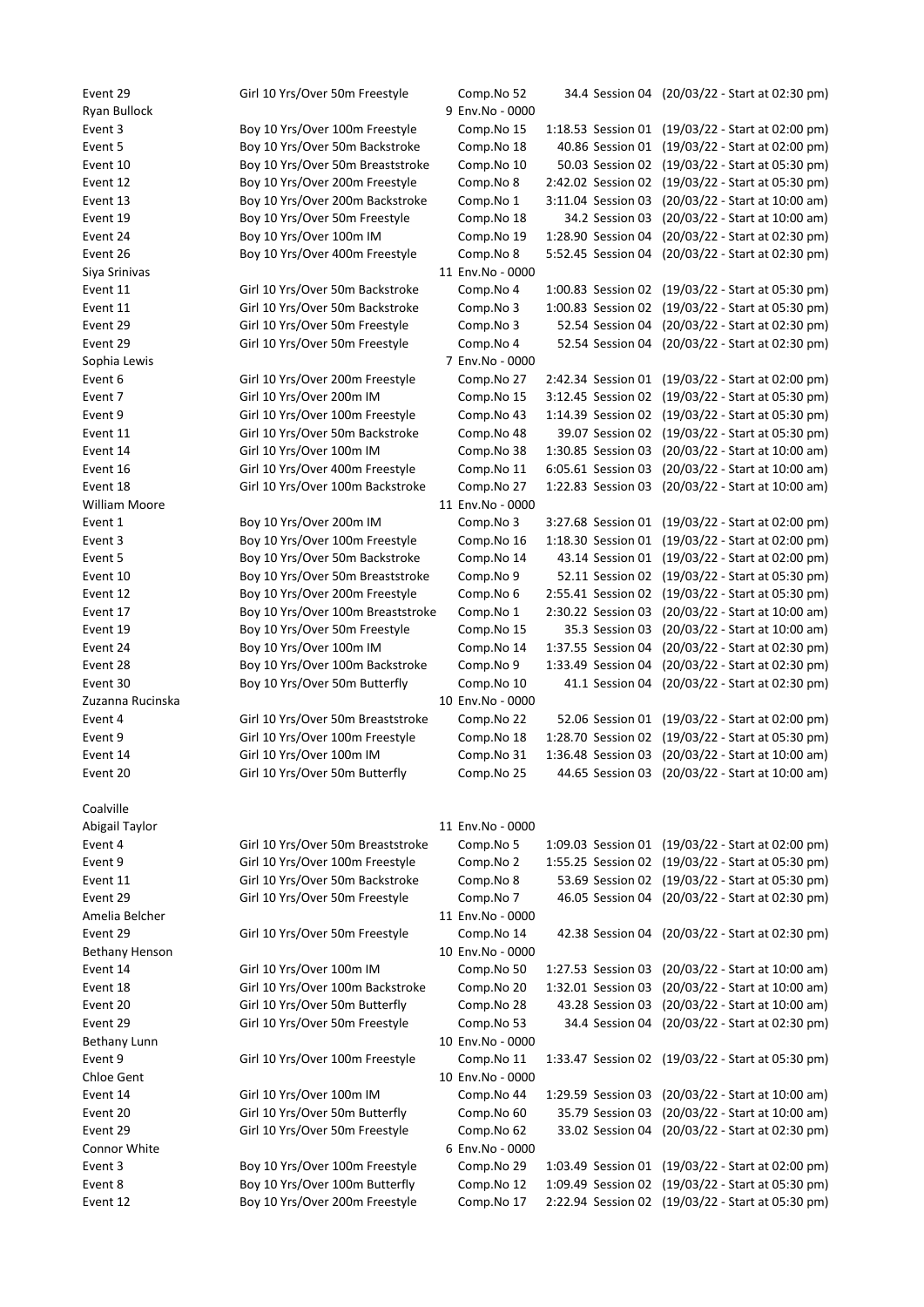Event 13 Boy 10 Yrs/Over 200m Backstroke Comp.No 10 2:37.87 Session 03 (20/03/22 - Start at 10:00 am) Event 19 Boy 10 Yrs/Over 50m Freestyle Comp.No 29 30.13 Session 03 (20/03/22 - Start at 10:00 am) Event 24 Boy 10 Yrs/Over 100m IM Comp.No 34 1:14.05 Session 04 (20/03/22 - Start at 02:30 pm) Event 30 Boy 10 Yrs/Over 50m Butterfly Comp.No 29 30.55 Session 04 (20/03/22 - Start at 02:30 pm) Ellysia Coales 10 Env.No - 0000 Event 4 Girl 10 Yrs/Over 50m Breaststroke Comp.No 25 50.28 Session 01 (19/03/22 - Start at 02:00 pm) Event 9 Girl 10 Yrs/Over 100m Freestyle Comp.No 20 1:27.83 Session 02 (19/03/22 - Start at 05:30 pm) Event 11 Girl 10 Yrs/Over 50m Backstroke Comp.No 21 44.83 Session 02 (19/03/22 - Start at 05:30 pm) Event 14 Girl 10 Yrs/Over 100m IM Comp.No 5 2:01.19 Session 03 (20/03/22 - Start at 10:00 am) Event 18 Girl 10 Yrs/Over 100m Backstroke Comp.No 13 1:39.96 Session 03 (20/03/22 - Start at 10:00 am) Event 27 Girl 10 Yrs/Over 100m Breaststroke Comp.No 11 1:54.50 Session 04 (20/03/22 - Start at 02:30 pm) Event 29 Girl 10 Yrs/Over 50m Freestyle Comp.No 25 38.89 Session 04 (20/03/22 - Start at 02:30 pm) Faolan Kelly 3 Env.No - 0000 Event 19 Boy 10 Yrs/Over 50m Freestyle Comp.No 39 27 Session 03 (20/03/22 - Start at 10:00 am) Harriet Sworder 12 Env.No - 0000 Event 20 Girl 10 Yrs/Over 50m Butterfly Comp.No 2 1:13.72 Session 03 (20/03/22 - Start at 10:00 am) Event 29 Girl 10 Yrs/Over 50m Freestyle Comp.No 2 56.34 Session 04 (20/03/22 - Start at 02:30 pm) Harry Simpson 8 Env.No - 0000 Event 1 Boy 10 Yrs/Over 200m IM Comp.No 13 2:46.48 Session 01 (19/03/22 - Start at 02:00 pm) Event 3 Boy 10 Yrs/Over 100m Freestyle Comp.No 25 1:07.55 Session 01 (19/03/22 - Start at 02:00 pm) Event 5 Boy 10 Yrs/Over 50m Backstroke Comp.No 28 35.89 Session 01 (19/03/22 - Start at 02:00 pm) Event 10 Boy 10 Yrs/Over 50m Breaststroke Comp.No 24 39.95 Session 02 (19/03/22 - Start at 05:30 pm) Event 12 Boy 10 Yrs/Over 200m Freestyle Comp.No 16 2:27.91 Session 02 (19/03/22 - Start at 05:30 pm) Event 19 Boy 10 Yrs/Over 50m Freestyle Comp.No 27 30.7 Session 03 (20/03/22 - Start at 10:00 am) Event 28 Boy 10 Yrs/Over 100m Backstroke Comp.No 22 1:16.13 Session 04 (20/03/22 - Start at 02:30 pm) Event 30 Boy 10 Yrs/Over 50m Butterfly Comp.No 19 36.24 Session 04 (20/03/22 - Start at 02:30 pm) Holly Gent 11 Env.No - 0000 Event 14 Girl 10 Yrs/Over 100m IM Comp.No 40 1:30.37 Session 03 (20/03/22 - Start at 10:00 am) Event 20 Girl 10 Yrs/Over 50m Butterfly Comp.No 50 38.3 Session 03 (20/03/22 - Start at 10:00 am) Event 29 Girl 10 Yrs/Over 50m Freestyle Comp.No 60 33.61 Session 04 (20/03/22 - Start at 02:30 pm) James Hockey **9 Env.No** - 0000 Event 1 Boy 10 Yrs/Over 200m IM Comp.No 11 2:52.43 Session 01 (19/03/22 - Start at 02:00 pm) Event 3 Boy 10 Yrs/Over 100m Freestyle Comp.No 24 1:08.95 Session 01 (19/03/22 - Start at 02:00 pm) Event 5 Boy 10 Yrs/Over 50m Backstroke Comp.No 30 35.48 Session 01 (19/03/22 - Start at 02:00 pm) Event 8 Boy 10 Yrs/Over 100m Butterfly Comp.No 3 1:25.38 Session 02 (19/03/22 - Start at 05:30 pm) Event 12 Boy 10 Yrs/Over 200m Freestyle Comp.No 13 2:32.16 Session 02 (19/03/22 - Start at 05:30 pm) Event 13 Boy 10 Yrs/Over 200m Backstroke Comp.No 9 2:39.62 Session 03 (20/03/22 - Start at 10:00 am) Event 15 Boy 10 Yrs/Over 400m IM Comp.No 2 6:22.54 Session 03 (20/03/22 - Start at 10:00 am) Event 19 Boy 10 Yrs/Over 50m Freestyle Comp.No 19 33.31 Session 03 (20/03/22 - Start at 10:00 am) Event 24 Boy 10 Yrs/Over 100m IM Comp.No 25 1:21.10 Session 04 (20/03/22 - Start at 02:30 pm) Event 28 Boy 10 Yrs/Over 100m Backstroke Comp.No 21 1:17.13 Session 04 (20/03/22 - Start at 02:30 pm) James Nightingale 10 Env.No - 0000 Event 3 Boy 10 Yrs/Over 100m Freestyle Comp.No 11 1:25.81 Session 01 (19/03/22 - Start at 02:00 pm) Event 5 Boy 10 Yrs/Over 50m Backstroke Comp.No 16 41.54 Session 01 (19/03/22 - Start at 02:00 pm) Event 10 Boy 10 Yrs/Over 50m Breaststroke Comp.No 17 44.29 Session 02 (19/03/22 - Start at 05:30 pm) Event 19 Boy 10 Yrs/Over 50m Freestyle Comp.No 17 34.54 Session 03 (20/03/22 - Start at 10:00 am) Event 24 Boy 10 Yrs/Over 100m IM Comp.No 17 1:29.94 Session 04 (20/03/22 - Start at 02:30 pm) Event 30 Boy 10 Yrs/Over 50m Butterfly Comp.No 8 45.43 Session 04 (20/03/22 - Start at 02:30 pm) Nicholas Lunn 12 Env.No - 0000 Event 5 Boy 10 Yrs/Over 50m Backstroke Comp.No 2 55.3 Session 01 (19/03/22 - Start at 02:00 pm) Event 10 Boy 10 Yrs/Over 50m Breaststroke Comp.No 4 1:02.72 Session 02 (19/03/22 - Start at 05:30 pm) Oliver Belcher 8 Env.No - 0000 Event 8 Boy 10 Yrs/Over 100m Butterfly Comp.No 7 1:22.38 Session 02 (19/03/22 - Start at 05:30 pm) Event 12 Boy 10 Yrs/Over 200m Freestyle Comp.No 14 2:30.72 Session 02 (19/03/22 - Start at 05:30 pm) Event 30 Boy 10 Yrs/Over 50m Butterfly Comp.No 21 35.57 Session 04 (20/03/22 - Start at 02:30 pm) Olivia Taylor 9 Env.No - 0000 Event 4 Girl 10 Yrs/Over 50m Breaststroke Comp.No 7 1:00.69 Session 01 (19/03/22 - Start at 02:00 pm) Event 9 Girl 10 Yrs/Over 100m Freestyle Comp.No 13 1:31.72 Session 02 (19/03/22 - Start at 05:30 pm) Event 11 Girl 10 Yrs/Over 50m Backstroke Comp.No 16 46.56 Session 02 (19/03/22 - Start at 05:30 pm) Event 14 Girl 10 Yrs/Over 100m IM Comp.No 6 1:56.48 Session 03 (20/03/22 - Start at 10:00 am) Event 20 Girl 10 Yrs/Over 50m Butterfly Comp.No 20 46.91 Session 03 (20/03/22 - Start at 10:00 am) Event 29 Girl 10 Yrs/Over 50m Freestyle Comp.No 21 39.12 Session 04 (20/03/22 - Start at 02:30 pm) Peter Nightingale 10 Env.No - 0000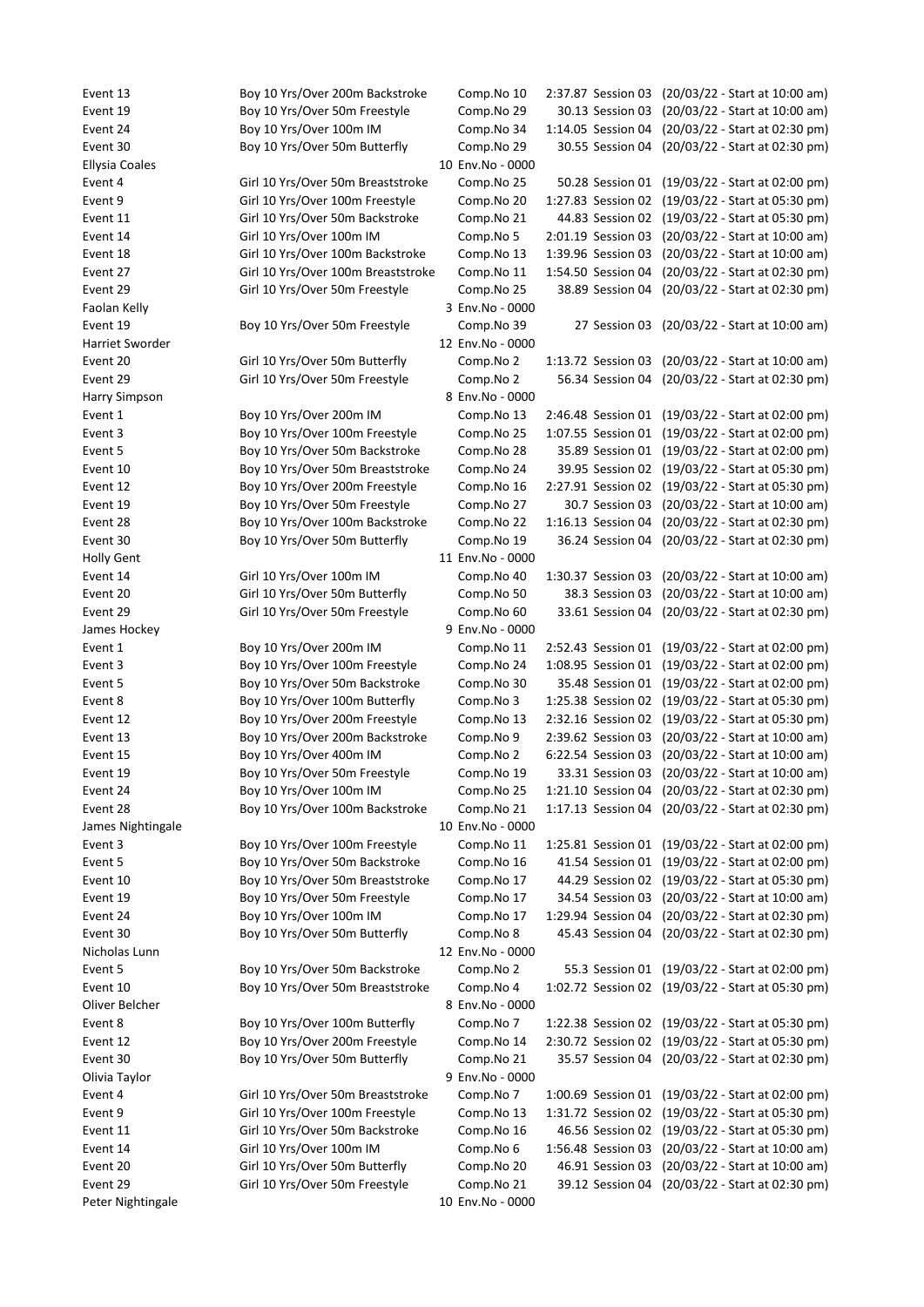| Event 3                 | Boy 10 Yrs/Over 100m Freestyle     | Comp.No 9        | 1:28.08 Session 01 | (19/03/22 - Start at 02:00 pm)                    |
|-------------------------|------------------------------------|------------------|--------------------|---------------------------------------------------|
| Event 5                 | Boy 10 Yrs/Over 50m Backstroke     | Comp.No 22       | 39.29 Session 01   | (19/03/22 - Start at 02:00 pm)                    |
| Event 10                | Boy 10 Yrs/Over 50m Breaststroke   | Comp.No 16       |                    | 44.76 Session 02 (19/03/22 - Start at 05:30 pm)   |
| Event 19                | Boy 10 Yrs/Over 50m Freestyle      | Comp.No 16       | 35.09 Session 03   | (20/03/22 - Start at 10:00 am)                    |
| Event 24                | Boy 10 Yrs/Over 100m IM            | Comp.No 22       | 1:25.01 Session 04 | (20/03/22 - Start at 02:30 pm)                    |
| Event 30                | Boy 10 Yrs/Over 50m Butterfly      | Comp.No 14       | 39.04 Session 04   | (20/03/22 - Start at 02:30 pm)                    |
| Cosacss                 |                                    |                  |                    |                                                   |
| Oliver Rhodes           |                                    | 8 Env.No - 0000  |                    |                                                   |
| Event 1                 | Boy 10 Yrs/Over 200m IM            | Comp.No 9        |                    | 3:02.32 Session 01 (19/03/22 - Start at 02:00 pm) |
| Event 3                 | Boy 10 Yrs/Over 100m Freestyle     | Comp.No 17       |                    | 1:14.40 Session 01 (19/03/22 - Start at 02:00 pm) |
| Event 5                 | Boy 10 Yrs/Over 50m Backstroke     | Comp.No 23       | 39.14 Session 01   | (19/03/22 - Start at 02:00 pm)                    |
| Event 8                 | Boy 10 Yrs/Over 100m Butterfly     | Comp.No 5        | 1:24.22 Session 02 | (19/03/22 - Start at 05:30 pm)                    |
| Event 10                | Boy 10 Yrs/Over 50m Breaststroke   | Comp.No 19       |                    | 42.71 Session 02 (19/03/22 - Start at 05:30 pm)   |
|                         |                                    |                  |                    |                                                   |
| DerbyPhoenix            |                                    |                  |                    |                                                   |
| Alfie Lynch             |                                    | 8 Env.No - 0000  |                    |                                                   |
| Event 3                 | Boy 10 Yrs/Over 100m Freestyle     | Comp.No 27       | 1:05.69 Session 01 | (19/03/22 - Start at 02:00 pm)                    |
| Event 5                 | Boy 10 Yrs/Over 50m Backstroke     | Comp.No 35       | 31.9 Session 01    | (19/03/22 - Start at 02:00 pm)                    |
| Event 13                | Boy 10 Yrs/Over 200m Backstroke    | Comp.No 12       | 2:32.28 Session 03 | (20/03/22 - Start at 10:00 am)                    |
| Event 19                | Boy 10 Yrs/Over 50m Freestyle      | Comp.No 36       | 28 Session 03      | (20/03/22 - Start at 10:00 am)                    |
| Event 24                | Boy 10 Yrs/Over 100m IM            | Comp.No 28       | 1:19.69 Session 04 | (20/03/22 - Start at 02:30 pm)                    |
| Event 28                | Boy 10 Yrs/Over 100m Backstroke    | Comp.No 26       | 1:08.06 Session 04 | (20/03/22 - Start at 02:30 pm)                    |
| Ava Coles               |                                    | 11 Env.No - 0000 |                    |                                                   |
| Event 9                 | Girl 10 Yrs/Over 100m Freestyle    | Comp.No 1        | Session 02         | (19/03/22 - Start at 05:30 pm)                    |
| Event 11                | Girl 10 Yrs/Over 50m Backstroke    | Comp.No 1        | Session 02         | (19/03/22 - Start at 05:30 pm)                    |
| Event 18                | Girl 10 Yrs/Over 100m Backstroke   | Comp.No 1        | Session 03         | (20/03/22 - Start at 10:00 am)                    |
| Event 29                | Girl 10 Yrs/Over 50m Freestyle     | Comp.No 1        | Session 04         | (20/03/22 - Start at 02:30 pm)                    |
| <b>Evie Phillips</b>    |                                    | 7 Env.No - 0000  |                    |                                                   |
| Event 2                 | Girl 10 Yrs/Over 100m Butterfly    | Comp.No 5        | 1:46.96 Session 01 | (19/03/22 - Start at 02:00 pm)                    |
| Event 7                 | Girl 10 Yrs/Over 200m IM           | Comp.No 22       | 3:06.10 Session 02 | (19/03/22 - Start at 05:30 pm)                    |
| Event 11                | Girl 10 Yrs/Over 50m Backstroke    | Comp.No 53       | 38.42 Session 02   | (19/03/22 - Start at 05:30 pm)                    |
| Event 18                | Girl 10 Yrs/Over 100m Backstroke   | Comp.No 30       | 1:20.42 Session 03 | (20/03/22 - Start at 10:00 am)                    |
| Event 23                | Girl 10 Yrs/Over 200m Backstroke   | Comp.No 9        | 3:15.00 Session 04 | (20/03/22 - Start at 02:30 pm)                    |
| Ewan Borg               |                                    | 7 Env.No - 0000  |                    |                                                   |
| Event 17                | Boy 10 Yrs/Over 100m Breaststroke  | Comp.No 19       | 1:23.95 Session 03 | (20/03/22 - Start at 10:00 am)                    |
| Event 24                | Boy 10 Yrs/Over 100m IM            | Comp.No 23       | 1:23.18 Session 04 | (20/03/22 - Start at 02:30 pm)                    |
| Event 28                | Boy 10 Yrs/Over 100m Backstroke    | Comp.No 15       | 1:23.05 Session 04 | (20/03/22 - Start at 02:30 pm)                    |
| Event 32                | Boy 10 Yrs/Over 200m Breaststroke  | Comp.No 7        | 3:23.60 Session 04 | (20/03/22 - Start at 02:30 pm)                    |
| <b>Grace Allmark</b>    |                                    | 8 Env.No - 0000  |                    |                                                   |
| Event 4                 | Girl 10 Yrs/Over 50m Breaststroke  | Comp.No 45       |                    | 44.2 Session 01 (19/03/22 - Start at 02:00 pm)    |
| Event 6                 | Girl 10 Yrs/Over 200m Freestyle    | Comp.No 16       | 2:53.49 Session 01 | (19/03/22 - Start at 02:00 pm)                    |
| Event 7                 | Girl 10 Yrs/Over 200m IM           | Comp.No 21       | 3:06.30 Session 02 | (19/03/22 - Start at 05:30 pm)                    |
| Event 14                | Girl 10 Yrs/Over 100m IM           | Comp.No 58       | 1:25.27 Session 03 | (20/03/22 - Start at 10:00 am)                    |
| Event 22                | Girl 10 Yrs/Over 200m Breaststroke | Comp.No 19       | 3:25.00 Session 03 | (20/03/22 - Start at 10:00 am)                    |
| Event 27                | Girl 10 Yrs/Over 100m Breaststroke | Comp.No 41       | 1:35.43 Session 04 | (20/03/22 - Start at 02:30 pm)                    |
| Harry Johnson           |                                    | 8 Env.No - 0000  |                    |                                                   |
| Event 1                 | Boy 10 Yrs/Over 200m IM            | Comp.No 5        |                    | 3:15.00 Session 01 (19/03/22 - Start at 02:00 pm) |
| Event 3                 | Boy 10 Yrs/Over 100m Freestyle     | Comp.No 20       | 1:13.26 Session 01 | (19/03/22 - Start at 02:00 pm)                    |
| Event 5                 | Boy 10 Yrs/Over 50m Backstroke     | Comp.No 26       |                    | 37.1 Session 01 (19/03/22 - Start at 02:00 pm)    |
| Event 10                | Boy 10 Yrs/Over 50m Breaststroke   | Comp.No 20       | 42.48 Session 02   | (19/03/22 - Start at 05:30 pm)                    |
| Event 12                | Boy 10 Yrs/Over 200m Freestyle     | Comp.No 10       | 2:40.00 Session 02 | (19/03/22 - Start at 05:30 pm)                    |
| Event 19                | Boy 10 Yrs/Over 50m Freestyle      | Comp.No 22       | 31.8 Session 03    | (20/03/22 - Start at 10:00 am)                    |
| Event 28                | Boy 10 Yrs/Over 100m Backstroke    | Comp.No 19       | 1:20.93 Session 04 | (20/03/22 - Start at 02:30 pm)                    |
| Event 30                | Boy 10 Yrs/Over 50m Butterfly      | Comp.No 11       | 40.97 Session 04   | (20/03/22 - Start at 02:30 pm)                    |
| Harry Thomas            |                                    | 10 Env.No - 0000 |                    |                                                   |
| Event 10                | Boy 10 Yrs/Over 50m Breaststroke   | Comp.No 1        |                    | 1:15.00 Session 02 (19/03/22 - Start at 05:30 pm) |
| Event 19                | Boy 10 Yrs/Over 50m Freestyle      | Comp.No 2        |                    | 50 Session 03 (20/03/22 - Start at 10:00 am)      |
| <b>Heather Bradbury</b> |                                    | 5 Env.No - 0000  |                    |                                                   |
| Event 7                 | Girl 10 Yrs/Over 200m IM           | Comp.No 35       |                    | 2:43.80 Session 02 (19/03/22 - Start at 05:30 pm) |
| Isla Collumbell         |                                    | 10 Env.No - 0000 |                    |                                                   |
| Event 4                 | Girl 10 Yrs/Over 50m Breaststroke  | Comp.No 8        |                    | 59.99 Session 01 (19/03/22 - Start at 02:00 pm)   |
| Event 9                 | Girl 10 Yrs/Over 100m Freestyle    | Comp.No 12       |                    | 1:33.11 Session 02 (19/03/22 - Start at 05:30 pm) |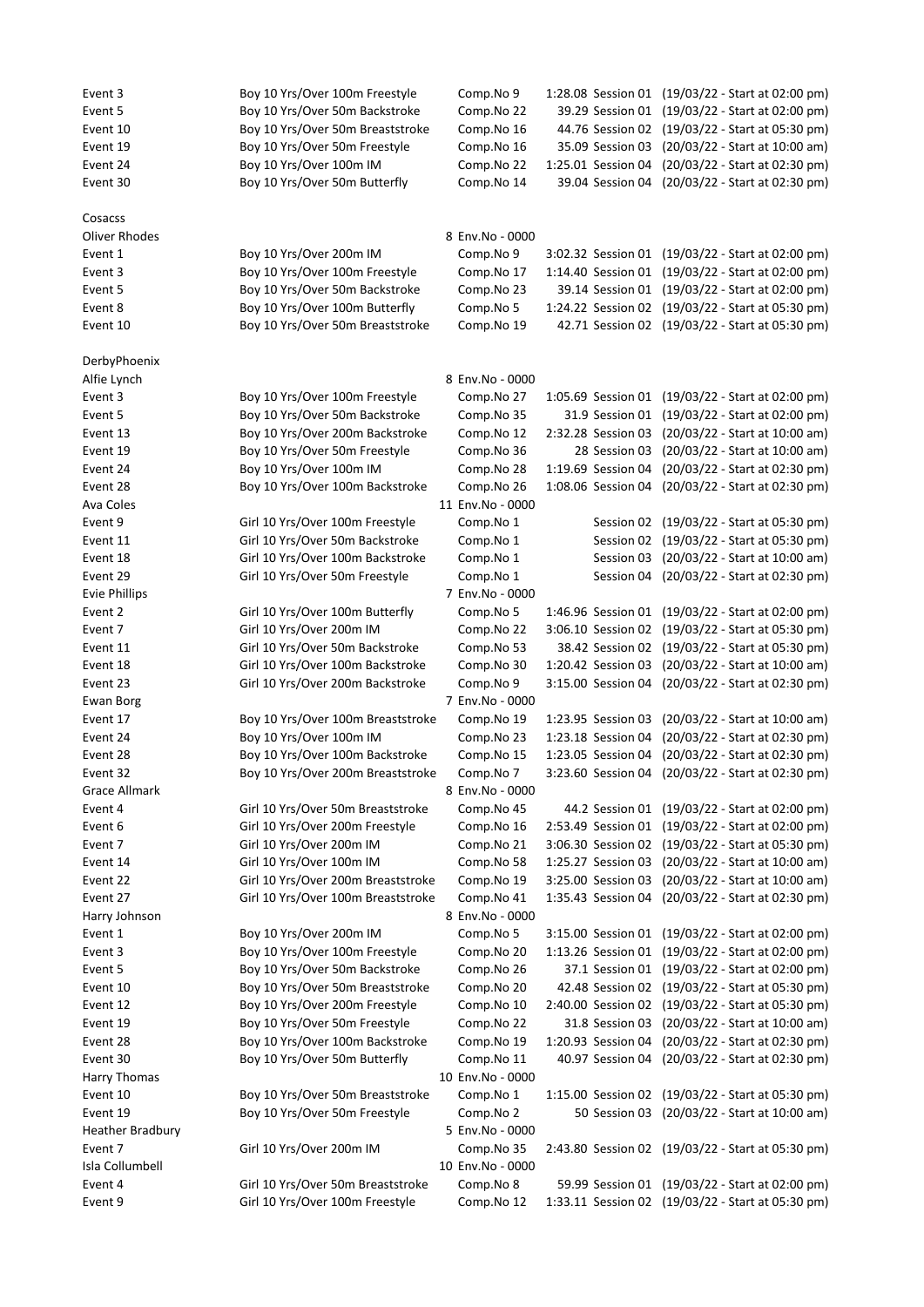Event 11 Girl 10 Yrs/Over 50m Backstroke Comp.No 10 50.92 Session 02 (19/03/22 - Start at 05:30 pm) Jai Dhillon 8 Env.No - 0000 Event 1 Boy 10 Yrs/Over 200m IM Comp.No 8 3:07.10 Session 01 (19/03/22 - Start at 02:00 pm) Event 5 Boy 10 Yrs/Over 50m Backstroke Comp.No 20 40.26 Session 01 (19/03/22 - Start at 02:00 pm) Joshua Bestwick 0 Env.No - 0000 Event 1 Boy 10 Yrs/Over 200m IM Comp.No 18 2:31.83 Session 01 (19/03/22 - Start at 02:00 pm) Event 5 Boy 10 Yrs/Over 50m Backstroke Comp.No 37 31.31 Session 01 (19/03/22 - Start at 02:00 pm) Event 8 Boy 10 Yrs/Over 100m Butterfly Comp.No 14 1:05.38 Session 02 (19/03/22 - Start at 05:30 pm) Event 12 Boy 10 Yrs/Over 200m Freestyle Comp.No 20 2:12.69 Session 02 (19/03/22 - Start at 05:30 pm) Event 13 Boy 10 Yrs/Over 200m Backstroke Comp.No 11 2:35.36 Session 03 (20/03/22 - Start at 10:00 am) Event 21 Boy 10 Yrs/Over 200m Butterfly Comp.No 3 2:32.75 Session 03 (20/03/22 - Start at 10:00 am) Event 24 Boy 10 Yrs/Over 100m IM Comp.No 39 1:08.03 Session 04 (20/03/22 - Start at 02:30 pm) Event 28 Boy 10 Yrs/Over 100m Backstroke Comp.No 27 1:07.97 Session 04 (20/03/22 - Start at 02:30 pm) Event 30 Boy 10 Yrs/Over 50m Butterfly Comp.No 31 29.1 Session 04 (20/03/22 - Start at 02:30 pm) Martin Iankov 8 Env.No - 0000 Event 1 Boy 10 Yrs/Over 200m IM Comp.No 17 2:37.86 Session 01 (19/03/22 - Start at 02:00 pm) Event 24 Boy 10 Yrs/Over 100m IM Comp.No 30 1:17.17 Session 04 (20/03/22 - Start at 02:30 pm) Event 26 Boy 10 Yrs/Over 400m Freestyle Comp.No 10 5:06.90 Session 04 (20/03/22 - Start at 02:30 pm) Event 32 Boy 10 Yrs/Over 200m Breaststroke Comp.No 6 3:30.70 Session 04 (20/03/22 - Start at 02:30 pm) Millie Cadden 7 Env.No - 0000 Event 2 Girl 10 Yrs/Over 100m Butterfly Comp.No 17 1:29.96 Session 01 (19/03/22 - Start at 02:00 pm) Event 6 Girl 10 Yrs/Over 200m Freestyle Comp.No 45 2:28.63 Session 01 (19/03/22 - Start at 02:00 pm) Event 9 Girl 10 Yrs/Over 100m Freestyle Comp.No 65 1:07.68 Session 02 (19/03/22 - Start at 05:30 pm) Event 11 Girl 10 Yrs/Over 50m Backstroke Comp.No 64 35.84 Session 02 (19/03/22 - Start at 05:30 pm) Event 14 Girl 10 Yrs/Over 100m IM Comp.No 67 1:19.28 Session 03 (20/03/22 - Start at 10:00 am) Event 18 Girl 10 Yrs/Over 100m Backstroke Comp.No 36 1:16.18 Session 03 (20/03/22 - Start at 10:00 am) Event 20 Girl 10 Yrs/Over 50m Butterfly Comp.No 62 35.6 Session 03 (20/03/22 - Start at 10:00 am) Event 23 Girl 10 Yrs/Over 200m Backstroke Comp.No 22 2:48.08 Session 04 (20/03/22 - Start at 02:30 pm) Event 25 Girl 10 Yrs/Over 400m IM Comp.No 6 6:10.00 Session 04 (20/03/22 - Start at 02:30 pm) Event 29 Girl 10 Yrs/Over 50m Freestyle Comp.No 76 30.6 Session 04 (20/03/22 - Start at 02:30 pm) Roisin Power 2000 11 Env.No - 0000 Event 14 Girl 10 Yrs/Over 100m IM Comp.No 9 1:51.77 Session 03 (20/03/22 - Start at 10:00 am) Event 20 Girl 10 Yrs/Over 50m Butterfly Comp.No 24 45.53 Session 03 (20/03/22 - Start at 10:00 am) Event 29 Girl 10 Yrs/Over 50m Freestyle Comp.No 5 48.23 Session 04 (20/03/22 - Start at 02:30 pm) Scarlett Howe 10 Env.No - 0000 Event 14 Girl 10 Yrs/Over 100m IM Comp.No 35 1:34.72 Session 03 (20/03/22 - Start at 10:00 am) Event 18 Girl 10 Yrs/Over 100m Backstroke Comp.No 12 1:40.00 Session 03 (20/03/22 - Start at 10:00 am) Event 23 Girl 10 Yrs/Over 200m Backstroke Comp.No 5 3:23.06 Session 04 (20/03/22 - Start at 02:30 pm) Event 29 Girl 10 Yrs/Over 50m Freestyle Comp.No 44 35.7 Session 04 (20/03/22 - Start at 02:30 pm) Stephen Iankov 12 Env.No - 0000 Event 1 Boy 10 Yrs/Over 200m IM Comp.No 1 3:44.50 Session 01 (19/03/22 - Start at 02:00 pm) Event 24 Boy 10 Yrs/Over 100m IM Comp.No 7 1:44.50 Session 04 (20/03/22 - Start at 02:30 pm) Event 28 Boy 10 Yrs/Over 100m Backstroke Comp.No 8 1:40.00 Session 04 (20/03/22 - Start at 02:30 pm) Event 32 Boy 10 Yrs/Over 200m Breaststroke Comp.No 1 4:15.00 Session 04 (20/03/22 - Start at 02:30 pm) Torsten Ellis **1988 1988 1988 1988 1988 1988 1988 1988 1988 1988 1988 1988 1988 1988 1988 1988 1988 1988 1988 1988 1988 1988 1988 1988 1988 1988 1988 1988 1988 1988** Event 12 Boy 10 Yrs/Over 200m Freestyle Comp.No 5 2:57.53 Session 02 (19/03/22 - Start at 05:30 pm) Event 13 Boy 10 Yrs/Over 200m Backstroke Comp.No 3 3:05.82 Session 03 (20/03/22 - Start at 10:00 am) Event 21 Boy 10 Yrs/Over 200m Butterfly Comp.No 2 2:40.08 Session 03 (20/03/22 - Start at 10:00 am) Event 32 Boy 10 Yrs/Over 200m Breaststroke Comp.No 10 3:09.59 Session 04 (20/03/22 - Start at 02:30 pm) Donc Dartes Nathan Massam 8 Env.No - 0000 Event 13 Boy 10 Yrs/Over 200m Backstroke Comp.No 6 2:56.08 Session 03 (20/03/22 - Start at 10:00 am) Event 19 Boy 10 Yrs/Over 50m Freestyle Comp.No 32 28.56 Session 03 (20/03/22 - Start at 10:00 am) Event 26 Boy 10 Yrs/Over 400m Freestyle Comp.No 11 5:05.03 Session 04 (20/03/22 - Start at 02:30 pm) Etwall Harry Aston 8 Env.No - 0000 Event 13 Boy 10 Yrs/Over 200m Backstroke Comp.No 8 2:45.00 Session 03 (20/03/22 - Start at 10:00 am) Event 17 Boy 10 Yrs/Over 100m Breaststroke Comp.No 16 1:35.01 Session 03 (20/03/22 - Start at 10:00 am) Event 19 Boy 10 Yrs/Over 50m Freestyle Comp.No 25 31.4 Session 03 (20/03/22 - Start at 10:00 am) Event 24 Boy 10 Yrs/Over 100m IM Comp.No 20 1:27.56 Session 04 (20/03/22 - Start at 02:30 pm) Event 26 Boy 10 Yrs/Over 400m Freestyle Comp.No 5 5:57.50 Session 04 (20/03/22 - Start at 02:30 pm)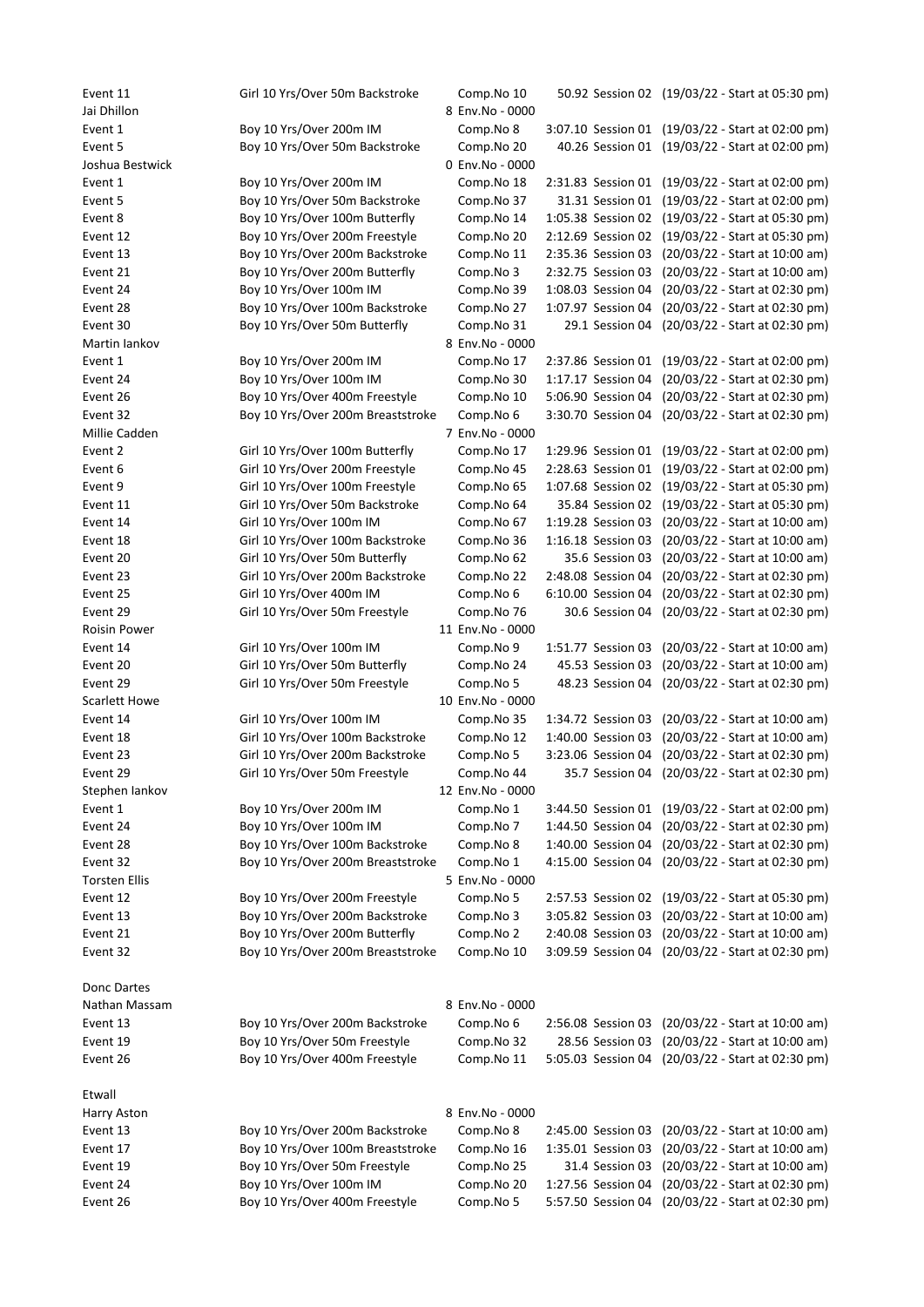Event 28 Boy 10 Yrs/Over 100m Backstroke Comp.No 20 1:18.93 Session 04 (20/03/22 - Start at 02:30 pm) Event 30 Boy 10 Yrs/Over 50m Butterfly Comp.No 16 37.9 Session 04 (20/03/22 - Start at 02:30 pm) Event 32 Boy 10 Yrs/Over 200m Breaststroke Comp.No 8 3:15.06 Session 04 (20/03/22 - Start at 02:30 pm) Megan Hector 10 Env.No - 0000 Event 9 Girl 10 Yrs/Over 100m Freestyle Comp.No 46 1:12.79 Session 02 (19/03/22 - Start at 05:30 pm) Event 11 Girl 10 Yrs/Over 50m Backstroke Comp.No 61 36.86 Session 02 (19/03/22 - Start at 05:30 pm) Event 14 Girl 10 Yrs/Over 100m IM Comp.No 47 1:28.98 Session 03 (20/03/22 - Start at 10:00 am) Event 18 Girl 10 Yrs/Over 100m Backstroke Comp.No 24 1:25.51 Session 03 (20/03/22 - Start at 10:00 am) Event 20 Girl 10 Yrs/Over 50m Butterfly Comp.No 38 40.5 Session 03 (20/03/22 - Start at 10:00 am) Event 29 Girl 10 Yrs/Over 50m Freestyle Comp.No 63 33 Session 04 (20/03/22 - Start at 02:30 pm) Molly Hamblen 9 Env.No - 0000 Event 6 Girl 10 Yrs/Over 200m Freestyle Comp.No 34 2:37.72 Session 01 (19/03/22 - Start at 02:00 pm) Event 9 Girl 10 Yrs/Over 100m Freestyle Comp.No 42 1:14.43 Session 02 (19/03/22 - Start at 05:30 pm) Event 11 Girl 10 Yrs/Over 50m Backstroke Comp.No 51 38.86 Session 02 (19/03/22 - Start at 05:30 pm) Event 16 Girl 10 Yrs/Over 400m Freestyle Comp.No 19 5:31.85 Session 03 (20/03/22 - Start at 10:00 am) Event 18 Girl 10 Yrs/Over 100m Backstroke Comp.No 25 1:25.45 Session 03 (20/03/22 - Start at 10:00 am) Event 23 Girl 10 Yrs/Over 200m Backstroke Comp.No 20 2:52.08 Session 04 (20/03/22 - Start at 02:30 pm) Event 29 Girl 10 Yrs/Over 50m Freestyle Comp.No 55 34.3 Session 04 (20/03/22 - Start at 02:30 pm) Long Eaton Annabel Tipping **8 Env.No** - 0000 Event 6 Girl 10 Yrs/Over 200m Freestyle Comp.No 17 2:53.05 Session 01 (19/03/22 - Start at 02:00 pm) Event 9 Girl 10 Yrs/Over 100m Freestyle Comp.No 33 1:18.70 Session 02 (19/03/22 - Start at 05:30 pm) Event 11 Girl 10 Yrs/Over 50m Backstroke Comp.No 31 42.12 Session 02 (19/03/22 - Start at 05:30 pm) Event 14 Girl 10 Yrs/Over 100m IM Comp.No 32 1:35.78 Session 03 (20/03/22 - Start at 10:00 am) Event 16 Girl 10 Yrs/Over 400m Freestyle Comp.No 9 6:07.12 Session 03 (20/03/22 - Start at 10:00 am) Event 20 Girl 10 Yrs/Over 50m Butterfly Comp.No 23 46.1 Session 03 (20/03/22 - Start at 10:00 am) Event 29 Girl 10 Yrs/Over 50m Freestyle Comp.No 50 34.7 Session 04 (20/03/22 - Start at 02:30 pm) Arron Simpson 7 Env.No - 0000 Event 5 Boy 10 Yrs/Over 50m Backstroke Comp.No 34 32.89 Session 01 (19/03/22 - Start at 02:00 pm) Event 8 Boy 10 Yrs/Over 100m Butterfly Comp.No 6 1:23.44 Session 02 (19/03/22 - Start at 05:30 pm) Event 13 Boy 10 Yrs/Over 200m Backstroke Comp.No 13 2:30.15 Session 03 (20/03/22 - Start at 10:00 am) Event 19 Boy 10 Yrs/Over 50m Freestyle Comp.No 31 28.89 Session 03 (20/03/22 - Start at 10:00 am) Event 28 Boy 10 Yrs/Over 100m Backstroke Comp.No 25 1:09.13 Session 04 (20/03/22 - Start at 02:30 pm) Benjamin Cami 8 Env.No - 0000 Event 1 Boy 10 Yrs/Over 200m IM Comp.No 10 2:56.32 Session 01 (19/03/22 - Start at 02:00 pm) Event 3 Boy 10 Yrs/Over 100m Freestyle Comp.No 23 1:12.07 Session 01 (19/03/22 - Start at 02:00 pm) Event 5 Boy 10 Yrs/Over 50m Backstroke Comp.No 27 36.54 Session 01 (19/03/22 - Start at 02:00 pm) Event 10 Boy 10 Yrs/Over 50m Breaststroke Comp.No 21 42.35 Session 02 (19/03/22 - Start at 05:30 pm) Event 19 Boy 10 Yrs/Over 50m Freestyle Comp.No 24 31.6 Session 03 (20/03/22 - Start at 10:00 am) Event 24 Boy 10 Yrs/Over 100m IM Comp.No 26 1:20.78 Session 04 (20/03/22 - Start at 02:30 pm) Event 28 Boy 10 Yrs/Over 100m Backstroke Comp.No 17 1:22.03 Session 04 (20/03/22 - Start at 02:30 pm) Event 30 Boy 10 Yrs/Over 50m Butterfly Comp.No 20 35.9 Session 04 (20/03/22 - Start at 02:30 pm) Benjamin Taylor **9 Env.No** - 0000 Event 17 Boy 10 Yrs/Over 100m Breaststroke Comp.No 12 1:41.47 Session 03 (20/03/22 - Start at 10:00 am) Event 19 Boy 10 Yrs/Over 50m Freestyle Comp.No 11 39.37 Session 03 (20/03/22 - Start at 10:00 am) Event 24 Boy 10 Yrs/Over 100m IM Comp.No 2 2:11.48 Session 04 (20/03/22 - Start at 02:30 pm) Christopher Oliver 7 Env.No - 0000 Event 1 Boy 10 Yrs/Over 200m IM Comp.No 14 2:44.10 Session 01 (19/03/22 - Start at 02:00 pm) Event 5 Boy 10 Yrs/Over 50m Backstroke Comp.No 29 35.66 Session 01 (19/03/22 - Start at 02:00 pm) Event 8 Boy 10 Yrs/Over 100m Butterfly Comp.No 9 1:16.32 Session 02 (19/03/22 - Start at 05:30 pm) Event 10 Boy 10 Yrs/Over 50m Breaststroke Comp.No 29 37.3 Session 02 (19/03/22 - Start at 05:30 pm) Event 17 Boy 10 Yrs/Over 100m Breaststroke Comp.No 22 1:21.55 Session 03 (20/03/22 - Start at 10:00 am) Event 19 Boy 10 Yrs/Over 50m Freestyle Comp.No 26 31.3 Session 03 (20/03/22 - Start at 10:00 am) Event 24 Boy 10 Yrs/Over 100m IM Comp.No 33 1:16.04 Session 04 (20/03/22 - Start at 02:30 pm) Event 30 Boy 10 Yrs/Over 50m Butterfly Comp.No 22 34.5 Session 04 (20/03/22 - Start at 02:30 pm) Event 32 Boy 10 Yrs/Over 200m Breaststroke Comp.No 12 3:06.81 Session 04 (20/03/22 - Start at 02:30 pm) Dylan Taylor 11 Env.No - 0000 Event 17 Boy 10 Yrs/Over 100m Breaststroke Comp.No 3 2:20.66 Session 03 (20/03/22 - Start at 10:00 am) Event 19 Boy 10 Yrs/Over 50m Freestyle Comp.No 1 53.44 Session 03 (20/03/22 - Start at 10:00 am) Event 28 Boy 10 Yrs/Over 100m Backstroke Comp.No 2 2:10.81 Session 04 (20/03/22 - Start at 02:30 pm) Elizabeth Simpson 72 Env.No - 0000 Event 2 Girl 10 Yrs/Over 100m Butterfly Comp.No 19 1:26.84 Session 01 (19/03/22 - Start at 02:00 pm)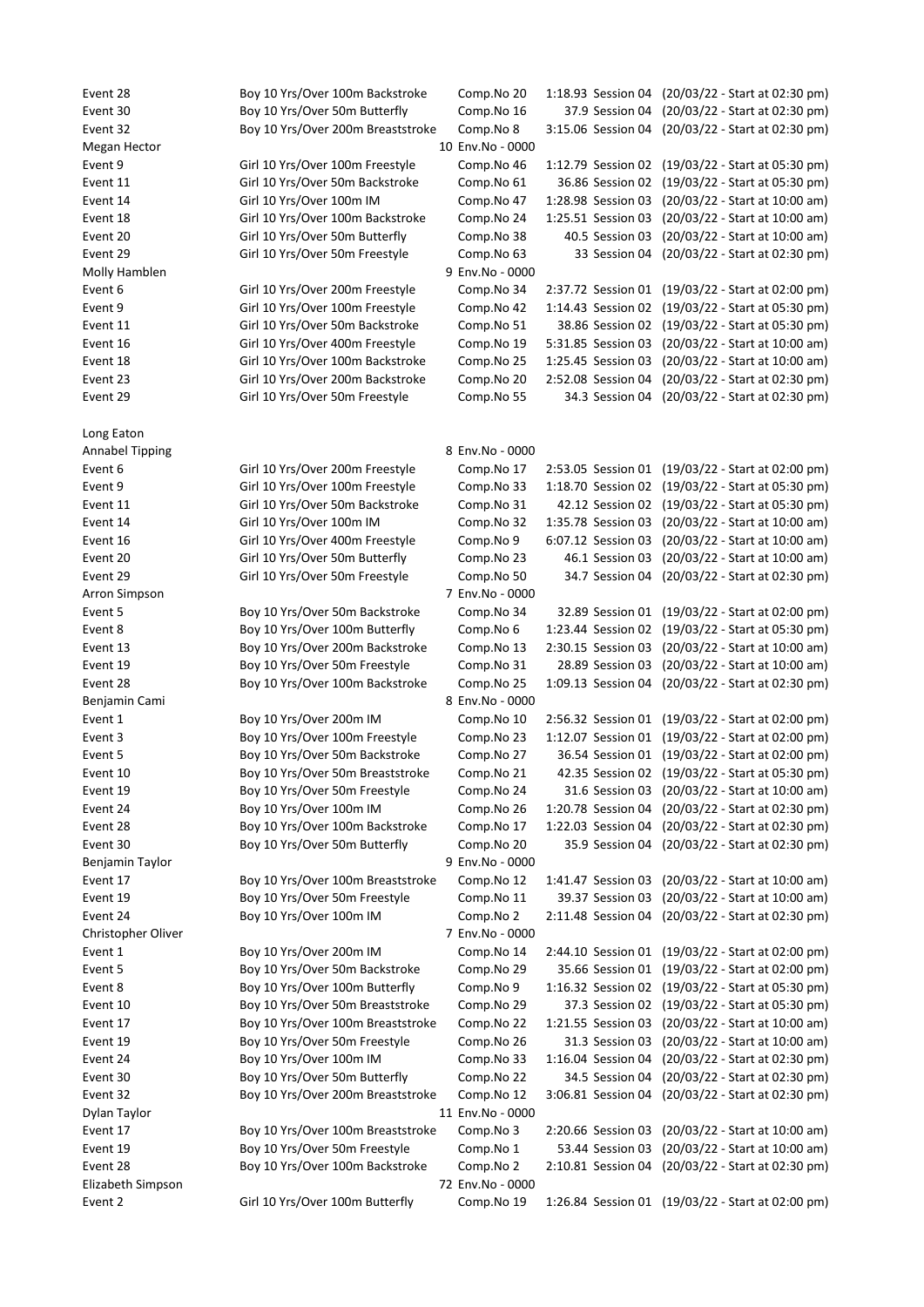Event 6 Girl 10 Yrs/Over 200m Freestyle Comp.No 47 2:26.74 Session 01 (19/03/22 - Start at 02:00 pm) Event 9 Girl 10 Yrs/Over 100m Freestyle Comp.No 64 1:07.83 Session 02 (19/03/22 - Start at 05:30 pm) Event 14 Girl 10 Yrs/Over 100m IM Comp.No 68 1:18.23 Session 03 (20/03/22 - Start at 10:00 am) Event 20 Girl 10 Yrs/Over 50m Butterfly Comp.No 66 33.28 Session 03 (20/03/22 - Start at 10:00 am) Event 29 Girl 10 Yrs/Over 50m Freestyle Comp.No 70 31.4 Session 04 (20/03/22 - Start at 02:30 pm) Ellie Lamb 10 Env.No - 0000 Event 27 Girl 10 Yrs/Over 100m Breaststroke Comp.No 6 2:06.38 Session 04 (20/03/22 - Start at 02:30 pm) Eloise Cami 9 Env.No - 0000 Event 2 Girl 10 Yrs/Over 100m Butterfly Comp.No 16 1:30.53 Session 01 (19/03/22 - Start at 02:00 pm) Event 4 Girl 10 Yrs/Over 50m Breaststroke Comp.No 34 46.65 Session 01 (19/03/22 - Start at 02:00 pm) Event 7 Girl 10 Yrs/Over 200m IM Comp.No 20 3:07.08 Session 02 (19/03/22 - Start at 05:30 pm) Event 11 Girl 10 Yrs/Over 50m Backstroke Comp.No 29 42.39 Session 02 (19/03/22 - Start at 05:30 pm) Event 14 Girl 10 Yrs/Over 100m IM Comp.No 43 1:29.87 Session 03 (20/03/22 - Start at 10:00 am) Event 20 Girl 10 Yrs/Over 50m Butterfly Comp.No 48 38.5 Session 03 (20/03/22 - Start at 10:00 am) Event 27 Girl 10 Yrs/Over 100m Breaststroke Comp.No 27 1:42.96 Session 04 (20/03/22 - Start at 02:30 pm) Event 29 Girl 10 Yrs/Over 50m Freestyle Comp.No 38 36.1 Session 04 (20/03/22 - Start at 02:30 pm) Evelyn French 11 Env.No - 0000 Event 14 Girl 10 Yrs/Over 100m IM Comp.No 3 2:06.21 Session 03 (20/03/22 - Start at 10:00 am) Event 20 Girl 10 Yrs/Over 50m Butterfly Comp.No 7 1:01.27 Session 03 (20/03/22 - Start at 10:00 am) Event 27 Girl 10 Yrs/Over 100m Breaststroke Comp.No 1 2:20.52 Session 04 (20/03/22 - Start at 02:30 pm) Event 29 Girl 10 Yrs/Over 50m Freestyle Comp.No 6 46.23 Session 04 (20/03/22 - Start at 02:30 pm) Ewan Ascott 5 Env.No - 0000 Event 1 Boy 10 Yrs/Over 200m IM Comp.No 16 2:41.65 Session 01 (19/03/22 - Start at 02:00 pm) Event 3 Boy 10 Yrs/Over 100m Freestyle Comp.No 32 1:02.45 Session 01 (19/03/22 - Start at 02:00 pm) Event 8 Boy 10 Yrs/Over 100m Butterfly Comp.No 4 1:24.28 Session 02 (19/03/22 - Start at 05:30 pm) Event 12 Boy 10 Yrs/Over 200m Freestyle Comp.No 18 2:19.83 Session 02 (19/03/22 - Start at 05:30 pm) Event 13 Boy 10 Yrs/Over 200m Backstroke Comp.No 7 2:47.57 Session 03 (20/03/22 - Start at 10:00 am) Event 17 Boy 10 Yrs/Over 100m Breaststroke Comp.No 23 1:21.54 Session 03 (20/03/22 - Start at 10:00 am) Event 19 Boy 10 Yrs/Over 50m Freestyle Comp.No 35 28.3 Session 03 (20/03/22 - Start at 10:00 am) Event 24 Boy 10 Yrs/Over 100m IM Comp.No 35 1:13.31 Session 04 (20/03/22 - Start at 02:30 pm) Fraser Pyefinch 12 Env.No - 0000 Event 24 Boy 10 Yrs/Over 100m IM Comp.No 11 1:40.47 Session 04 (20/03/22 - Start at 02:30 pm) Event 26 Boy 10 Yrs/Over 400m Freestyle Comp.No 2 6:34.17 Session 04 (20/03/22 - Start at 02:30 pm) Event 28 Boy 10 Yrs/Over 100m Backstroke Comp.No 6 1:40.48 Session 04 (20/03/22 - Start at 02:30 pm) Event 30 Boy 10 Yrs/Over 50m Butterfly Comp.No 6 49.07 Session 04 (20/03/22 - Start at 02:30 pm) Grace Wilson **10 Env.No** - 0000 Event 4 Girl 10 Yrs/Over 50m Breaststroke Comp.No 33 46.72 Session 01 (19/03/22 - Start at 02:00 pm) Event 6 Girl 10 Yrs/Over 200m Freestyle Comp.No 31 2:38.73 Session 01 (19/03/22 - Start at 02:00 pm) Event 7 Girl 10 Yrs/Over 200m IM Comp.No 17 3:11.00 Session 02 (19/03/22 - Start at 05:30 pm) Event 9 Girl 10 Yrs/Over 100m Freestyle Comp.No 44 1:14.26 Session 02 (19/03/22 - Start at 05:30 pm) Event 11 Girl 10 Yrs/Over 50m Backstroke Comp.No 38 41.32 Session 02 (19/03/22 - Start at 05:30 pm) Event 23 Girl 10 Yrs/Over 200m Backstroke Comp.No 14 2:59.19 Session 04 (20/03/22 - Start at 02:30 pm) Event 27 Girl 10 Yrs/Over 100m Breaststroke Comp.No 21 1:47.36 Session 04 (20/03/22 - Start at 02:30 pm) Event 29 Girl 10 Yrs/Over 50m Freestyle Comp.No 45 35.64 Session 04 (20/03/22 - Start at 02:30 pm) Harry Taylor 10 Env.No - 0000 Event 19 Boy 10 Yrs/Over 50m Freestyle Comp.No 6 43.5 Session 03 (20/03/22 - Start at 10:00 am) Event 24 Boy 10 Yrs/Over 100m IM Comp.No 1 2:18.09 Session 04 (20/03/22 - Start at 02:30 pm) Heidi Parry 11 Env.No - 0000 Event 14 Girl 10 Yrs/Over 100m IM Comp.No 16 1:44.66 Session 03 (20/03/22 - Start at 10:00 am) Event 18 Girl 10 Yrs/Over 100m Backstroke Comp.No 5 1:44.61 Session 03 (20/03/22 - Start at 10:00 am) Event 20 Girl 10 Yrs/Over 50m Butterfly Comp.No 11 53.5 Session 03 (20/03/22 - Start at 10:00 am) Event 22 Girl 10 Yrs/Over 200m Breaststroke Comp.No 2 4:16.18 Session 03 (20/03/22 - Start at 10:00 am) Event 23 Girl 10 Yrs/Over 200m Backstroke Comp.No 1 3:45.00 Session 04 (20/03/22 - Start at 02:30 pm) Event 27 Girl 10 Yrs/Over 100m Breaststroke Comp.No 8 2:00.41 Session 04 (20/03/22 - Start at 02:30 pm) Event 29 Girl 10 Yrs/Over 50m Freestyle Comp.No 23 38.9 Session 04 (20/03/22 - Start at 02:30 pm) Isabel Plummer 10 Env.No - 0000 Event 4 Girl 10 Yrs/Over 50m Breaststroke Comp.No 42 45.09 Session 01 (19/03/22 - Start at 02:00 pm) Event 6 Girl 10 Yrs/Over 200m Freestyle Comp.No 7 3:05.33 Session 01 (19/03/22 - Start at 02:00 pm) Event 7 Girl 10 Yrs/Over 200m IM Comp.No 10 3:20.60 Session 02 (19/03/22 - Start at 05:30 pm) Event 9 Girl 10 Yrs/Over 100m Freestyle Comp.No 30 1:21.87 Session 02 (19/03/22 - Start at 05:30 pm) Event 14 Girl 10 Yrs/Over 100m IM Comp.No 42 1:30.13 Session 03 (20/03/22 - Start at 10:00 am) Event 20 Girl 10 Yrs/Over 50m Butterfly Comp.No 26 44.03 Session 03 (20/03/22 - Start at 10:00 am) Event 22 Girl 10 Yrs/Over 200m Breaststroke Comp.No 14 3:37.48 Session 03 (20/03/22 - Start at 10:00 am)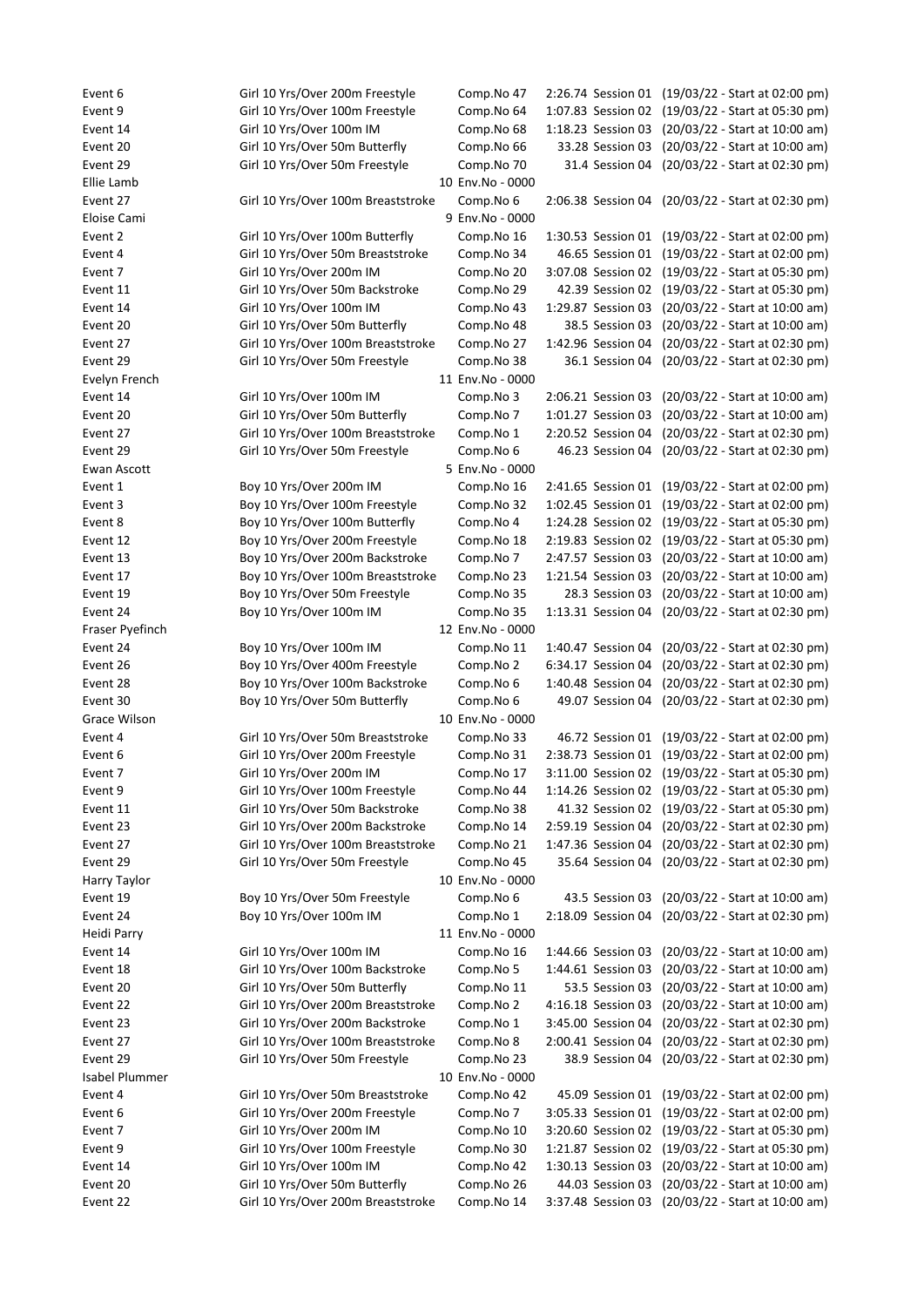Event 27 Girl 10 Yrs/Over 100m Breaststroke Comp.No 37 1:37.47 Session 04 (20/03/22 - Start at 02:30 pm) Event 29 Girl 10 Yrs/Over 50m Freestyle Comp.No 31 37.33 Session 04 (20/03/22 - Start at 02:30 pm) Isabel Wright 6 Env.No - 0000 Event 14 Girl 10 Yrs/Over 100m IM Comp.No 70 1:16.37 Session 03 (20/03/22 - Start at 10:00 am) Event 18 Girl 10 Yrs/Over 100m Backstroke Comp.No 42 1:10.52 Session 03 (20/03/22 - Start at 10:00 am) Event 23 Girl 10 Yrs/Over 200m Backstroke Comp.No 26 2:32.71 Session 04 (20/03/22 - Start at 02:30 pm) Event 29 Girl 10 Yrs/Over 50m Freestyle Comp.No 78 30.4 Session 04 (20/03/22 - Start at 02:30 pm) Isla Greig 8 Env.No - 0000 Event 2 Girl 10 Yrs/Over 100m Butterfly Comp.No 3 2:02.92 Session 01 (19/03/22 - Start at 02:00 pm) Event 4 Girl 10 Yrs/Over 50m Breaststroke Comp.No 10 58.63 Session 01 (19/03/22 - Start at 02:00 pm) Event 6 Girl 10 Yrs/Over 200m Freestyle Comp.No 1 3:42.22 Session 01 (19/03/22 - Start at 02:00 pm) Event 7 Girl 10 Yrs/Over 200m IM Comp.No 1 4:07.23 Session 02 (19/03/22 - Start at 05:30 pm) Event 9 Girl 10 Yrs/Over 100m Freestyle Comp.No 7 1:39.90 Session 02 (19/03/22 - Start at 05:30 pm) Event 11 Girl 10 Yrs/Over 50m Backstroke Comp.No 17 46.13 Session 02 (19/03/22 - Start at 05:30 pm) James Bartram 6 Env.No - 0000 Event 3 Boy 10 Yrs/Over 100m Freestyle Comp.No 26 1:06.13 Session 01 (19/03/22 - Start at 02:00 pm) Event 8 Boy 10 Yrs/Over 100m Butterfly Comp.No 8 1:19.17 Session 02 (19/03/22 - Start at 05:30 pm) Event 12 Boy 10 Yrs/Over 200m Freestyle Comp.No 15 2:29.06 Session 02 (19/03/22 - Start at 05:30 pm) Event 24 Boy 10 Yrs/Over 100m IM Comp.No 29 1:18.81 Session 04 (20/03/22 - Start at 02:30 pm) Event 30 Boy 10 Yrs/Over 50m Butterfly Comp.No 24 33 Session 04 (20/03/22 - Start at 02:30 pm) Jessica Parry 8 Env.No - 0000 Event 16 Girl 10 Yrs/Over 400m Freestyle Comp.No 17 5:43.11 Session 03 (20/03/22 - Start at 10:00 am) Event 18 Girl 10 Yrs/Over 100m Backstroke Comp.No 10 1:40.18 Session 03 (20/03/22 - Start at 10:00 am) Event 20 Girl 10 Yrs/Over 50m Butterfly Comp.No 29 43.15 Session 03 (20/03/22 - Start at 10:00 am) Event 22 Girl 10 Yrs/Over 200m Breaststroke Comp.No 11 3:42.30 Session 03 (20/03/22 - Start at 10:00 am) Event 23 Girl 10 Yrs/Over 200m Backstroke Comp.No 2 3:44.00 Session 04 (20/03/22 - Start at 02:30 pm) Event 27 Girl 10 Yrs/Over 100m Breaststroke Comp.No 34 1:39.13 Session 04 (20/03/22 - Start at 02:30 pm) Event 29 Girl 10 Yrs/Over 50m Freestyle Comp.No 58 33.8 Session 04 (20/03/22 - Start at 02:30 pm) Joseph Cooper 6 Env.No - 0000 Event 1 Boy 10 Yrs/Over 200m IM Comp.No 12 2:48.06 Session 01 (19/03/22 - Start at 02:00 pm) Event 8 Boy 10 Yrs/Over 100m Butterfly Comp.No 1 2:17.82 Session 02 (19/03/22 - Start at 05:30 pm) Event 10 Boy 10 Yrs/Over 50m Breaststroke Comp.No 22 41.4 Session 02 (19/03/22 - Start at 05:30 pm) Event 17 Boy 10 Yrs/Over 100m Breaststroke Comp.No 14 1:35.62 Session 03 (20/03/22 - Start at 10:00 am) Event 26 Boy 10 Yrs/Over 400m Freestyle Comp.No 12 5:02.05 Session 04 (20/03/22 - Start at 02:30 pm) Event 30 Boy 10 Yrs/Over 50m Butterfly Comp.No 17 37.7 Session 04 (20/03/22 - Start at 02:30 pm) Katelyn Taft 10 Env.No - 0000 Event 2 Girl 10 Yrs/Over 100m Butterfly Comp.No 15 1:33.81 Session 01 (19/03/22 - Start at 02:00 pm) Event 4 Girl 10 Yrs/Over 50m Breaststroke Comp.No 23 51.2 Session 01 (19/03/22 - Start at 02:00 pm) Event 6 Girl 10 Yrs/Over 200m Freestyle Comp.No 12 2:57.78 Session 01 (19/03/22 - Start at 02:00 pm) Event 7 Girl 10 Yrs/Over 200m IM Comp.No 11 3:18.66 Session 02 (19/03/22 - Start at 05:30 pm) Event 11 Girl 10 Yrs/Over 50m Backstroke Comp.No 39 41.3 Session 02 (19/03/22 - Start at 05:30 pm) Lauren Taylor 8 Env.No - 0000 Event 20 Girl 10 Yrs/Over 50m Butterfly Comp.No 14 49.32 Session 03 (20/03/22 - Start at 10:00 am) Event 27 Girl 10 Yrs/Over 100m Breaststroke Comp.No 29 1:42.01 Session 04 (20/03/22 - Start at 02:30 pm) Event 29 Girl 10 Yrs/Over 50m Freestyle Comp.No 32 36.94 Session 04 (20/03/22 - Start at 02:30 pm) Livi Vickers 10 Env.No - 0000 Event 4 Girl 10 Yrs/Over 50m Breaststroke Comp.No 47 43.66 Session 01 (19/03/22 - Start at 02:00 pm) Event 6 Girl 10 Yrs/Over 200m Freestyle Comp.No 22 2:49.69 Session 01 (19/03/22 - Start at 02:00 pm) Event 7 Girl 10 Yrs/Over 200m IM Comp.No 9 3:22.79 Session 02 (19/03/22 - Start at 05:30 pm) Event 9 Girl 10 Yrs/Over 100m Freestyle Comp.No 53 1:11.48 Session 02 (19/03/22 - Start at 05:30 pm) Event 11 Girl 10 Yrs/Over 50m Backstroke Comp.No 58 37.45 Session 02 (19/03/22 - Start at 05:30 pm) Luke Witten 4 Env.No - 0000 Event 5 Boy 10 Yrs/Over 50m Backstroke Comp.No 39 29.78 Session 01 (19/03/22 - Start at 02:00 pm) Event 8 Boy 10 Yrs/Over 100m Butterfly Comp.No 13 1:07.97 Session 02 (19/03/22 - Start at 05:30 pm) Event 17 Boy 10 Yrs/Over 100m Breaststroke Comp.No 25 1:10.57 Session 03 (20/03/22 - Start at 10:00 am) Event 19 Boy 10 Yrs/Over 50m Freestyle Comp.No 41 26.4 Session 03 (20/03/22 - Start at 10:00 am) Event 28 Boy 10 Yrs/Over 100m Backstroke Comp.No 29 1:05.67 Session 04 (20/03/22 - Start at 02:30 pm) Event 30 Boy 10 Yrs/Over 50m Butterfly Comp.No 32 28.9 Session 04 (20/03/22 - Start at 02:30 pm) Maddie Wilson 10 Env.No - 0000 Event 4 Girl 10 Yrs/Over 50m Breaststroke Comp.No 31 47.26 Session 01 (19/03/22 - Start at 02:00 pm) Event 6 Girl 10 Yrs/Over 200m Freestyle Comp.No 35 2:37.49 Session 01 (19/03/22 - Start at 02:00 pm) Event 7 Girl 10 Yrs/Over 200m IM Comp.No 24 3:03.09 Session 02 (19/03/22 - Start at 05:30 pm) Event 9 Girl 10 Yrs/Over 100m Freestyle Comp.No 47 1:12.58 Session 02 (19/03/22 - Start at 05:30 pm)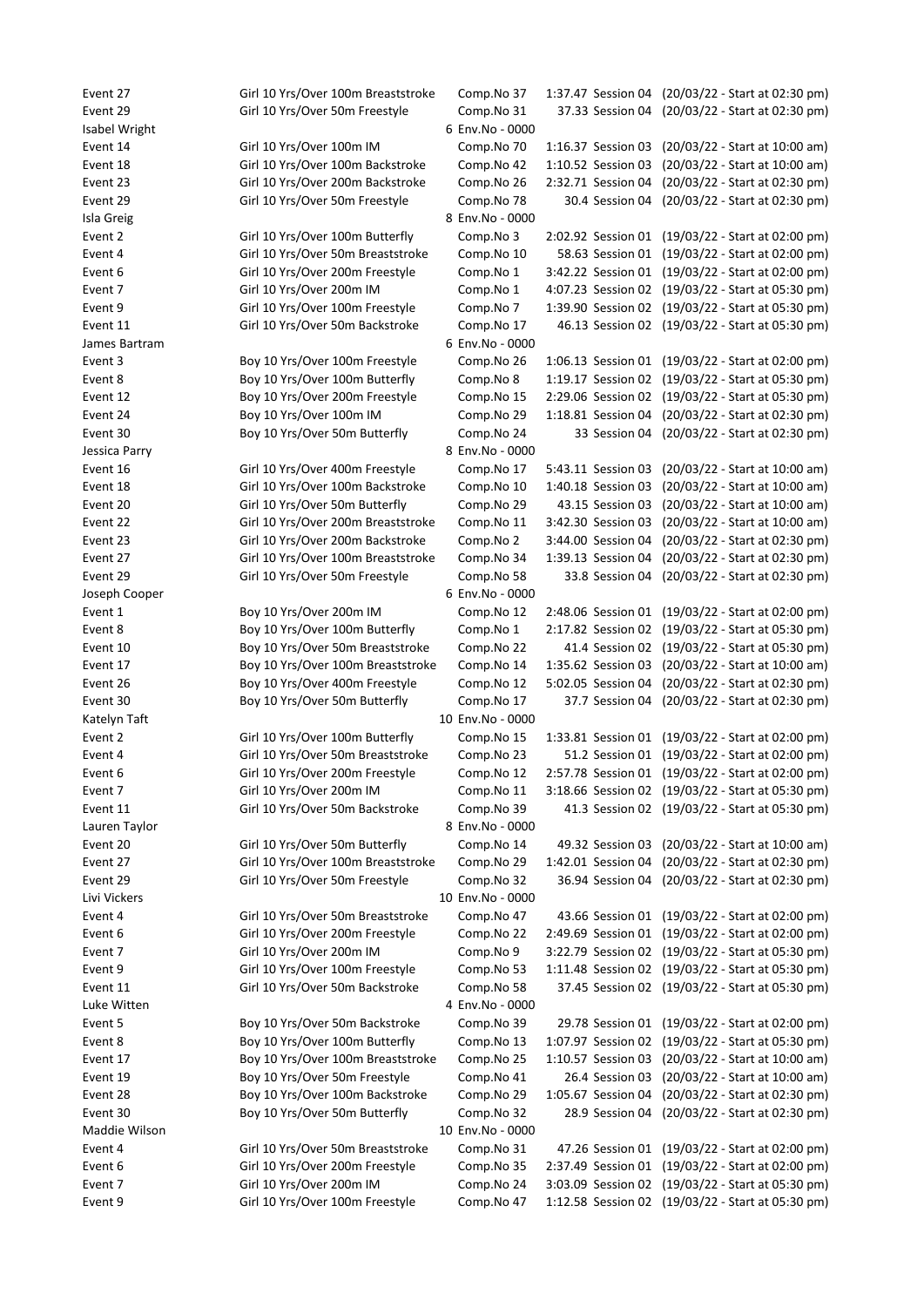Thomas Pope 11 Env.No - 0000

Event 11 Girl 10 Yrs/Over 50m Backstroke Comp.No 45 40.06 Session 02 (19/03/22 - Start at 05:30 pm) Event 23 Girl 10 Yrs/Over 200m Backstroke Comp.No 13 3:00.12 Session 04 (20/03/22 - Start at 02:30 pm) Event 27 Girl 10 Yrs/Over 100m Breaststroke Comp.No 20 1:47.71 Session 04 (20/03/22 - Start at 02:30 pm) Event 29 Girl 10 Yrs/Over 50m Freestyle Comp.No 40 36.05 Session 04 (20/03/22 - Start at 02:30 pm) Matilda Hase 7 Env.No - 0000 Event 6 Girl 10 Yrs/Over 200m Freestyle Comp.No 48 2:21.20 Session 01 (19/03/22 - Start at 02:00 pm) Event 7 Girl 10 Yrs/Over 200m IM Comp.No 36 2:39.14 Session 02 (19/03/22 - Start at 05:30 pm) Event 9 Girl 10 Yrs/Over 100m Freestyle Comp.No 67 1:06.70 Session 02 (19/03/22 - Start at 05:30 pm) Event 16 Girl 10 Yrs/Over 400m Freestyle Comp.No 28 4:56.82 Session 03 (20/03/22 - Start at 10:00 am) Event 25 Girl 10 Yrs/Over 400m IM Comp.No 12 5:30.62 Session 04 (20/03/22 - Start at 02:30 pm) Event 27 Girl 10 Yrs/Over 100m Breaststroke Comp.No 47 1:28.16 Session 04 (20/03/22 - Start at 02:30 pm) Event 31 Girl 10 Yrs/Over 200m Butterfly Comp.No 5 2:43.50 Session 04 (20/03/22 - Start at 02:30 pm) Maya Lynch 8 Env.No - 0000 Event 6 Girl 10 Yrs/Over 200m Freestyle Comp.No 19 2:51.31 Session 01 (19/03/22 - Start at 02:00 pm) Event 9 Girl 10 Yrs/Over 100m Freestyle Comp.No 39 1:16.22 Session 02 (19/03/22 - Start at 05:30 pm) Event 11 Girl 10 Yrs/Over 50m Backstroke Comp.No 55 38.19 Session 02 (19/03/22 - Start at 05:30 pm) Event 18 Girl 10 Yrs/Over 100m Backstroke Comp.No 26 1:24.35 Session 03 (20/03/22 - Start at 10:00 am) Event 20 Girl 10 Yrs/Over 50m Butterfly Comp.No 35 41.63 Session 03 (20/03/22 - Start at 10:00 am) Event 29 Girl 10 Yrs/Over 50m Freestyle Comp.No 49 34.75 Session 04 (20/03/22 - Start at 02:30 pm) Mia Wilson 8 Env.No - 0000 Event 6 Girl 10 Yrs/Over 200m Freestyle Comp.No 42 2:31.00 Session 01 (19/03/22 - Start at 02:00 pm) Event 7 Girl 10 Yrs/Over 200m IM Comp.No 27 2:55.27 Session 02 (19/03/22 - Start at 05:30 pm) Event 9 Girl 10 Yrs/Over 100m Freestyle Comp.No 62 1:08.43 Session 02 (19/03/22 - Start at 05:30 pm) Event 11 Girl 10 Yrs/Over 50m Backstroke Comp.No 62 36.85 Session 02 (19/03/22 - Start at 05:30 pm) Event 23 Girl 10 Yrs/Over 200m Backstroke Comp.No 21 2:51.47 Session 04 (20/03/22 - Start at 02:30 pm) Event 27 Girl 10 Yrs/Over 100m Breaststroke Comp.No 42 1:33.26 Session 04 (20/03/22 - Start at 02:30 pm) Event 29 Girl 10 Yrs/Over 50m Freestyle Comp.No 64 32.6 Session 04 (20/03/22 - Start at 02:30 pm) Poppy Harvey 9 Env.No - 0000 Event 4 Girl 10 Yrs/Over 50m Breaststroke Comp.No 30 47.6 Session 01 (19/03/22 - Start at 02:00 pm) Event 6 Girl 10 Yrs/Over 200m Freestyle Comp.No 11 2:59.31 Session 01 (19/03/22 - Start at 02:00 pm) Poppy Roberts 10 Env.No - 0000 Event 14 Girl 10 Yrs/Over 100m IM Comp.No 27 1:37.48 Session 03 (20/03/22 - Start at 10:00 am) Event 18 Girl 10 Yrs/Over 100m Backstroke Comp.No 9 1:40.65 Session 03 (20/03/22 - Start at 10:00 am) Event 20 Girl 10 Yrs/Over 50m Butterfly Comp.No 12 52.49 Session 03 (20/03/22 - Start at 10:00 am) Event 25 Girl 10 Yrs/Over 400m IM Comp.No 4 6:25.00 Session 04 (20/03/22 - Start at 02:30 pm) Event 27 Girl 10 Yrs/Over 100m Breaststroke Comp.No 19 1:49.84 Session 04 (20/03/22 - Start at 02:30 pm) Event 29 Girl 10 Yrs/Over 50m Freestyle Comp.No 20 39.3 Session 04 (20/03/22 - Start at 02:30 pm) Quinn Coppen 8 Env.No - 0000 Event 5 Boy 10 Yrs/Over 50m Backstroke Comp.No 24 37.44 Session 01 (19/03/22 - Start at 02:00 pm) Event 10 Boy 10 Yrs/Over 50m Breaststroke Comp.No 26 38.62 Session 02 (19/03/22 - Start at 05:30 pm) Event 17 Boy 10 Yrs/Over 100m Breaststroke Comp.No 18 1:26.27 Session 03 (20/03/22 - Start at 10:00 am) Event 28 Boy 10 Yrs/Over 100m Backstroke Comp.No 16 1:22.28 Session 04 (20/03/22 - Start at 02:30 pm) Event 30 Boy 10 Yrs/Over 50m Butterfly Comp.No 18 37 Session 04 (20/03/22 - Start at 02:30 pm) Event 32 Boy 10 Yrs/Over 200m Breaststroke Comp.No 9 3:13.11 Session 04 (20/03/22 - Start at 02:30 pm) Rowan Greig 11 Env.No - 0000 Event 4 Girl 10 Yrs/Over 50m Breaststroke Comp.No 2 1:11.62 Session 01 (19/03/22 - Start at 02:00 pm) Event 9 Girl 10 Yrs/Over 100m Freestyle Comp.No 3 1:55.00 Session 02 (19/03/22 - Start at 05:30 pm) Event 11 Girl 10 Yrs/Over 50m Backstroke Comp.No 2 1:07.21 Session 02 (19/03/22 - Start at 05:30 pm) Samuel Cooper 9 Env.No - 0000 Event 3 Boy 10 Yrs/Over 100m Freestyle Comp.No 10 1:27.78 Session 01 (19/03/22 - Start at 02:00 pm) Event 5 Boy 10 Yrs/Over 50m Backstroke Comp.No 7 48.12 Session 01 (19/03/22 - Start at 02:00 pm) Event 10 Boy 10 Yrs/Over 50m Breaststroke Comp.No 7 58.37 Session 02 (19/03/22 - Start at 05:30 pm) Event 12 Boy 10 Yrs/Over 200m Freestyle Comp.No 2 3:13.16 Session 02 (19/03/22 - Start at 05:30 pm) Event 17 Boy 10 Yrs/Over 100m Breaststroke Comp.No 2 2:22.34 Session 03 (20/03/22 - Start at 10:00 am) Event 19 Boy 10 Yrs/Over 50m Freestyle Comp.No 12 38.51 Session 03 (20/03/22 - Start at 10:00 am) Event 24 Boy 10 Yrs/Over 100m IM Comp.No 5 1:46.67 Session 04 (20/03/22 - Start at 02:30 pm) Event 26 Boy 10 Yrs/Over 400m Freestyle Comp.No 1 7:28.60 Session 04 (20/03/22 - Start at 02:30 pm) Event 30 Boy 10 Yrs/Over 50m Butterfly Comp.No 3 52.5 Session 04 (20/03/22 - Start at 02:30 pm) Ted Pyefinch **9 Env.No** - 0000 Event 24 Boy 10 Yrs/Over 100m IM Comp.No 16 1:33.25 Session 04 (20/03/22 - Start at 02:30 pm) Event 26 Boy 10 Yrs/Over 400m Freestyle Comp.No 6 5:57.06 Session 04 (20/03/22 - Start at 02:30 pm) Event 28 Boy 10 Yrs/Over 100m Backstroke Comp.No 12 1:28.95 Session 04 (20/03/22 - Start at 02:30 pm)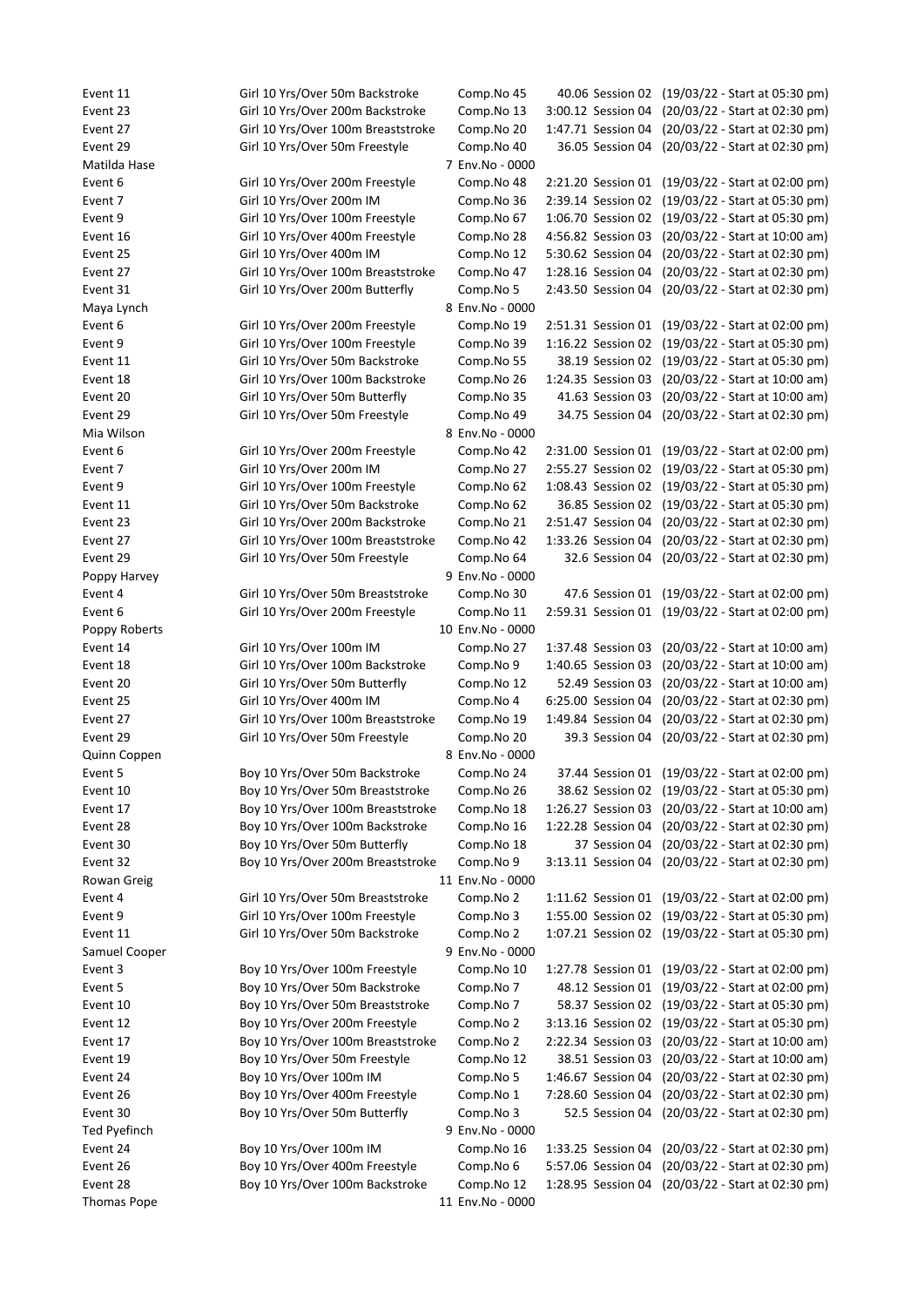| Event 3               | Boy 10 Yrs/Over 100m Freestyle                                    | Comp.No 7               |                                       | 1:35.24 Session 01 (19/03/22 - Start at 02:00 pm)                |
|-----------------------|-------------------------------------------------------------------|-------------------------|---------------------------------------|------------------------------------------------------------------|
| Event 5               |                                                                   |                         |                                       |                                                                  |
|                       | Boy 10 Yrs/Over 50m Backstroke                                    | Comp.No 8               | 48.1 Session 01                       | (19/03/22 - Start at 02:00 pm)                                   |
| Event 10              | Boy 10 Yrs/Over 50m Breaststroke                                  | Comp.No 3               | 1:02.90 Session 02                    | (19/03/22 - Start at 05:30 pm)                                   |
| Event 12              | Boy 10 Yrs/Over 200m Freestyle                                    | Comp.No 1               | 3:27.38 Session 02                    | (19/03/22 - Start at 05:30 pm)                                   |
| Event 19              | Boy 10 Yrs/Over 50m Freestyle                                     | Comp.No 8               | 41.4 Session 03                       | (20/03/22 - Start at 10:00 am)                                   |
| Event 24              | Boy 10 Yrs/Over 100m IM                                           | Comp.No 6               | 1:45.56 Session 04                    | (20/03/22 - Start at 02:30 pm)                                   |
| Event 28              | Boy 10 Yrs/Over 100m Backstroke                                   | Comp.No 5               | 1:43.40 Session 04                    | (20/03/22 - Start at 02:30 pm)                                   |
| Event 30              | Boy 10 Yrs/Over 50m Butterfly                                     | Comp.No 5               | 51.19 Session 04                      | (20/03/22 - Start at 02:30 pm)                                   |
| <b>Violet Warwick</b> |                                                                   | 11 Env.No - 0000        |                                       |                                                                  |
| Event 4               | Girl 10 Yrs/Over 50m Breaststroke                                 | Comp.No 15              | 53.66 Session 01                      | (19/03/22 - Start at 02:00 pm)                                   |
| Event 6               | Girl 10 Yrs/Over 200m Freestyle                                   | Comp.No 4               | 3:12.40 Session 01                    | (19/03/22 - Start at 02:00 pm)                                   |
| Event 9               | Girl 10 Yrs/Over 100m Freestyle                                   | Comp.No 17              | 1:28.70 Session 02                    | (19/03/22 - Start at 05:30 pm)                                   |
| Event 11              | Girl 10 Yrs/Over 50m Backstroke                                   | Comp.No 23              | 44.53 Session 02                      | (19/03/22 - Start at 05:30 pm)                                   |
| Event 14              | Girl 10 Yrs/Over 100m IM                                          | Comp.No 19              | 1:42.57 Session 03                    | (20/03/22 - Start at 10:00 am)                                   |
|                       |                                                                   |                         |                                       |                                                                  |
| Event 18              | Girl 10 Yrs/Over 100m Backstroke                                  | Comp.No 8               | 1:41.13 Session 03                    | (20/03/22 - Start at 10:00 am)                                   |
| Event 20              | Girl 10 Yrs/Over 50m Butterfly                                    | Comp.No 21              | 46.88 Session 03                      | (20/03/22 - Start at 10:00 am)                                   |
| NottmLeander          |                                                                   |                         |                                       |                                                                  |
| Harry Mitchell        |                                                                   | 12 Env.No - 0000        |                                       |                                                                  |
| Event 3               | Boy 10 Yrs/Over 100m Freestyle                                    | Comp.No 1               |                                       | 1:57.32 Session 01 (19/03/22 - Start at 02:00 pm)                |
| Event 5               | Boy 10 Yrs/Over 50m Backstroke                                    | Comp.No 1               |                                       | 1:03.18 Session 01 (19/03/22 - Start at 02:00 pm)                |
| Event 10              | Boy 10 Yrs/Over 50m Breaststroke                                  | Comp.No 6               |                                       | 1:01.21 Session 02 (19/03/22 - Start at 05:30 pm)                |
| I Parsons-Loades      |                                                                   | 11 Env.No - 0000        |                                       |                                                                  |
| Event 2               | Girl 10 Yrs/Over 100m Butterfly                                   | Comp.No 20              |                                       | 1:23.70 Session 01 (19/03/22 - Start at 02:00 pm)                |
| Event 4               | Girl 10 Yrs/Over 50m Breaststroke                                 | Comp.No 52              | 41.7 Session 01                       | (19/03/22 - Start at 02:00 pm)                                   |
| Event 6               | Girl 10 Yrs/Over 200m Freestyle                                   | Comp.No 41              | 2:32.80 Session 01                    | (19/03/22 - Start at 02:00 pm)                                   |
| Event 16              | Girl 10 Yrs/Over 400m Freestyle                                   | Comp.No 22              | 5:28.49 Session 03                    | (20/03/22 - Start at 10:00 am)                                   |
| Event 20              | Girl 10 Yrs/Over 50m Butterfly                                    | Comp.No 57              | 37.22 Session 03                      | (20/03/22 - Start at 10:00 am)                                   |
| Event 22              | Girl 10 Yrs/Over 200m Breaststroke                                | Comp.No 22              | 3:19.65 Session 03                    | (20/03/22 - Start at 10:00 am)                                   |
| Event 23              | Girl 10 Yrs/Over 200m Backstroke                                  | Comp.No 16              | 2:57.81 Session 04                    | (20/03/22 - Start at 02:30 pm)                                   |
| Event 27              | Girl 10 Yrs/Over 100m Breaststroke                                |                         | 1:32.31 Session 04                    |                                                                  |
|                       |                                                                   | Comp.No 44              |                                       | (20/03/22 - Start at 02:30 pm)                                   |
| Event 29              | Girl 10 Yrs/Over 50m Freestyle                                    | Comp.No 68              | 32.3 Session 04                       | (20/03/22 - Start at 02:30 pm)                                   |
| Isla Mitchell         |                                                                   | 9 Env.No - 0000         |                                       |                                                                  |
| Event 2               | Girl 10 Yrs/Over 100m Butterfly                                   | Comp.No 10              | 1:44.41 Session 01                    | (19/03/22 - Start at 02:00 pm)                                   |
| Event 4               | Girl 10 Yrs/Over 50m Breaststroke                                 | Comp.No 57              | 40.1 Session 01                       | (19/03/22 - Start at 02:00 pm)                                   |
| Event 7               | Girl 10 Yrs/Over 200m IM                                          | Comp.No 23              |                                       | 3:05.14 Session 02 (19/03/22 - Start at 05:30 pm)                |
| Event 9               | Girl 10 Yrs/Over 100m Freestyle                                   | Comp.No 56              |                                       | 1:10.51 Session 02 (19/03/22 - Start at 05:30 pm)                |
| Event 11              | Girl 10 Yrs/Over 50m Backstroke                                   | Comp.No 56              |                                       | 38.07 Session 02 (19/03/22 - Start at 05:30 pm)                  |
| Marcus Parsons-Loades |                                                                   | 12 Env.No - 0000        |                                       |                                                                  |
| Event 3               | Boy 10 Yrs/Over 100m Freestyle                                    | Comp.No 3               |                                       | 1:48.51 Session 01 (19/03/22 - Start at 02:00 pm)                |
| Event 5               | Boy 10 Yrs/Over 50m Backstroke                                    | Comp.No 5               | 52.39 Session 01                      | (19/03/22 - Start at 02:00 pm)                                   |
| Event 17              | Boy 10 Yrs/Over 100m Breaststroke                                 | Comp.No 6               | 2:09.81 Session 03                    | (20/03/22 - Start at 10:00 am)                                   |
| Event 19              | Boy 10 Yrs/Over 50m Freestyle                                     | Comp.No 3               | 48.1 Session 03                       | (20/03/22 - Start at 10:00 am)                                   |
| Event 24              | Boy 10 Yrs/Over 100m IM                                           | Comp.No 3               | 1:56.72 Session 04                    | (20/03/22 - Start at 02:30 pm)                                   |
| Event 28              | Boy 10 Yrs/Over 100m Backstroke                                   | Comp.No 3               |                                       | 1:59.29 Session 04 (20/03/22 - Start at 02:30 pm)                |
| Maya Almohammed       |                                                                   | 10 Env.No - 0000        |                                       |                                                                  |
| Event 2               | Girl 10 Yrs/Over 100m Butterfly                                   | Comp.No 22              | 1:20.00 Session 01                    | (19/03/22 - Start at 02:00 pm)                                   |
| Event 6               | Girl 10 Yrs/Over 200m Freestyle                                   | Comp.No 40              | 2:33.60 Session 01                    | (19/03/22 - Start at 02:00 pm)                                   |
| Event 7               | Girl 10 Yrs/Over 200m IM                                          | Comp.No 28              | 2:55.08 Session 02                    | (19/03/22 - Start at 05:30 pm)                                   |
| Event 9               | Girl 10 Yrs/Over 100m Freestyle                                   | Comp.No 60              |                                       | 1:08.91 Session 02 (19/03/22 - Start at 05:30 pm)                |
| Event 11              | Girl 10 Yrs/Over 50m Backstroke                                   | Comp.No 57              |                                       | 37.65 Session 02 (19/03/22 - Start at 05:30 pm)                  |
| Event 14              | Girl 10 Yrs/Over 100m IM                                          | Comp.No 54              | 1:26.16 Session 03                    | (20/03/22 - Start at 10:00 am)                                   |
| Event 16              | Girl 10 Yrs/Over 400m Freestyle                                   | Comp.No 21              | 5:30.00 Session 03                    | (20/03/22 - Start at 10:00 am)                                   |
| Event 18              | Girl 10 Yrs/Over 100m Backstroke                                  | Comp.No 34              | 1:18.53 Session 03                    | (20/03/22 - Start at 10:00 am)                                   |
| Event 22              | Girl 10 Yrs/Over 200m Breaststroke                                | Comp.No 20              | 3:25.00 Session 03                    | (20/03/22 - Start at 10:00 am)                                   |
| Event 23              | Girl 10 Yrs/Over 200m Backstroke                                  | Comp.No 24              | 2:46.35 Session 04                    | (20/03/22 - Start at 02:30 pm)                                   |
| Event 25              | Girl 10 Yrs/Over 400m IM                                          | Comp.No 5               | 6:20.00 Session 04                    | (20/03/22 - Start at 02:30 pm)                                   |
|                       |                                                                   |                         |                                       |                                                                  |
| Event 29<br>Event 31  | Girl 10 Yrs/Over 50m Freestyle<br>Girl 10 Yrs/Over 200m Butterfly | Comp.No 80<br>Comp.No 3 | 30.1 Session 04<br>3:00.00 Session 04 | (20/03/22 - Start at 02:30 pm)<br>(20/03/22 - Start at 02:30 pm) |
|                       |                                                                   |                         |                                       |                                                                  |
| Repton                |                                                                   |                         |                                       |                                                                  |
| Darcy Partington      |                                                                   | 12 Env.No - 0000        |                                       |                                                                  |
| Event 4               | Girl 10 Yrs/Over 50m Breaststroke                                 | Comp.No 12              |                                       | 56.91 Session 01 (19/03/22 - Start at 02:00 pm)                  |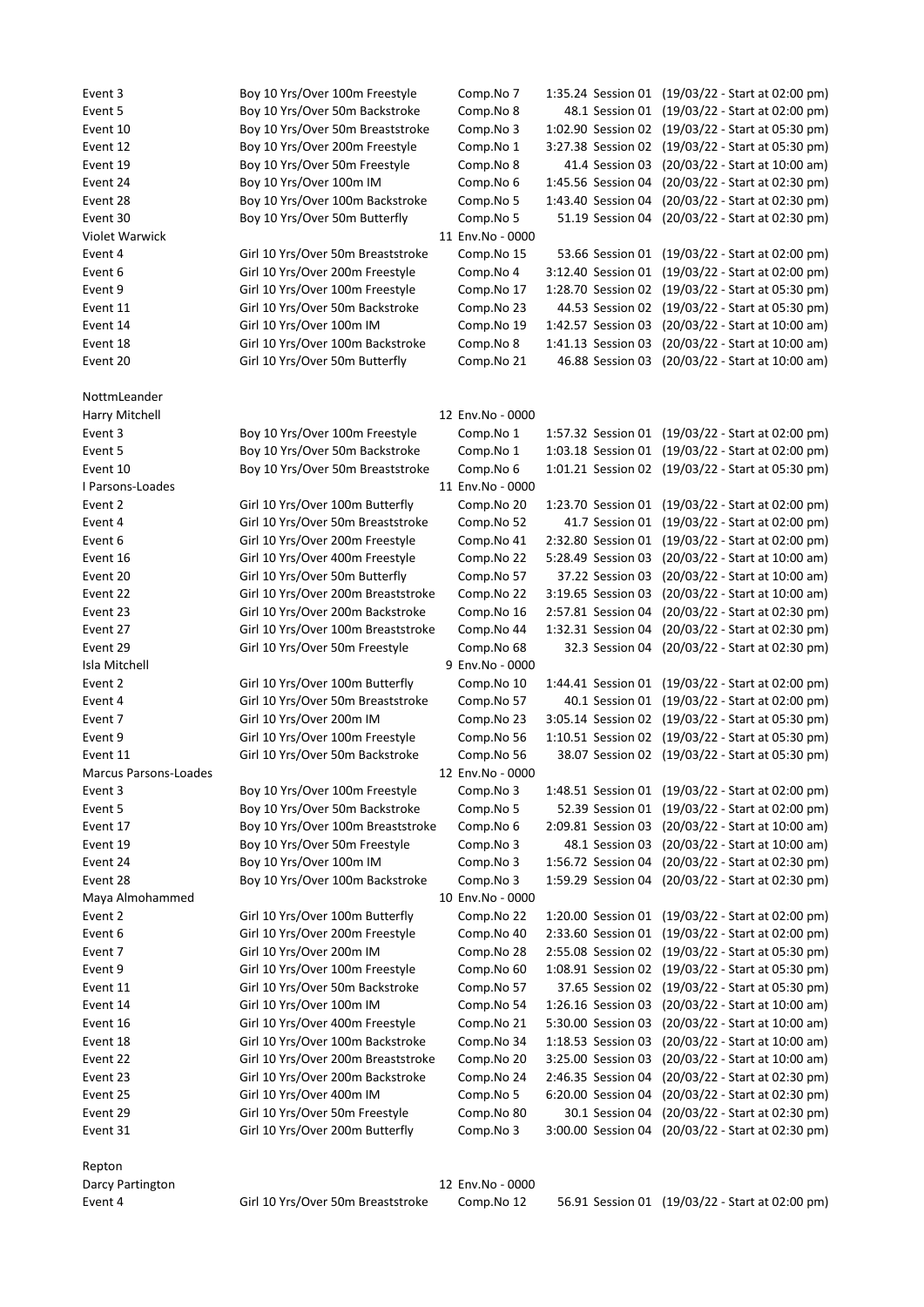| Event 9                   | Girl 10 Yrs/Over 100m Freestyle    | Comp.No 14                    |                    | 1:29.99 Session 02 (19/03/22 - Start at 05:30 pm) |
|---------------------------|------------------------------------|-------------------------------|--------------------|---------------------------------------------------|
| Event 11                  | Girl 10 Yrs/Over 50m Backstroke    | Comp.No 14                    |                    | 46.9 Session 02 (19/03/22 - Start at 05:30 pm)    |
| Millie Hitchin            |                                    | 9 Env.No - 0000               |                    |                                                   |
| Event 4                   | Girl 10 Yrs/Over 50m Breaststroke  | Comp.No 53                    | 40.9 Session 01    | (19/03/22 - Start at 02:00 pm)                    |
| Event 7                   | Girl 10 Yrs/Over 200m IM           | Comp.No 32                    | 2:50.49 Session 02 | (19/03/22 - Start at 05:30 pm)                    |
| Event 11                  | Girl 10 Yrs/Over 50m Backstroke    | Comp.No 68                    | 34.7 Session 02    | (19/03/22 - Start at 05:30 pm)                    |
| Event 14                  | Girl 10 Yrs/Over 100m IM           | Comp.No 69                    | 1:16.70 Session 03 | (20/03/22 - Start at 10:00 am)                    |
| Event 18                  | Girl 10 Yrs/Over 100m Backstroke   | Comp.No 35                    | 1:16.82 Session 03 | (20/03/22 - Start at 10:00 am)                    |
| Event 22                  | Girl 10 Yrs/Over 200m Breaststroke | Comp.No 23                    | 3:17.25 Session 03 | (20/03/22 - Start at 10:00 am)                    |
| Event 25                  | Girl 10 Yrs/Over 400m IM           | Comp.No 9                     | 6:04.19 Session 04 | (20/03/22 - Start at 02:30 pm)                    |
| Event 27                  | Girl 10 Yrs/Over 100m Breaststroke | Comp.No 45                    | 1:31.51 Session 04 | (20/03/22 - Start at 02:30 pm)                    |
|                           |                                    |                               |                    |                                                   |
| Repton Swim               |                                    |                               |                    |                                                   |
| Dylan Jamieson            |                                    | 8 Env.No - 0000               |                    |                                                   |
| Event 21                  | Boy 10 Yrs/Over 200m Butterfly     | Comp.No 1                     |                    | 2:41.60 Session 03 (20/03/22 - Start at 10:00 am) |
| <b>Isabelle Cameron</b>   |                                    | 11 Env.No - 0000              |                    |                                                   |
| Event 6                   | Girl 10 Yrs/Over 200m Freestyle    | Comp.No 29                    | 2:41.04 Session 01 | (19/03/22 - Start at 02:00 pm)                    |
| Event 9                   | Girl 10 Yrs/Over 100m Freestyle    | Comp.No 58                    | 1:10.32 Session 02 | (19/03/22 - Start at 05:30 pm)                    |
| Event 11                  | Girl 10 Yrs/Over 50m Backstroke    | Comp.No 60                    | 37 Session 02      | (19/03/22 - Start at 05:30 pm)                    |
| Event 18                  | Girl 10 Yrs/Over 100m Backstroke   | Comp.No 31                    | 1:20.03 Session 03 | (20/03/22 - Start at 10:00 am)                    |
| Event 20                  | Girl 10 Yrs/Over 50m Butterfly     | Comp.No 56                    | 37.28 Session 03   | (20/03/22 - Start at 10:00 am)                    |
| Event 29                  | Girl 10 Yrs/Over 50m Freestyle     | Comp.No 69                    |                    | 31.84 Session 04 (20/03/22 - Start at 02:30 pm)   |
| Lydia Cordle              |                                    | 10 Env.No - 0000              |                    |                                                   |
| Event 23                  | Girl 10 Yrs/Over 200m Backstroke   | Comp.No 25                    | 2:39.00 Session 04 | (20/03/22 - Start at 02:30 pm)                    |
| Event 27                  | Girl 10 Yrs/Over 100m Breaststroke | Comp.No 49                    | 1:25.95 Session 04 | (20/03/22 - Start at 02:30 pm)                    |
| Event 31                  | Girl 10 Yrs/Over 200m Butterfly    | Comp.No 4                     |                    | 2:47.00 Session 04 (20/03/22 - Start at 02:30 pm) |
| Molly Thompson            |                                    | 11 Env.No - 0000              |                    |                                                   |
| Event 4                   | Girl 10 Yrs/Over 50m Breaststroke  | Comp.No 54                    |                    | 40.39 Session 01 (19/03/22 - Start at 02:00 pm)   |
| Event 6                   | Girl 10 Yrs/Over 200m Freestyle    | Comp.No 25                    | 2:45.00 Session 01 | (19/03/22 - Start at 02:00 pm)                    |
| Event 11                  | Girl 10 Yrs/Over 50m Backstroke    | Comp.No 54                    | 38.34 Session 02   | (19/03/22 - Start at 05:30 pm)                    |
| Event 20                  | Girl 10 Yrs/Over 50m Butterfly     | Comp.No 33                    | 42 Session 03      | (20/03/22 - Start at 10:00 am)                    |
| Event 22                  | Girl 10 Yrs/Over 200m Breaststroke | Comp.No 12                    | 3:42.12 Session 03 | (20/03/22 - Start at 10:00 am)                    |
|                           |                                    |                               |                    |                                                   |
| Event 27                  | Girl 10 Yrs/Over 100m Breaststroke | Comp.No 32                    | 1:41.12 Session 04 | (20/03/22 - Start at 02:30 pm)                    |
| Event 29                  | Girl 10 Yrs/Over 50m Freestyle     | Comp.No 67                    | 32.43 Session 04   | (20/03/22 - Start at 02:30 pm)                    |
|                           |                                    |                               |                    |                                                   |
| Ripley                    |                                    |                               |                    |                                                   |
| Amy Kavanagh              |                                    | 9 Env.No - 0000               |                    |                                                   |
| Event 4                   | Girl 10 Yrs/Over 50m Breaststroke  | Comp.No 3                     |                    | 1:11.32 Session 01 (19/03/22 - Start at 02:00 pm) |
| Event 6                   | Girl 10 Yrs/Over 200m Freestyle    | Comp.No 2                     |                    | 3:31.36 Session 01 (19/03/22 - Start at 02:00 pm) |
| Event 9                   | Girl 10 Yrs/Over 100m Freestyle    | Comp.No 15                    |                    | 1:29.33 Session 02 (19/03/22 - Start at 05:30 pm) |
| Event 11                  | Girl 10 Yrs/Over 50m Backstroke    | Comp.No 6                     |                    | 56.7 Session 02 (19/03/22 - Start at 05:30 pm)    |
| Event 14                  | Girl 10 Yrs/Over 100m IM           | Comp.No 13                    |                    | 1:48.20 Session 03 (20/03/22 - Start at 10:00 am) |
| Event 18                  | Girl 10 Yrs/Over 100m Backstroke   | Comp.No 2                     | 1:56.55 Session 03 | (20/03/22 - Start at 10:00 am)                    |
| Event 20                  | Girl 10 Yrs/Over 50m Butterfly     | Comp.No 6                     | 1:01.79 Session 03 | (20/03/22 - Start at 10:00 am)                    |
| Event 29                  | Girl 10 Yrs/Over 50m Freestyle     | Comp.No 19                    |                    | 40.36 Session 04 (20/03/22 - Start at 02:30 pm)   |
| Benjamin Holmes           |                                    | 4 Env.No - 0000               |                    |                                                   |
| Event 3                   | Boy 10 Yrs/Over 100m Freestyle     | Comp.No 31                    |                    | 1:02.49 Session 01 (19/03/22 - Start at 02:00 pm) |
| Event 5                   | Boy 10 Yrs/Over 50m Backstroke     | Comp.No 31                    | 34.09 Session 01   | (19/03/22 - Start at 02:00 pm)                    |
| Event 10                  | Boy 10 Yrs/Over 50m Breaststroke   | Comp.No 27                    | 38.41 Session 02   | (19/03/22 - Start at 05:30 pm)                    |
| Event 19                  | Boy 10 Yrs/Over 50m Freestyle      | Comp.No 34                    | 28.51 Session 03   | (20/03/22 - Start at 10:00 am)                    |
| Event 24                  | Boy 10 Yrs/Over 100m IM            | Comp.No 37                    | 1:12.18 Session 04 | (20/03/22 - Start at 02:30 pm)                    |
| Event 28                  | Boy 10 Yrs/Over 100m Backstroke    | Comp.No 23                    |                    | 1:11.87 Session 04 (20/03/22 - Start at 02:30 pm) |
| Cameron Flinders          |                                    | 10 Env.No - 0000              |                    |                                                   |
| Event 3                   | Boy 10 Yrs/Over 100m Freestyle     | Comp.No 5                     |                    | 1:39.61 Session 01 (19/03/22 - Start at 02:00 pm) |
| Event 5                   | Boy 10 Yrs/Over 50m Backstroke     | Comp.No 6                     | 49.1 Session 01    | (19/03/22 - Start at 02:00 pm)                    |
| Event 19                  | Boy 10 Yrs/Over 50m Freestyle      | Comp.No 7                     |                    | 42 Session 03 (20/03/22 - Start at 10:00 am)      |
| <b>Charlotte Marshall</b> |                                    | 6 Env.No - 0000               |                    |                                                   |
| Event 2                   | Girl 10 Yrs/Over 100m Butterfly    | Comp.No 28                    |                    | 1:13.33 Session 01 (19/03/22 - Start at 02:00 pm) |
| Event 14                  | Girl 10 Yrs/Over 100m IM           | Comp.No 72                    | 1:14.01 Session 03 | (20/03/22 - Start at 10:00 am)                    |
| Event 18<br>Event 20      | Girl 10 Yrs/Over 100m Backstroke   | Comp.No 39                    | 1:13.12 Session 03 | (20/03/22 - Start at 10:00 am)                    |
| Cillian Lamont            | Girl 10 Yrs/Over 50m Butterfly     | Comp.No 68<br>8 Env.No - 0000 |                    | 32.44 Session 03 (20/03/22 - Start at 10:00 am)   |
| Event 3                   | Boy 10 Yrs/Over 100m Freestyle     | Comp.No 19                    |                    | 1:14.05 Session 01 (19/03/22 - Start at 02:00 pm) |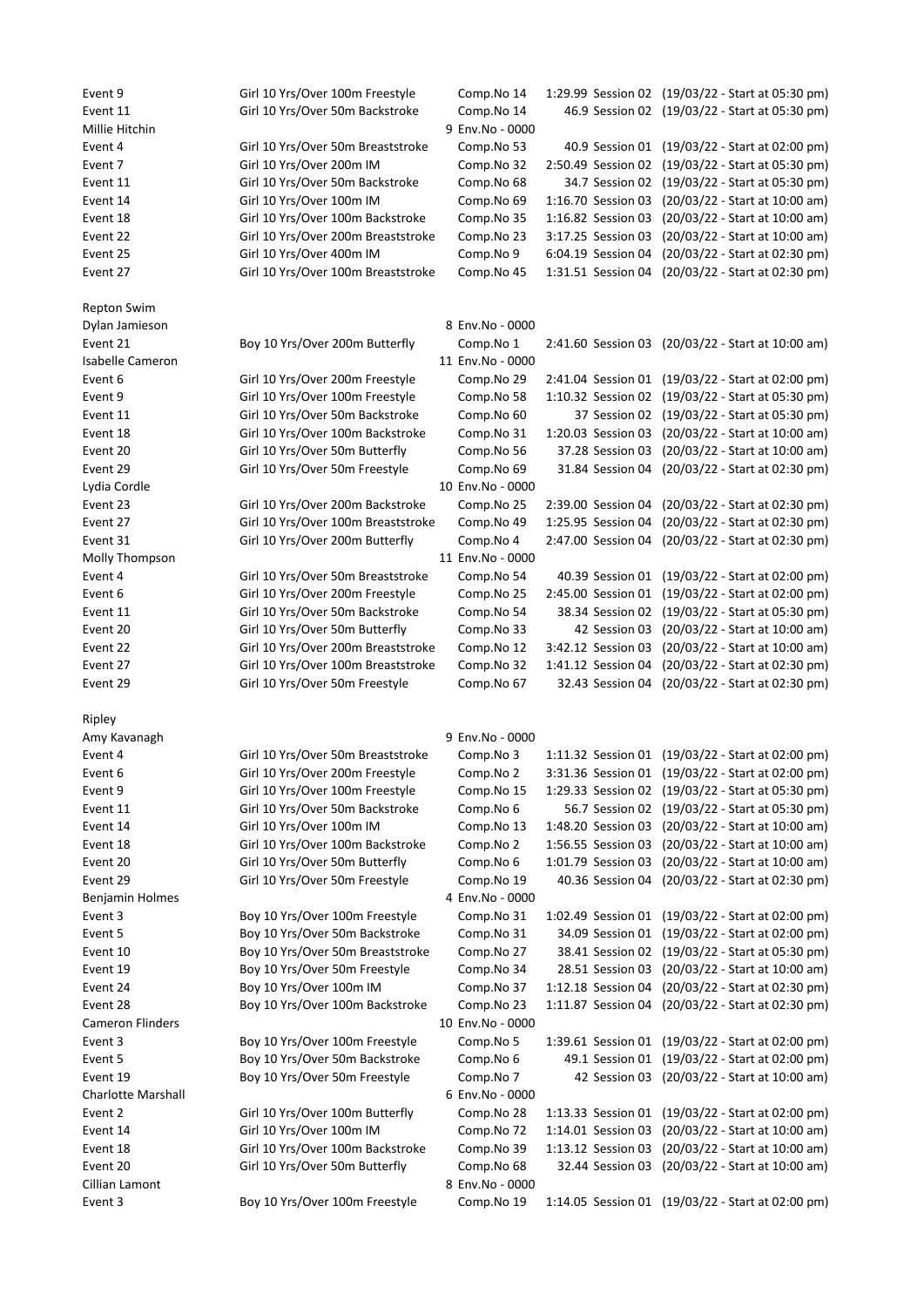Event 5 Boy 10 Yrs/Over 50m Backstroke Comp.No 17 41.04 Session 01 (19/03/22 - Start at 02:00 pm) Event 24 Boy 10 Yrs/Over 100m IM Comp.No 18 1:28.96 Session 04 (20/03/22 - Start at 02:30 pm) Event 30 Boy 10 Yrs/Over 50m Butterfly Comp.No 15 37.96 Session 04 (20/03/22 - Start at 02:30 pm) Daisy Anton 9 Env.No - 0000 Event 2 Girl 10 Yrs/Over 100m Butterfly Comp.No 14 1:38.79 Session 01 (19/03/22 - Start at 02:00 pm) Event 4 Girl 10 Yrs/Over 50m Breaststroke Comp.No 43 44.6 Session 01 (19/03/22 - Start at 02:00 pm) Event 9 Girl 10 Yrs/Over 100m Freestyle Comp.No 37 1:16.94 Session 02 (19/03/22 - Start at 05:30 pm) Event 11 Girl 10 Yrs/Over 50m Backstroke Comp.No 42 41.2 Session 02 (19/03/22 - Start at 05:30 pm) Event 14 Girl 10 Yrs/Over 100m IM Comp.No 49 1:28.58 Session 03 (20/03/22 - Start at 10:00 am) Event 20 Girl 10 Yrs/Over 50m Butterfly Comp.No 51 38.2 Session 03 (20/03/22 - Start at 10:00 am) Event 22 Girl 10 Yrs/Over 200m Breaststroke Comp.No 16 3:31.88 Session 03 (20/03/22 - Start at 10:00 am) Event 27 Girl 10 Yrs/Over 100m Breaststroke Comp.No 31 1:41.45 Session 04 (20/03/22 - Start at 02:30 pm) Event 29 Girl 10 Yrs/Over 50m Freestyle Comp.No 65 32.6 Session 04 (20/03/22 - Start at 02:30 pm) Dylan Nightingale 10 Env.No - 0000 Event 3 Boy 10 Yrs/Over 100m Freestyle Comp.No 12 1:25.00 Session 01 (19/03/22 - Start at 02:00 pm) Event 5 Boy 10 Yrs/Over 50m Backstroke Comp.No 12 43.9 Session 01 (19/03/22 - Start at 02:00 pm) Event 10 Boy 10 Yrs/Over 50m Breaststroke Comp.No 8 53.8 Session 02 (19/03/22 - Start at 05:30 pm) Event 17 Boy 10 Yrs/Over 100m Breaststroke Comp.No 5 2:10.00 Session 03 (20/03/22 - Start at 10:00 am) Event 19 Boy 10 Yrs/Over 50m Freestyle Comp.No 9 40.87 Session 03 (20/03/22 - Start at 10:00 am) Event 24 Boy 10 Yrs/Over 100m IM Comp.No 9 1:43.33 Session 04 (20/03/22 - Start at 02:30 pm) Event 28 Boy 10 Yrs/Over 100m Backstroke Comp.No 10 1:30.00 Session 04 (20/03/22 - Start at 02:30 pm) Event 30 Boy 10 Yrs/Over 50m Butterfly Comp.No 7 48 Session 04 (20/03/22 - Start at 02:30 pm) Erin Dixon 4 Env.No - 0000 Event 9 Girl 10 Yrs/Over 100m Freestyle Comp.No 69 1:03.53 Session 02 (19/03/22 - Start at 05:30 pm) Event 11 Girl 10 Yrs/Over 50m Backstroke Comp.No 71 33.43 Session 02 (19/03/22 - Start at 05:30 pm) Event 14 Girl 10 Yrs/Over 100m IM Comp.No 73 1:13.41 Session 03 (20/03/22 - Start at 10:00 am) Event 18 Girl 10 Yrs/Over 100m Backstroke Comp.No 40 1:12.76 Session 03 (20/03/22 - Start at 10:00 am) Event 20 Girl 10 Yrs/Over 50m Butterfly Comp.No 67 32.93 Session 03 (20/03/22 - Start at 10:00 am) Event 29 Girl 10 Yrs/Over 50m Freestyle Comp.No 82 29.46 Session 04 (20/03/22 - Start at 02:30 pm) Evelyn Connor 10 Env.No - 0000 Event 2 Girl 10 Yrs/Over 100m Butterfly Comp.No 24 1:19.22 Session 01 (19/03/22 - Start at 02:00 pm) Event 4 Girl 10 Yrs/Over 50m Breaststroke Comp.No 46 44.03 Session 01 (19/03/22 - Start at 02:00 pm) Event 6 Girl 10 Yrs/Over 200m Freestyle Comp.No 37 2:36.19 Session 01 (19/03/22 - Start at 02:00 pm) Event 14 Girl 10 Yrs/Over 100m IM Comp.No 64 1:22.48 Session 03 (20/03/22 - Start at 10:00 am) Event 18 Girl 10 Yrs/Over 100m Backstroke Comp.No 29 1:20.62 Session 03 (20/03/22 - Start at 10:00 am) Event 20 Girl 10 Yrs/Over 50m Butterfly Comp.No 65 34.8 Session 03 (20/03/22 - Start at 10:00 am) Evie Atterbury 9 Env.No - 0000 Event 2 Girl 10 Yrs/Over 100m Butterfly Comp.No 4 1:50.20 Session 01 (19/03/22 - Start at 02:00 pm) Event 6 Girl 10 Yrs/Over 200m Freestyle Comp.No 18 2:51.31 Session 01 (19/03/22 - Start at 02:00 pm) Event 14 Girl 10 Yrs/Over 100m IM Comp.No 41 1:30.18 Session 03 (20/03/22 - Start at 10:00 am) Event 18 Girl 10 Yrs/Over 100m Backstroke Comp.No 3 1:46.34 Session 03 (20/03/22 - Start at 10:00 am) Evie Moorcroft 11 Env.No - 0000 Event 4 Girl 10 Yrs/Over 50m Breaststroke Comp.No 1 Session 01 (19/03/22 - Start at 02:00 pm) Event 9 Girl 10 Yrs/Over 100m Freestyle Comp.No 6 1:43.25 Session 02 (19/03/22 - Start at 05:30 pm) Event 14 Girl 10 Yrs/Over 100m IM Comp.No 7 1:56.42 Session 03 (20/03/22 - Start at 10:00 am) Event 20 Girl 10 Yrs/Over 50m Butterfly Comp.No 1 Session 03 (20/03/22 - Start at 10:00 am) Event 27 Girl 10 Yrs/Over 100m Breaststroke Comp.No 5 2:07.44 Session 04 (20/03/22 - Start at 02:30 pm) Event 29 Girl 10 Yrs/Over 50m Freestyle Comp.No 16 42.08 Session 04 (20/03/22 - Start at 02:30 pm) Flynn Chidlow 10 Env.No - 0000 Event 1 Boy 10 Yrs/Over 200m IM Comp.No 7 3:07.17 Session 01 (19/03/22 - Start at 02:00 pm) Event 3 Boy 10 Yrs/Over 100m Freestyle Comp.No 18 1:14.07 Session 01 (19/03/22 - Start at 02:00 pm) Event 5 Boy 10 Yrs/Over 50m Backstroke Comp.No 19 40.49 Session 01 (19/03/22 - Start at 02:00 pm) Event 8 Boy 10 Yrs/Over 100m Butterfly Comp.No 2 1:34.08 Session 02 (19/03/22 - Start at 05:30 pm) Event 10 Boy 10 Yrs/Over 50m Breaststroke Comp.No 12 47.7 Session 02 (19/03/22 - Start at 05:30 pm) Event 12 Boy 10 Yrs/Over 200m Freestyle Comp.No 9 2:40.95 Session 02 (19/03/22 - Start at 05:30 pm) Freya Channell 8 Env.No - 0000 Event 4 Girl 10 Yrs/Over 50m Breaststroke Comp.No 49 42.8 Session 01 (19/03/22 - Start at 02:00 pm) Event 11 Girl 10 Yrs/Over 50m Backstroke Comp.No 32 42.07 Session 02 (19/03/22 - Start at 05:30 pm) Event 14 Girl 10 Yrs/Over 100m IM Comp.No 62 1:24.36 Session 03 (20/03/22 - Start at 10:00 am) Event 20 Girl 10 Yrs/Over 50m Butterfly Comp.No 46 38.7 Session 03 (20/03/22 - Start at 10:00 am) Event 29 Girl 10 Yrs/Over 50m Freestyle Comp.No 59 33.79 Session 04 (20/03/22 - Start at 02:30 pm) Heather Watson **6 Env.No** - 0000

Event 6 Girl 10 Yrs/Over 200m Freestyle Comp.No 46 2:27.70 Session 01 (19/03/22 - Start at 02:00 pm)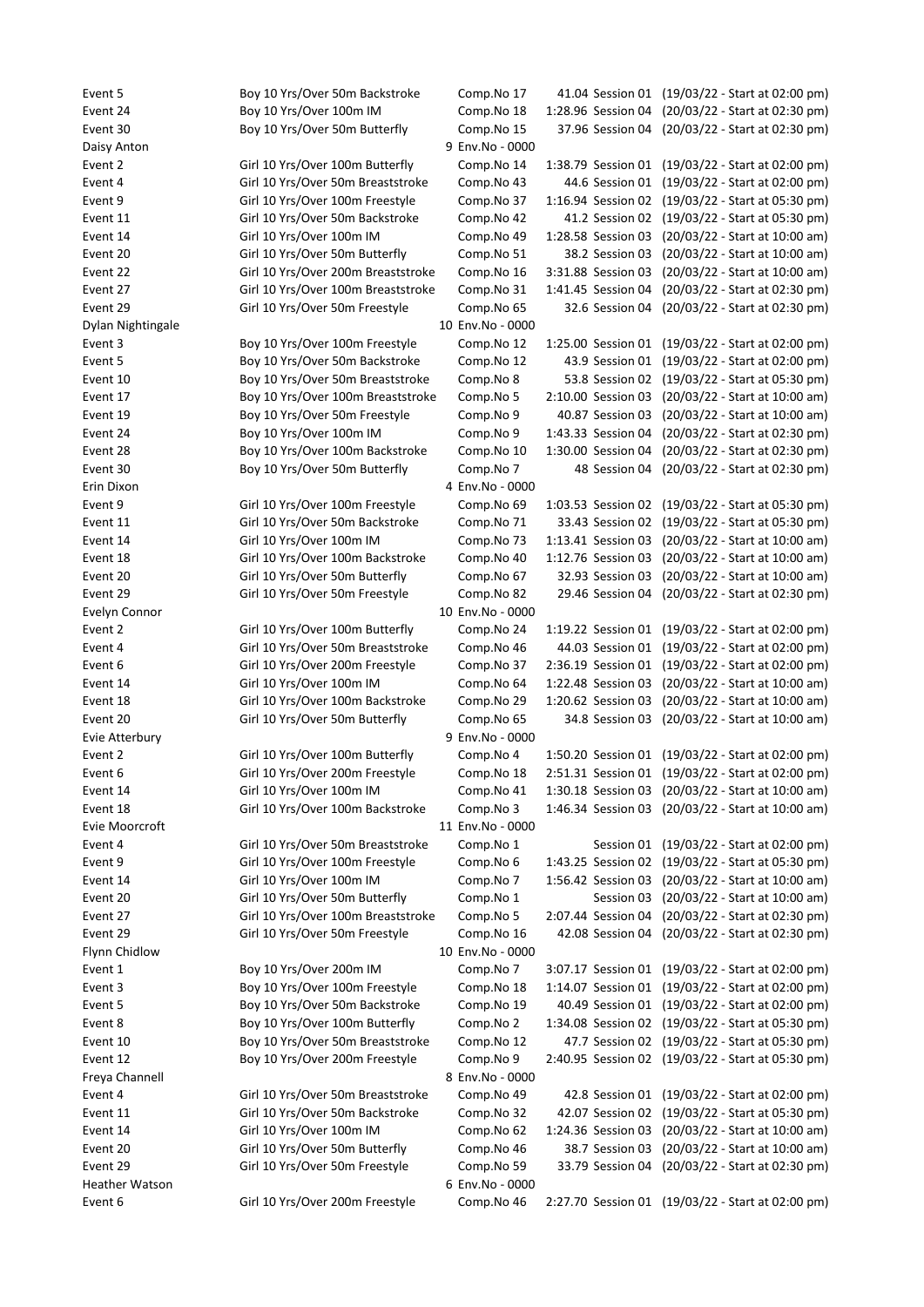Event 6 Girl 10 Yrs/Over 200m Freestyle Comp.No 49 2:16.21 Session 01 (19/03/22 - Start at 02:00 pm)

Event 9 Girl 10 Yrs/Over 100m Freestyle Comp.No 70 1:03.00 Session 02 (19/03/22 - Start at 05:30 pm) Event 16 Girl 10 Yrs/Over 400m Freestyle Comp.No 27 5:01.06 Session 03 (20/03/22 - Start at 10:00 am) Event 20 Girl 10 Yrs/Over 50m Butterfly Comp.No 70 32 Session 03 (20/03/22 - Start at 10:00 am) Event 29 Girl 10 Yrs/Over 50m Freestyle Comp.No 85 28.7 Session 04 (20/03/22 - Start at 02:30 pm) Hope McLellan 6 Env.No - 0000 Event 20 Girl 10 Yrs/Over 50m Butterfly Comp.No 59 36.81 Session 03 (20/03/22 - Start at 10:00 am) Event 22 Girl 10 Yrs/Over 200m Breaststroke Comp.No 25 3:13.38 Session 03 (20/03/22 - Start at 10:00 am) Isabelle Kimber 7 Env.No - 0000 Event 4 Girl 10 Yrs/Over 50m Breaststroke Comp.No 60 38.1 Session 01 (19/03/22 - Start at 02:00 pm) Event 9 Girl 10 Yrs/Over 100m Freestyle Comp.No 59 1:09.95 Session 02 (19/03/22 - Start at 05:30 pm) Event 11 Girl 10 Yrs/Over 50m Backstroke Comp.No 46 39.83 Session 02 (19/03/22 - Start at 05:30 pm) Event 14 Girl 10 Yrs/Over 100m IM Comp.No 66 1:20.24 Session 03 (20/03/22 - Start at 10:00 am) Event 20 Girl 10 Yrs/Over 50m Butterfly Comp.No 44 39.16 Session 03 (20/03/22 - Start at 10:00 am) Event 22 Girl 10 Yrs/Over 200m Breaststroke Comp.No 29 3:04.54 Session 03 (20/03/22 - Start at 10:00 am) Event 27 Girl 10 Yrs/Over 100m Breaststroke Comp.No 50 1:23.05 Session 04 (20/03/22 - Start at 02:30 pm) Isla Johnson 11 Env.No - 0000 Event 4 Girl 10 Yrs/Over 50m Breaststroke Comp.No 44 44.33 Session 01 (19/03/22 - Start at 02:00 pm) Event 6 Girl 10 Yrs/Over 200m Freestyle Comp.No 38 2:35.44 Session 01 (19/03/22 - Start at 02:00 pm) Event 7 Girl 10 Yrs/Over 200m IM Comp.No 25 2:59.92 Session 02 (19/03/22 - Start at 05:30 pm) Event 9 Girl 10 Yrs/Over 100m Freestyle Comp.No 51 1:11.53 Session 02 (19/03/22 - Start at 05:30 pm) Event 16 Girl 10 Yrs/Over 400m Freestyle Comp.No 13 5:48.03 Session 03 (20/03/22 - Start at 10:00 am) Event 20 Girl 10 Yrs/Over 50m Butterfly Comp.No 63 35.31 Session 03 (20/03/22 - Start at 10:00 am) Event 23 Girl 10 Yrs/Over 200m Backstroke Comp.No 10 3:14.73 Session 04 (20/03/22 - Start at 02:30 pm) Event 29 Girl 10 Yrs/Over 50m Freestyle Comp.No 73 30.9 Session 04 (20/03/22 - Start at 02:30 pm) Joshua Atterbury 6 Env.No - 0000 Event 3 Boy 10 Yrs/Over 100m Freestyle Comp.No 33 59.94 Session 01 (19/03/22 - Start at 02:00 pm) Event 5 Boy 10 Yrs/Over 50m Backstroke Comp.No 32 34 Session 01 (19/03/22 - Start at 02:00 pm) Event 15 Boy 10 Yrs/Over 400m IM Comp.No 3 5:30.11 Session 03 (20/03/22 - Start at 10:00 am) Event 17 Boy 10 Yrs/Over 100m Breaststroke Comp.No 24 1:18.16 Session 03 (20/03/22 - Start at 10:00 am) Event 19 Boy 10 Yrs/Over 50m Freestyle Comp.No 37 27.95 Session 03 (20/03/22 - Start at 10:00 am) Kenzie Hemstock-Norris and a state of the state of the 11 Env.No - 0000 Event 4 Girl 10 Yrs/Over 50m Breaststroke Comp.No 13 55.19 Session 01 (19/03/22 - Start at 02:00 pm) Event 9 Girl 10 Yrs/Over 100m Freestyle Comp.No 21 1:25.42 Session 02 (19/03/22 - Start at 05:30 pm) Event 11 Girl 10 Yrs/Over 50m Backstroke Comp.No 19 45.67 Session 02 (19/03/22 - Start at 05:30 pm) Event 14 Girl 10 Yrs/Over 100m IM Comp.No 18 1:43.69 Session 03 (20/03/22 - Start at 10:00 am) Event 18 Girl 10 Yrs/Over 100m Backstroke Comp.No 11 1:40.15 Session 03 (20/03/22 - Start at 10:00 am) Event 27 Girl 10 Yrs/Over 100m Breaststroke Comp.No 2 2:20.00 Session 04 (20/03/22 - Start at 02:30 pm) Event 29 Girl 10 Yrs/Over 50m Freestyle Comp.No 29 37.81 Session 04 (20/03/22 - Start at 02:30 pm) Kieran McLoughlin **Kieran McLoughlin Account 10 Account 10 Account 10 Account 10 Account 10 Account 10 Account 10 Account 10 Account 10 Account 10 Account 10 Account 10 Account 10 Account 10 Account 10 Account 10 Account** Event 3 Boy 10 Yrs/Over 100m Freestyle Comp.No 22 1:12.70 Session 01 (19/03/22 - Start at 02:00 pm) Event 5 Boy 10 Yrs/Over 50m Backstroke Comp.No 25 37.1 Session 01 (19/03/22 - Start at 02:00 pm) Event 10 Boy 10 Yrs/Over 50m Breaststroke Comp.No 18 43.58 Session 02 (19/03/22 - Start at 05:30 pm) Event 17 Boy 10 Yrs/Over 100m Breaststroke Comp.No 15 1:35.46 Session 03 (20/03/22 - Start at 10:00 am) Event 19 Boy 10 Yrs/Over 50m Freestyle Comp.No 21 31.9 Session 03 (20/03/22 - Start at 10:00 am) Event 24 Boy 10 Yrs/Over 100m IM Comp.No 21 1:26.36 Session 04 (20/03/22 - Start at 02:30 pm) Event 28 Boy 10 Yrs/Over 100m Backstroke Comp.No 13 1:25.55 Session 04 (20/03/22 - Start at 02:30 pm) Lexi Evans-McCaul 12 Env.No - 0000 Event 9 Girl 10 Yrs/Over 100m Freestyle Comp.No 16 1:28.72 Session 02 (19/03/22 - Start at 05:30 pm) Event 11 Girl 10 Yrs/Over 50m Backstroke Comp.No 12 48.4 Session 02 (19/03/22 - Start at 05:30 pm) Event 14 Girl 10 Yrs/Over 100m IM Comp.No 2 2:45.00 Session 03 (20/03/22 - Start at 10:00 am) Event 20 Girl 10 Yrs/Over 50m Butterfly Comp.No 19 47.06 Session 03 (20/03/22 - Start at 10:00 am) Event 29 Girl 10 Yrs/Over 50m Freestyle Comp.No 30 37.53 Session 04 (20/03/22 - Start at 02:30 pm) Liliana Radford 6 Env.No - 0000 Event 14 Girl 10 Yrs/Over 100m IM Comp.No 60 1:24.72 Session 03 (20/03/22 - Start at 10:00 am) Event 16 Girl 10 Yrs/Over 400m Freestyle Comp.No 20 5:30.13 Session 03 (20/03/22 - Start at 10:00 am) Event 23 Girl 10 Yrs/Over 200m Backstroke Comp.No 11 3:04.46 Session 04 (20/03/22 - Start at 02:30 pm) Lucy Powell 12 Env.No - 0000 Event 4 Girl 10 Yrs/Over 50m Breaststroke Comp.No 4 1:10.00 Session 01 (19/03/22 - Start at 02:00 pm) Event 14 Girl 10 Yrs/Over 100m IM Comp.No 1 3:40.00 Session 03 (20/03/22 - Start at 10:00 am) Event 20 Girl 10 Yrs/Over 50m Butterfly Comp.No 4 1:10.00 Session 03 (20/03/22 - Start at 10:00 am) Megan Crompton 6 and 100 and 100 and 100 and 100 and 100 and 100 and 100 and 100 and 100 and 100 and 100 and 100 and 100 and 100 and 100 and 100 and 100 and 100 and 100 and 100 and 100 and 100 and 100 and 100 and 100 and 1 Event 2 Girl 10 Yrs/Over 100m Butterfly Comp.No 29 1:11.05 Session 01 (19/03/22 - Start at 02:00 pm)